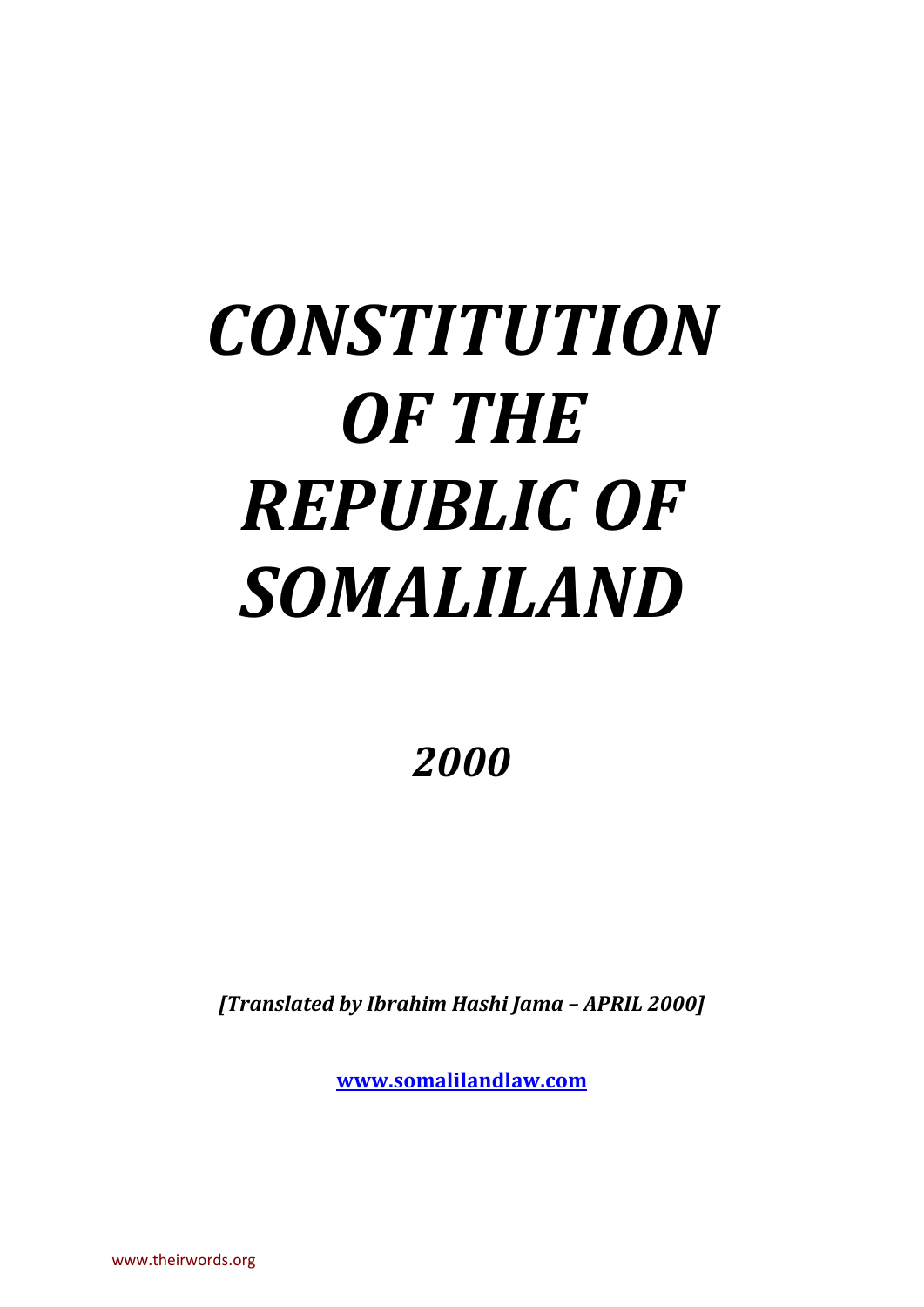# **THE CONSTITUTION OF THE REPUBLIC OF SOMALILAND**

# **ARRANGEMENTS OF THE CHAPTERS**

# **PREAMBLE**

# **CHAPTER ONE**

# **Part One**

## **General Provisions**

Article 1: The State of the Republic of Somaliland

Article 2: The Territory of the Republic of Somaliland

- Article 3: The Capital
- Article 4: Citizenship
- Article 5: Religion
- Article 6: Language
- Article 7: The Flag, the Emblem and the National Anthem

# **Part Two**

# **General Principles**

- Article 8: Equality of Citizens
- Article 9: The Political System
- Article 10: Foreign Relations
- Article 11: The National Economy
- Article 12: Public Assets, Natural Resources and Indigenous Production
- Article 13: Banks
- Article 14: Taxes and Duties
- Article 15: Education, Youth and Sports
- Article 16: Promotion of Knowledge and Literature, Arts and Culture
- Article 17: Health
- Article 18: Environment and Disaster Relief
- Article 19: Care of the Vulnerable in Society
- Article 20: Work, Trade, and the Welfare of Employees

# **Part Three**

# **The Rights of the Individual, Fundamental Freedoms and the Duties of the Citizen**

- Article 21: Implementation and Interpretation
- Article 22: Political, Economic, Social and electoral Rights
- Article 23: Freedom of Movement and Association
- Article 24: The Right to Life, Security of the Person, Respect for Reputations, and Crimes against Human Rights
- Article 25: The Right to Liberty, Guarantees and the Conditions of Rights and Freedoms
- Article 26: Crime and Punishment
- Article 27: The Rights of Persons Deprived of their Liberty
- Article 28: The Right to Sue and Defend
- Article 29: The Sanctity of the Home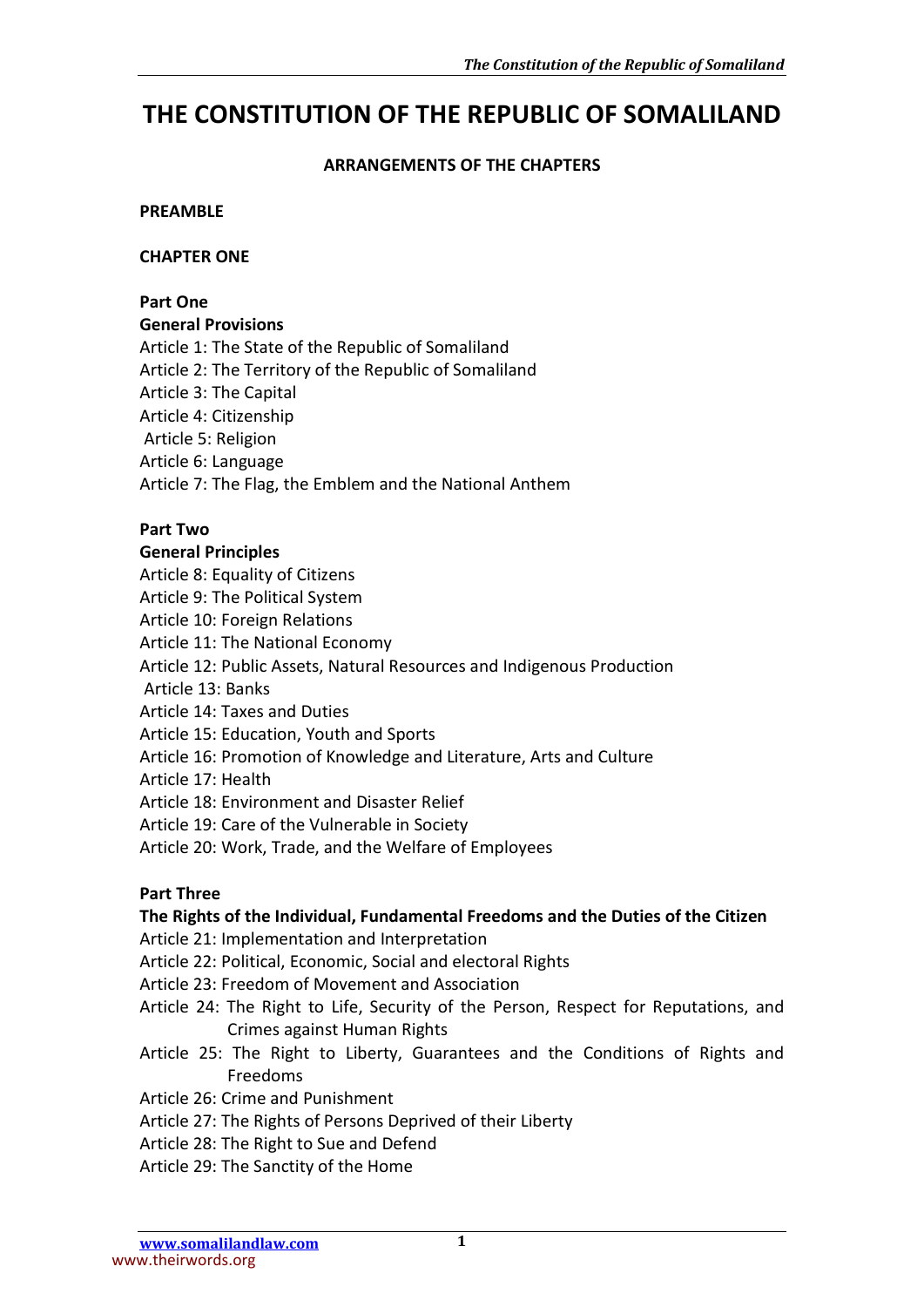Article 30: Freedom of Communication

Article 31: The Right to Own Private Property

- Article 32: Freedom of Public Demonstration and Expression of Opinion, Freedom of the Press and other Media
- Article 33: Freedom of Belief

Article 34: The Duties of the Citizen and Punishment for Failure to fulfil them

Article 35: Extradition of Accused or Convicted Persons and Political Asylum

Article 36: The Rights of Women

#### **CHAPTER TWO THE STRUCTURE OF THE STATE**

Article 37: The Powers and the Sovereignty of the State

#### **Part One**

**The Legislative Branch**

Article 38: The Parliament and Joint Sittings

#### **The House of Representatives**

Article 39: General Provisions of the House Article 40: The Total Membership of the House and Elections Article 41: Eligibility for Candidacy Article 42: Period of Office and Election Term Article 43: The Seat of the House Article 44: The Convening of the New House Article 45: The Meetings of the House of Representatives Article 46: Sessions and the Procedures of the House of Representatives Article 47: The Remuneration and Expenses of the House of Representatives Article 48: Prohibition of Holding other Responsibilities Article 49: The Privileges of the Members of the House of Representatives Article 50: Loss of Membership of the House of Representatives Article 51: Filling Vacant Seats in the House of Representatives Article 52: Staff of the House of Representatives Article 53: The Powers and Duties of the House of Representatives Article 54: The Legislative Powers of the House of Representatives Article 55: The Budget Article 56: Dissolution of the House of Representatives

#### **Part Two**

#### **The House of Elders**

Article 57: General Provisions of the House

Article 58: The Election of the Members of the House and their Period of Office

Article 59: Eligibility for Election to Membership of the House of Elders

Article 60: The Total Membership of the House of Elders

Article 61: The Powers and Duties of the House of Elders

Article 62: The Inaugural Meeting of the House of Elders

Article 63: The Secretary of the House and Advisers

Article 64: The Rules of the House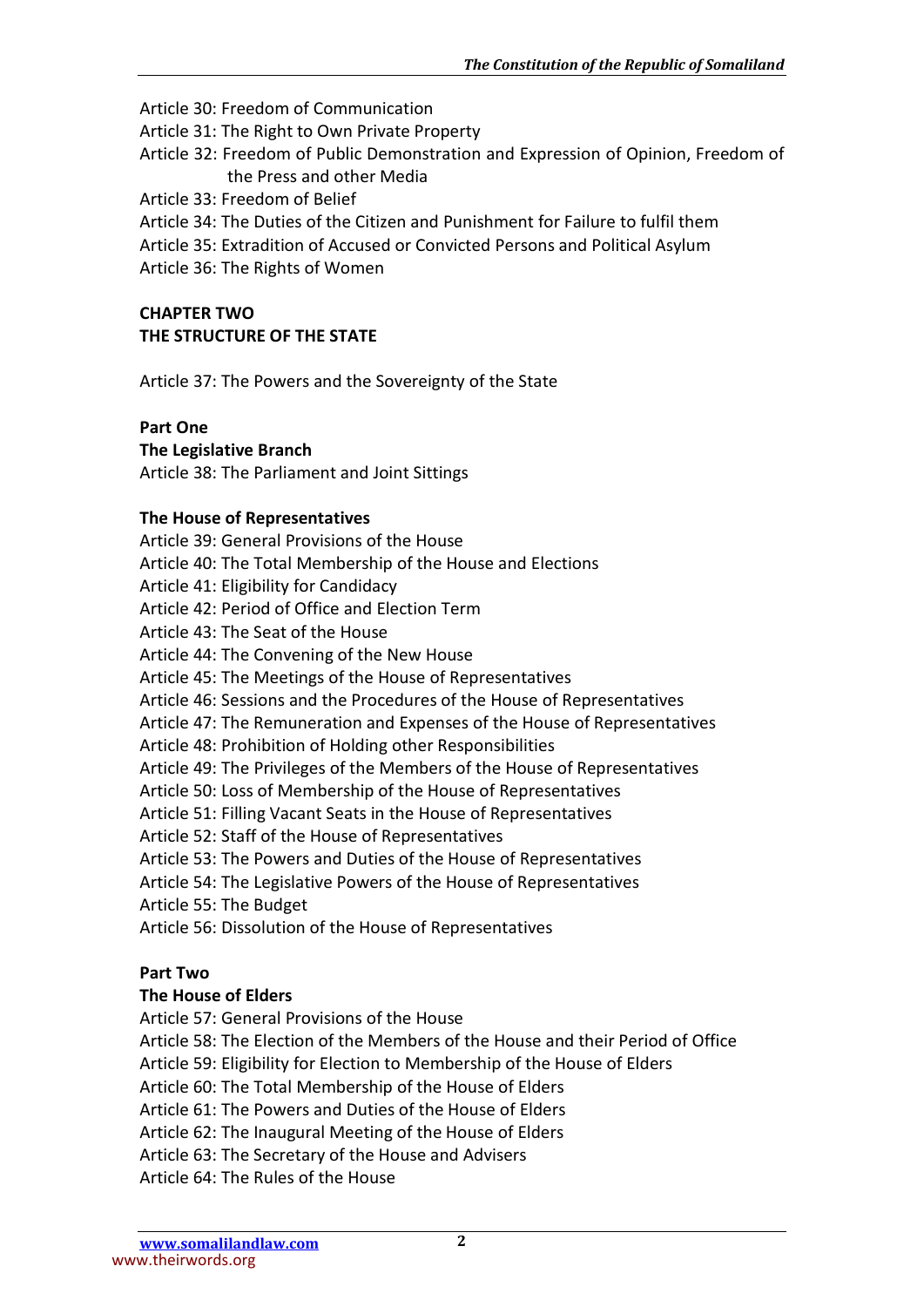Article 65: The Remuneration and Expenses of the House of Elders

Article 66: The Privileges of the Members of the House of Elders

Article 67: Resignation of Members of the House of Elders

Article 68: Loss of the Membership of the House of Elders

Article 69: The Dissolution of the House

Article 70: Prohibition of Holding other Responsibilities and of Private Gain

Article 71: Meetings and Sessions

Article 72: Vacant Seats in the House of Elders and Procedures for Filling them

Article 73: The Seat of the House of Elders

Article 74: The Introduction of Bills

Article 75: The Enactment, Promulgation and Implementation of Legislation

Article 76: Bills

Article 77: Procedures for Legislation

Article 78: Non-Financial Bills

Article 79: Accusations against the Members of the Houses

# **CHAPTER THREE**

# **THE EXECUTIVE**

# **Part One**

Article 80: The President and the Vice-President

Article 81: The Executive Branch

Article 82: The Conditions of Eligibility for Election as President or Vice-President

Article 83: Election Procedures

Article 84: The President and the Vice-President

Article 85: Matters which the President and the Vice-President are not Allowed

Article 86: Vacancy of Office and the Procedure for the President and the Vice-President to Vacate their Office

Article 87: Salary and Emoluments

Article 88: Term of Office

Article 89: Procedure for Filling the Vacancy

# **Part Two**

Article 90: The Powers of the President

Article 91: Powers of the Vice-President

Article 92: Other Powers of the President Relating to Emergency Laws

Article 93: The Protocol of the Senior Leaders of the State

# **(***Part Three)*

Article 94: The Council of Ministers

Article 95: The Continuation of Responsibilities

Article 96: Accusation against and Impeachment of the President, the Vice-President and the Ministers

# **CHAPTER FOUR**

**Part One The Judiciary**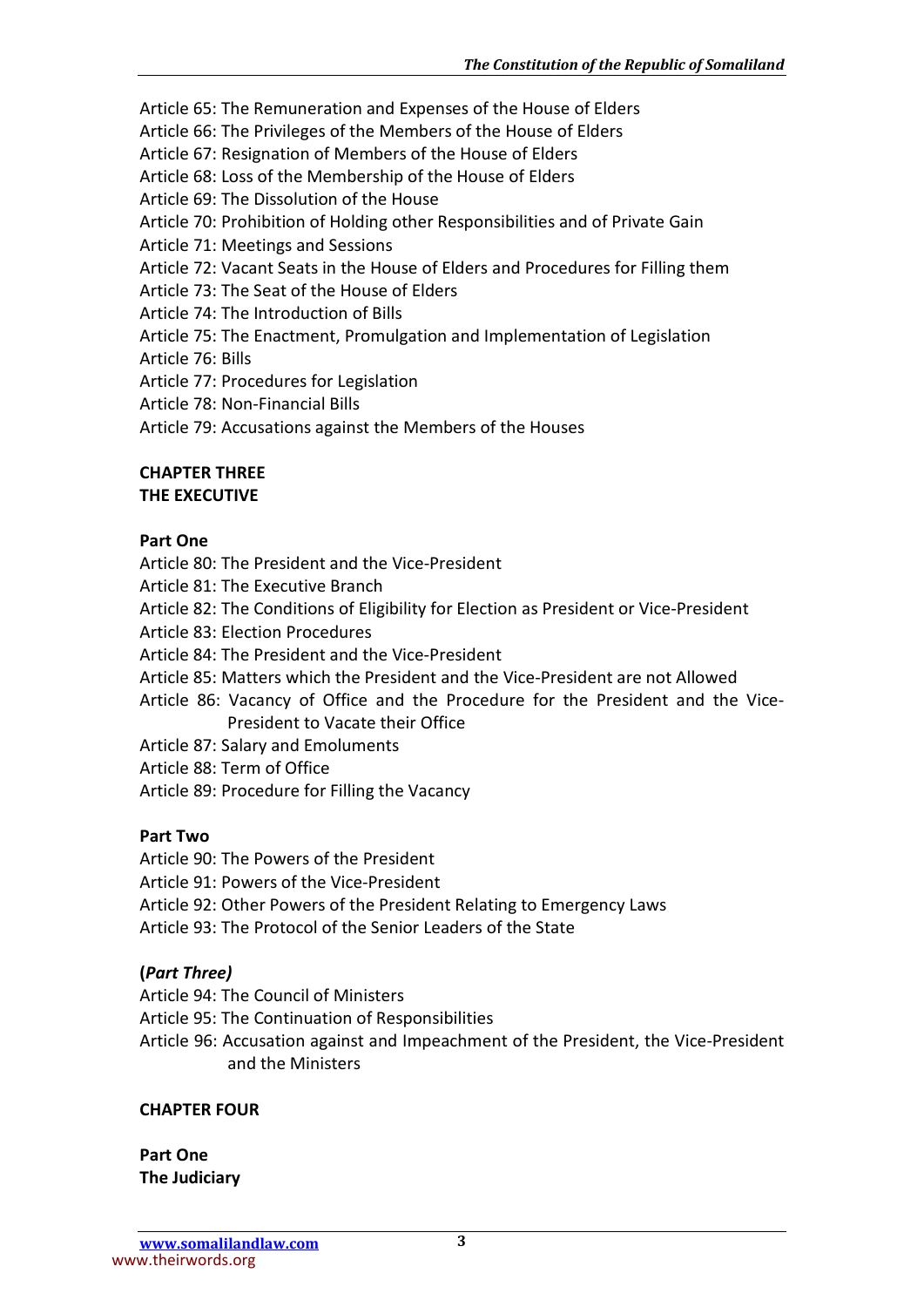Article 97: The Judicial Branch

Article 98: The Exclusive Powers of the Judiciary

Article 99: The Structure of the Judiciary

Article 100: The Courts

Article 101: The Supreme Court

Article 102: The Lower Courts

Article 103: The Procuracy

Article 104: The Courts and Procuracy of the armed Forces

Article 105: The Appointment of the Chairman and Judges of the Supreme Court

Article 106: The Relationship of the Judicial Bodies and the Ministry of Justice

# **CHAPTER FIVE**

# **MISCELLANEOUS PROVISIONS**

# **Part One**

Article 107: The Judicial Commission Article 108: The Functions of the Judicial Commission

# **Part Two**

Article 109: The Structure of the Country Article 110: The Administration of the Regions and the Districts Article 111: The Regional and District Councils Article 112: The De-centralisation of Administrative Powers

# **Part Three**

Article 113: Special Organs of State

Article 114: The Appointment of and Removal from Office of Heads of the (State) **Organs** 

Article 115: The Ulema Council and their Responsibilities

Article 116: The Total Membership of the Council and Term of Office

Article 117: The Conditions of Membership

Article 118: Matters which Members are not Allowed

Article 119: The Appointment of the Members of the Ulema Council

Article 120: Vacancies in the Membership of the Ulema Council

- Article 121: Salaries and Remuneration
- Article 122: The Law of the Organs of State

# **Part Four**

Article 123: The Principles of the National Armed Forces

- Article 124: The Police and the Corrections Forces
- Article 125: The Preparation of the Referendum Law and the Appointment of the Referendum Committee

Article 126: Amendments or Corrections of the Constitution

Article 127: The Limits of Amendments or corrections of the Constitution

Article 128: The Basis of and the Supremacy of the Constitution

Article 129: The Constitutional Oath

Article 130: The Implementation of the Constitution and Interim Provisions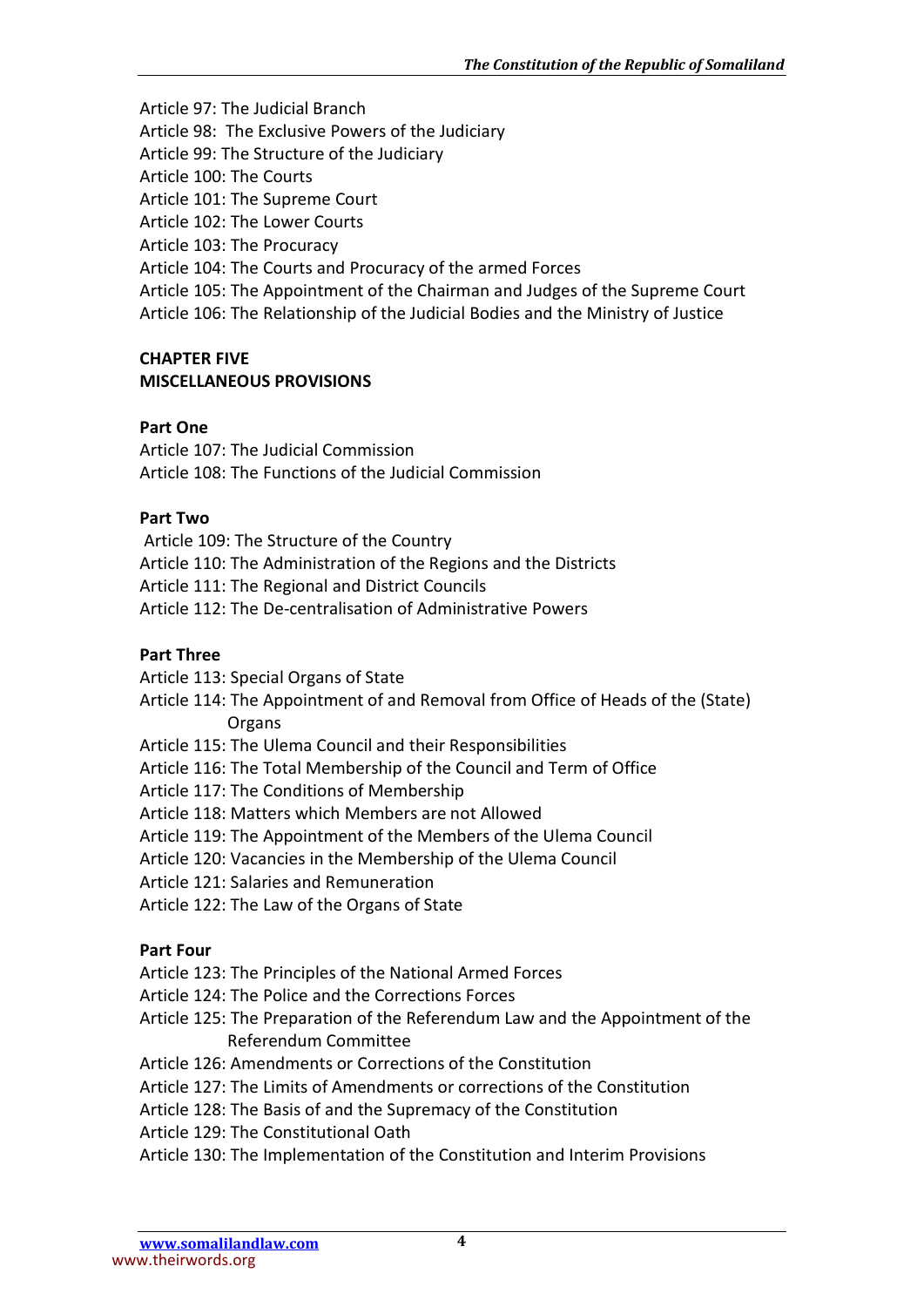# **THE CONSTITUTION OF THE REPUBLIC OF SOMALILAND IN THE NAME OF ALLAH, THE COMPASSIONATE AND THE MERCIFUL**

# **PREAMBLE**

IN PURSUANCE of the resolutions of the Conference of the Somaliland Communities held in Burao on  $27<sup>th</sup>$  April to  $5<sup>th</sup>$  May 1991, which reaffirmed (our) independence with effect from  $18<sup>th</sup>$  May 1991;

NOTING that the Conference of the Elders of the Somaliland Communities held in Borama from  $24^{th}$  January to  $25^{th}$  May 1993 adopted a National Charter which:

- laid down that a national constitution which will replace the national charter be prepared and consulted upon within a year; (*and*)
- set out clearly the constitutional principles and the governmental structures, confident in their communities' inalienable right to decide their destiny;

HAVING experienced the dire consequences of the application of a constitution not grounded on the nation's beliefs, culture and aspirations, as was the case for a period of thirty years;

HAVING experienced the devastation wrought by a regime based on dictatorship and a policy of divide and rule to which the country was subjected for over twenty years, and ever vigilant of the return of such a regime;

REMEMBERING the series of struggles waged by the people, such as that of the "Darawiish", religious leaders and political parties;

MINDFUL of the vigorous campaign led by the patriotic organisation, the SNM, which culminated in the reassertion of (our) independence which was achieved through sacrifice of life and property so that the nation can enjoy a governmental system which meets its needs;

DESIROUS of a state which fulfils the aspirations of the nation, and is thereby appreciated by all, and which is founded on equality and justice;

RECOGNISING that lasting stability and peace can be achieved through a synergy between the economic system and the aspirations of the nation;

CONFIDENT that the Somaliland nation is a family that has everything in common, such as religion, culture, customs and language; and whose members are no different from each other and are ready to build together a state in which everyone has equal status;

AWARE that the preparation of the Constitution has gone through various stages and committees, such as the Constitution Working Party which was enjoined by the third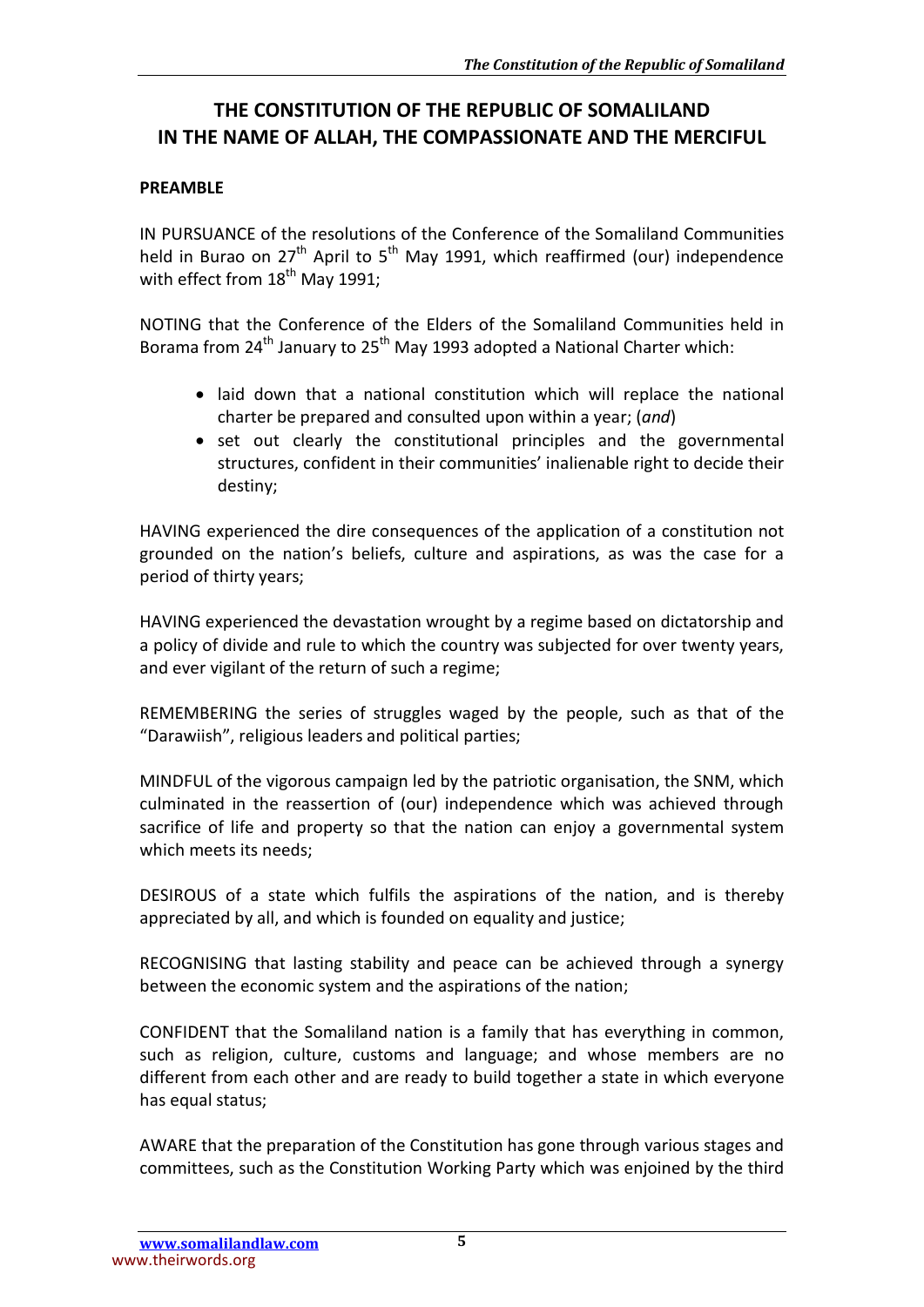Grand Conference on  $26<sup>th</sup>$  November 1996 to sift through the two draft versions of the Constitution; and more recently, the corrections and amendments made by the two Houses of Parliament on 30<sup>th</sup> April 2000; and that the Constitution was based on the following issues:

- a. The Islamic Sharia.
- b. Conclusions from the various consultations.
- c. The separation of the powers of the state as between the legislative, the executive and the judiciary.
- d. The decentralisation of the administration of the government.
- e. Guarantees of private property rights and the protection of the free market.
- f. Sanctity of human life through the entrenchment of fundamental rights and individual freedoms.
- g. Peaceful and proper co-existence with the states in the region and world wide;

HAVING thoroughly considered the spirit and words of the preamble and the rest of the Constitution;

# *The people of Somaliland hereby approve and proclaim to the whole world on this 31st May, 2001, that this constitution has been adopted as the nation's Constitution.*

# **CHAPTER ONE**

# **Description of the State, General Principles & Fundamental Rights**

## **Part One General Description**

# **Article 1: The State of the Republic of Somaliland**

- 1. The country which gained its independence from the United Kingdom of Great Britain and Northern Ireland on  $26<sup>th</sup>$  June 1960 and was known as the Somaliland Protectorate and which joined Somalia on  $1<sup>st</sup>$  July 1960 so as to form the Somali Republic and then regained its independence by the Declaration of the Conference of the Somaliland communities held in Burao between  $27<sup>th</sup>$  April 1991 and  $15<sup>th</sup>$  May 1991 shall hereby and in accordance with this Constitution become a sovereign and independent country known as "**The Republic of Somaliland"**.
- 2. Sovereignty resides in the people who shall exercise it in accordance with the Constitution and other laws.

# **Article 2: The Territory of the Republic of Somaliland**

1. The territory of the Republic of Somaliland covers the same area as that of the former Somaliland Protectorate and is located between Latitude 8° to 11° 30' north of the equator and Longitude 42° 45' to 49° East; and consists of the land,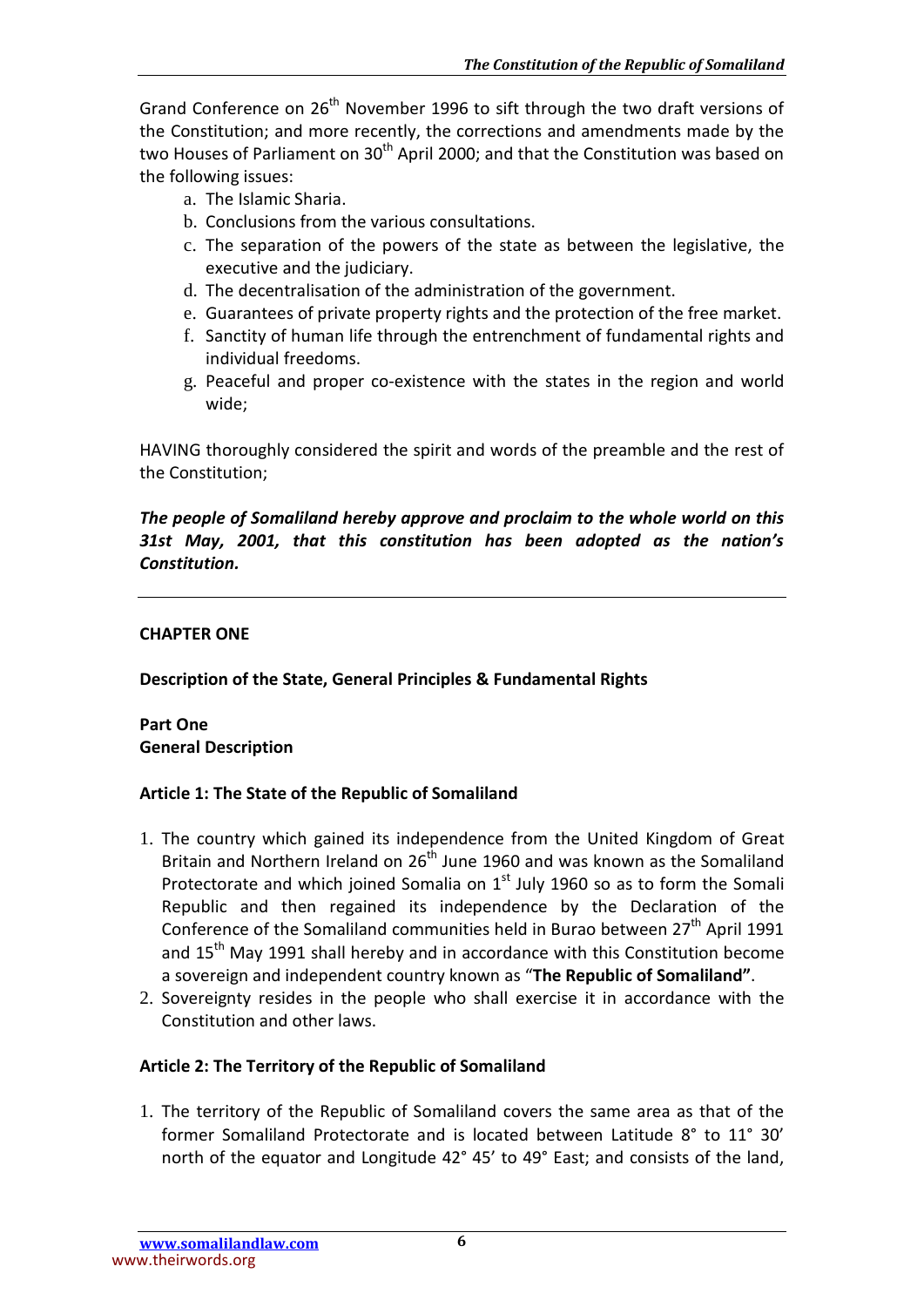islands, and territorial waters, above and below the surface, the airspace and the continental shelf.

- 2. The Republic of Somaliland is bordered by the Gulf of Aden to the north; Somalia to the east; the Federal Republic of Ethiopia to the south and the west; and the Republic of Djibouti to the north west.
- 3. The territory of the nation is inviolable, and shall not be trespassed upon.

## **Article 3: The Capital**

The capital of the Republic of Somaliland is Hargeisa.

#### **Article 4: Citizenship**

- 1. Any person who is a patrial of Somaliland being a descendant of a person residing in Somaliland on  $26<sup>th</sup>$  June 1960 or earlier shall be recognised as a citizen of Somaliland.
- 2. The law shall determine the acquisition or loss of the citizenship of Somaliland.

## **Article 5: Religion**

- 1. Islam is the religion of the Somaliland state, and the promotion of any religion in the territory of Somaliland, other than Islam, is prohibited.
- 2. The laws of the nation shall be grounded on and shall not be contrary to Islamic Sharia.
- 3. The state shall promote religious tenets (religious affairs) and shall fulfil Sharia principles and discourage immoral acts and reprehensible behaviour.
- 4. The calendar shall be the Islamic Calendar based on the hijra, and the Gregorian calendar.

#### **Article 6: Language**

- 1. The official language of the Republic of Somaliland is Somali and the second language is Arabic.
- 2. Other languages shall be used, when necessary.

#### **Article 7: The Flag, the Emblem and the National Anthem**

- 1. The flag of the Republic of Somaliland shall consist of three horizontal, parallel and equal sections, the top section of which is coloured green and has inscribed in its midst in white in Arabic language (*the phrase)* La Ilaaho Ila-Allaah Muhammad Rasuulah-Allaah *(There is no God, but Allah and Mohammad was his Prophet*); the middle section is white and has inscribed in its midst an equally sided five pointed black star; and the bottom section is coloured clear red.
- 2. The emblem of the nation shall consist of a coffee coloured falcon with (the words), in Arabic language, "ALLAHU AKBAR" (*God is great)* inscribed on its breast. Below the eagle are two hands shaking and a set of scales hang above it and come down on both of its sides. The falcon and the scales and hands are in turn surrounded on both sides and below by two strands of green leaves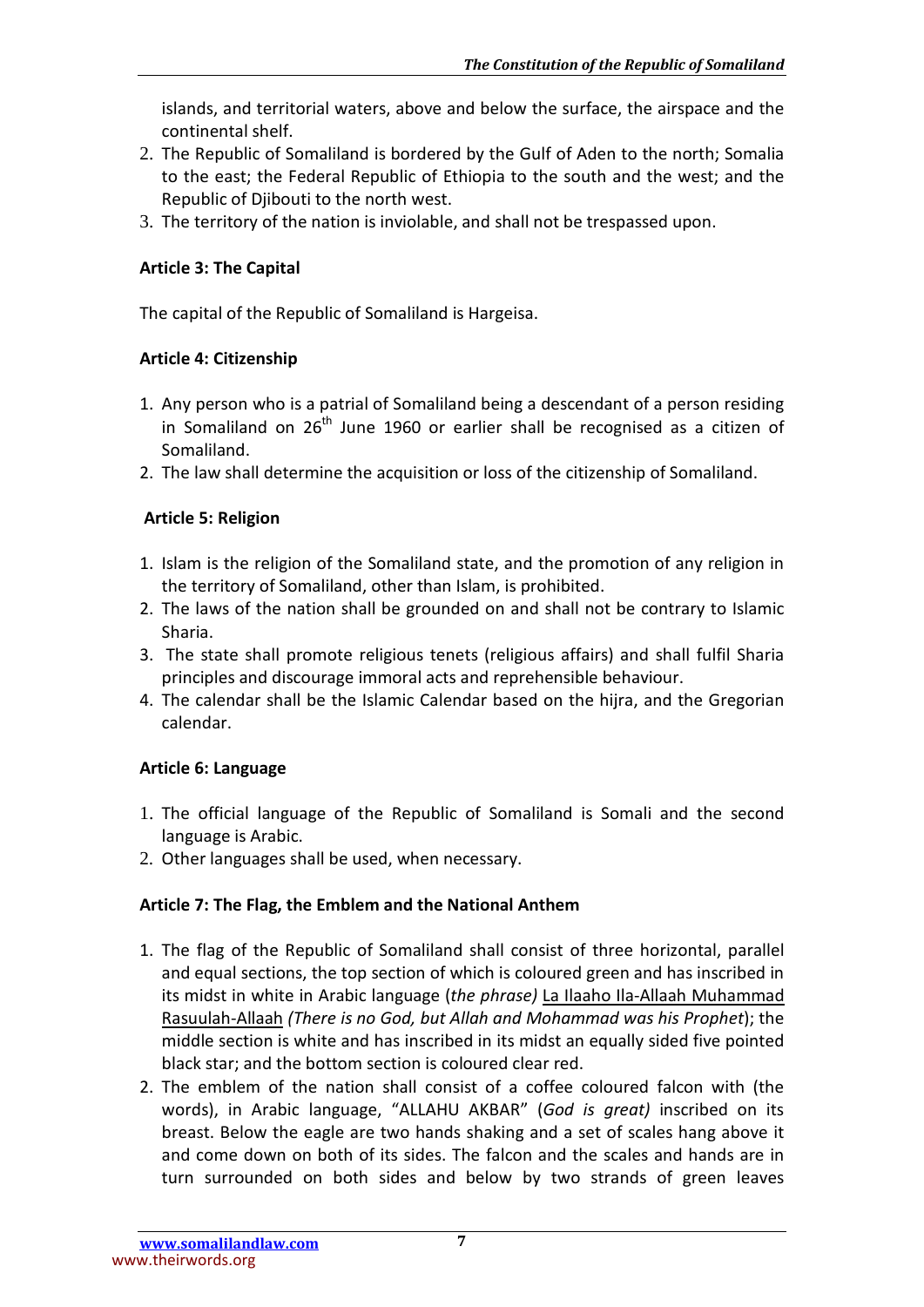intertwined at the base, and with the Arabic words *Bismillahi Rahmani Rahim*  inscribed at the top gap between the two leaves.

- 3. The National Anthem shall be determined by law and shall reflect the principles of the Constitution, the national aspirations, and co-operative social order; and shall have its own unique music which shall be different from that of other countries.
- 4. Any partial or total changes to the flag, the emblem and the national anthem shall be approved by a resolution of the House of Representatives.

#### **Part Two General Principles**

# **Article 8: Equality of Citizens**

- 1. All citizens of Somaliland shall enjoy equal rights and obligations before the law, and shall not be accorded precedence on grounds of colour, clan, birth*,* language, gender, property, status, opinion etc.
- 2. Precedence and discrimination on grounds of ethnicity, clan affiliation, birth and residence is prohibited; and at the same time programmes aimed at eradicating long lasting bad practices shall be a national obligation.
- 3. Save for the political rights reserved for citizens, foreigners lawfully resident in Somaliland shall enjoy rights and obligations before the law equal to those enjoyed by citizens.

# **Article 9: Political System**

- 1. The political system of the Republic of Somaliland shall be based on peace, cooperation, democracy and plurality of political parties.
- 2. The number of political parties in the Republic of Somaliland shall not exceed three (3).
- 3. A special law shall determine the procedures for the formation of a political party, but it is unlawful for any political party to be based on regionalism or clanism *.*

# **Article 10: Foreign Relations**

- 1. The Republic of Somaliland shall observe all treaties and agreements entered into by the former state of Somalia with foreign countries or corporations provided that these do not conflict with the interests and concerns of the Republic of Somaliland.
- 2. The Republic of Somaliland recognises and shall act in conformity with the United Nations Charter and with international law, and shall respect the Universal Declaration of Human Rights.
- 3. The Republic of Somaliland accepts the principles of the self-determination of the nations of the world.
- 4. It accepts that political disputes which arise shall be settled through dialogue and peaceful means, and shall respect the territorial integrity of other countries.
- 5. It shall endeavour to replace the long-standing hostility between the countries in the Horn of Africa with better understanding and closer relations.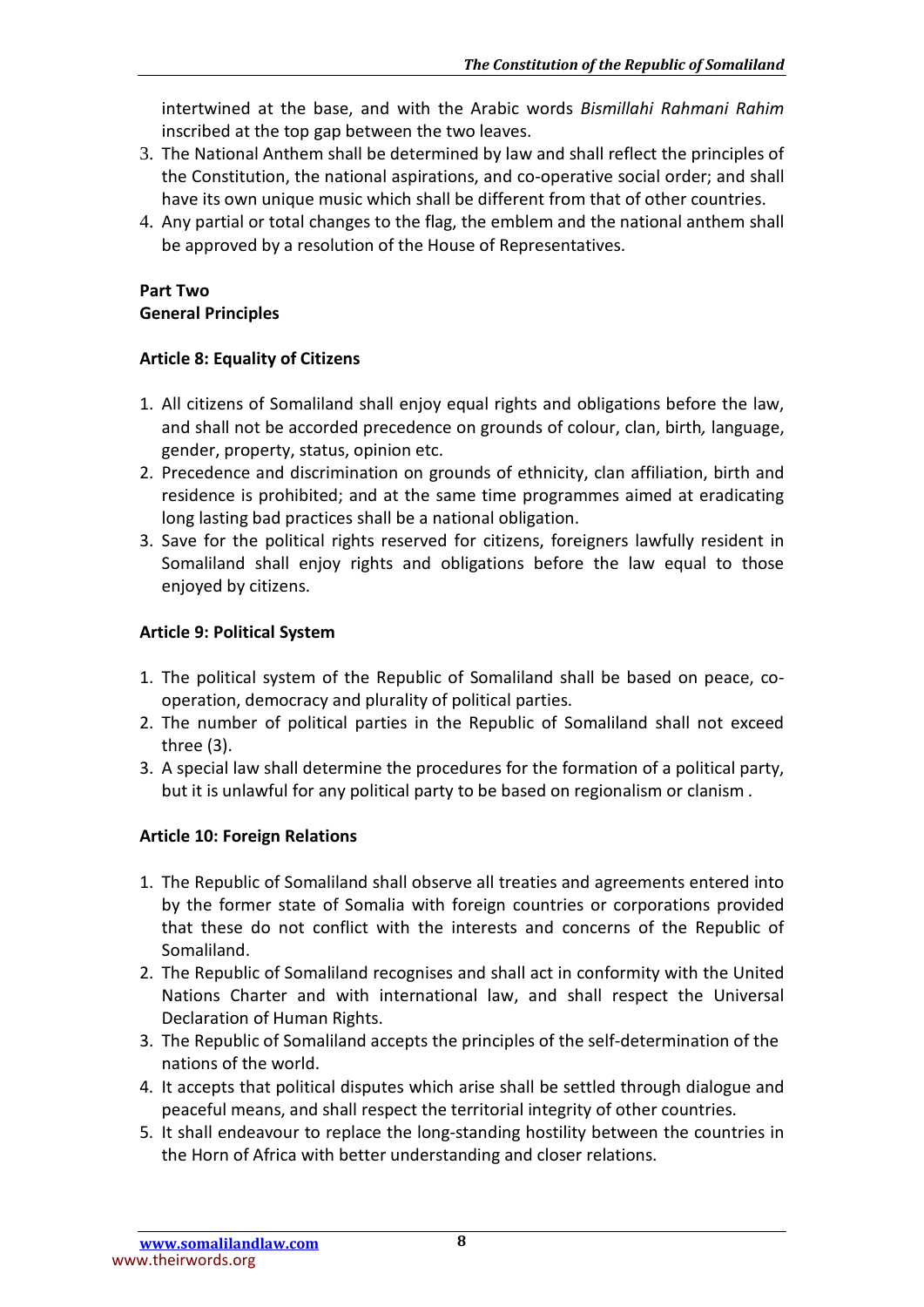- 6. The state of the Republic of Somaliland is an independent republic which has its place among the Arab nations, and the peoples of Africa and the Islamic World, and shall accordingly endeavour to join the United Nations, the Organisation of African Unity, the Arab League and Organisation of Islamic States.
- 7. The state of the Republic of Somaliland shall oppose terrorism (*and similar acts*), regardless of the motives for such acts.

# **Article 11: The National Economy**

- 1. The state shall lay down the national economic policy based on the principles of free enterprise and the joint working of private property, public property, the national wealth and foreign investment so as to realise the growth of productivity, the raising of the standard of living, the creation of jobs, and, in general, the advancement of the economy of the nation.
- 2. In order to ensure that the economic system does not lead to the exclusive enrichment of a group or a small section of the public, and to avoid (*both*) the creation of economic classes consisting of those who are prosperous and those who are not, and the widening of the economic gulf between the urban and rural communities, the state shall ensure that social benefits and economic opportunities are provided in a just and equitable manner.
- 3. The state shall ensure the security of foreign investment in the country. Such investment shall be regulated by law.

## **Article 12: Public Assets, Natural Resources and Indigenous Production**

- 1. The land is a public property commonly owned by the nation, and the state is responsible for it.
- 2. The care and safeguarding of property*,* endowments and public assets is the responsibility of the state and all citizens; and shall be determined by law.
- 3. The Government shall have the power to own and possess movable and immovable property; and to purchase, sell, rent, lease, exchange on equivalent value, or otherwise expend that property in any way which is in accordance with the law
- 4. The central state (government) is responsible for the natural resources of the country, and shall take all possible steps to explore and exploit all these resources which are available in the nation's land or sea. The protection and the best means of the exploitation of these natural resources shall be determined by law.
- 5. Where it is necessary to transfer the ownership or the benefits of a public asset, the transfer shall be effected in accordance with the law.
- 6. The state shall encourage indigenous economic production such as agriculture, livestock, fisheries, minerals, production of frankincense and myrrh and gum etc., and manufacture based on indigenous products.
- 7. The payment of Zakat is a cornerstone of Islam, and its administration shall be determined by law.

#### **Article 13: Banks**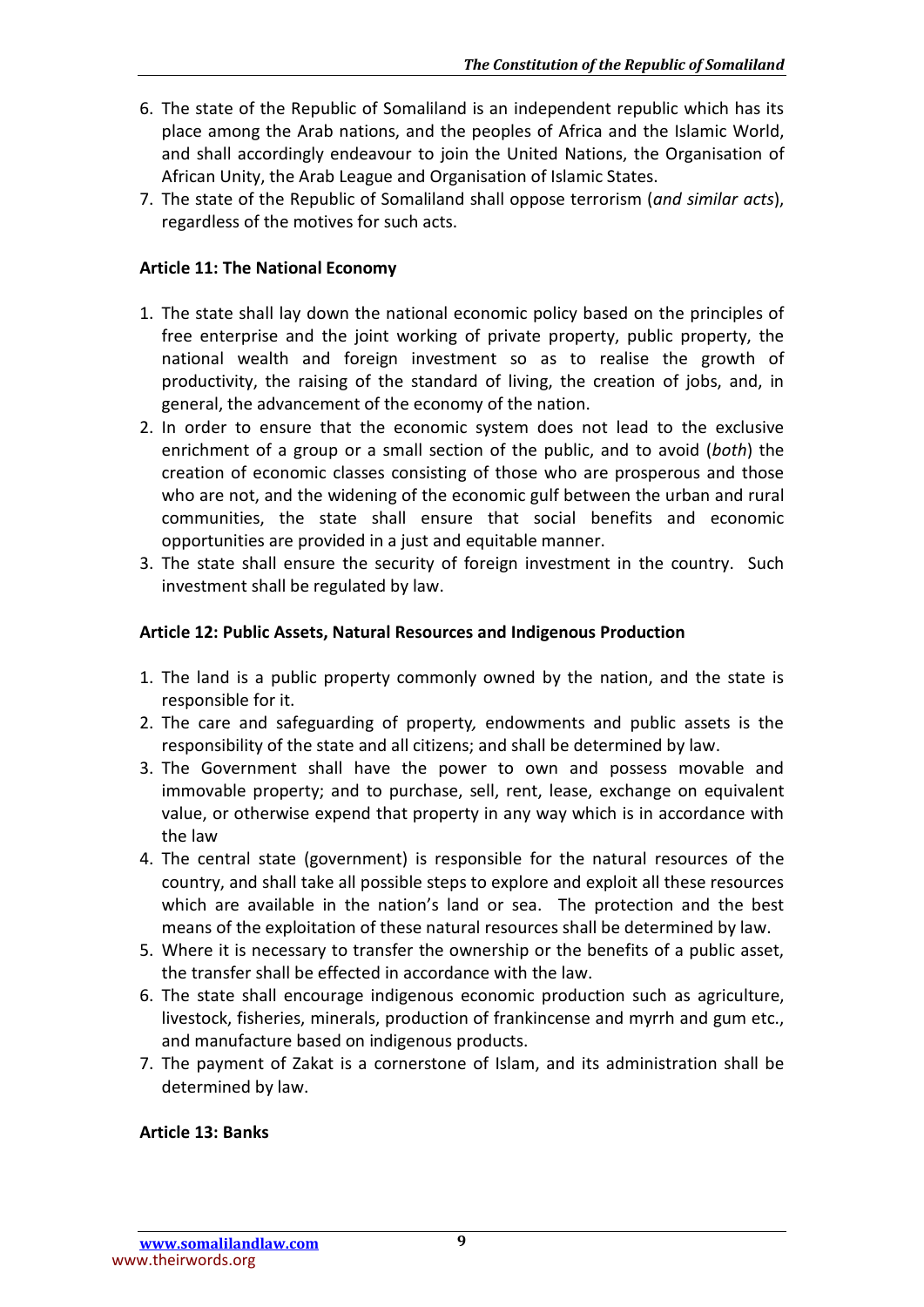The state shall establish a Central Bank which shall direct the monetary system and the currency of the nation. The opening of commercial and development banks shall be made possible and private banks shall be accorded preferential status.

# **Article 14: Taxes and Duties**

- 1. The imposition of taxes and other duties shall be based on the interests and well being of the society. Therefore, no taxes or duties which have not been determined by law shall be collected.
- 2. The levying, waiver and changes in taxes and other duties shall be determined by law.
- 3. Usury and commercial practices which are against the interests of the society and unlawful enrichment are prohibited.

# **Article 15: Education, Youth and Sports**

- 1. The state shall pay particular attention to the advancement, extension and dissemination of knowledge and education as it recognises that education is the most appropriate investment that can play a major role in political, economic and social development.
- 2. Education is in the public interest, and is rooted in the experience and the special environment of the Somaliland society.
- 3. The learning of and training in the Islamic religion is a fundamental path and shall be compulsory at all levels of education. At the same time, the promotion of Koranic schools is the responsibility of the state.
- 4. Citizens and resident foreigners may open schools and educational or training projects of all levels in accordance with the Education Law.
- 5. The state shall accord a first priority to primary education, and shall endeavour to spread primary education to the regions and the districts.
- 6. The eradication of illiteracy and the *(provision)* of adult education is a national obligation, and the efforts of the public and the state shall be combined to fulfil this obligation.
- 7. The national policy is that primary education shall be free.
- 8. In order to ensure a healthy physical and mental growth of the young, and to improve their well being and maturity, the state shall give special attention to the promotion and encouragement of physical education and sports which will be recognised as one of the basic subjects in the educational curriculum of both state and other schools.

# **Article 16: Promotion of Knowledge, Literature, Arts and Culture**

- 1. The state shall promote knowledge and literature, and shall encourage creativity and research.
- 2. The law shall determine the rights to authoring, creating and inventing.
- 3. The state shall promote the Arts and the modest culture of the society whilst at the same time benefiting from the knowledge of other world societies. Literature, the arts, and indigenous sports shall be specially encouraged whilst Islamic behaviour is observed.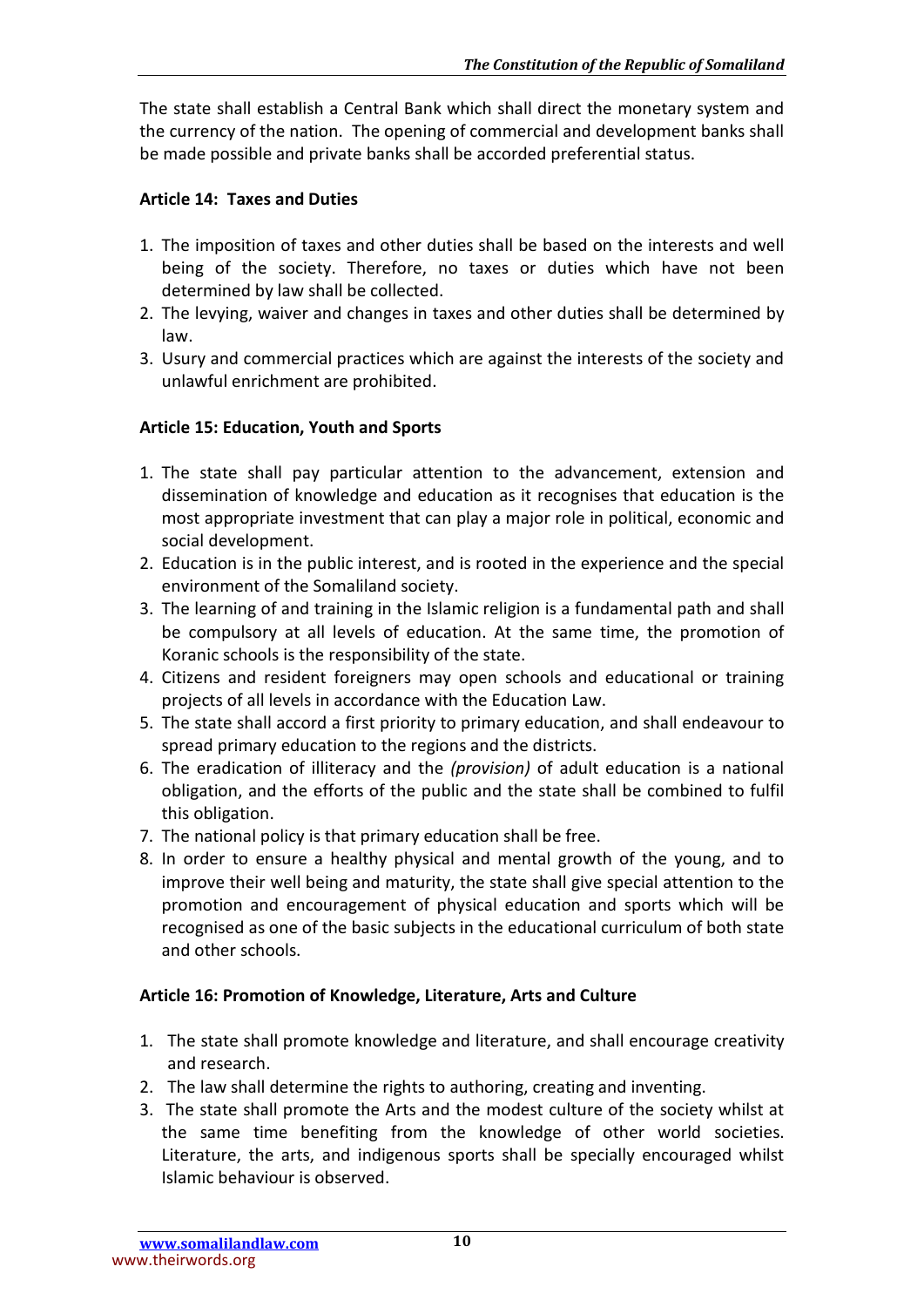4. The state shall promote the Arts and the modest culture of the society, and shall eradicate customs which damage religion, development, culture and the health of the society. The production of alcohol and the cultivation or the sale or use of intoxicants (*drugs*) in the territory of Somaliland are prohibited.

# **Article 17: Health**

- 1. In order to fulfil a policy of promoting public health, the state shall have the duty to meet the country's needs for equipment to combat communicable diseases, the provision of free medicine, and the care of the public welfare*.*
- 2. The state shall be responsible for the promotion and the extension of healthcare and private health centres.

# **Article 18: The Environment and the Relief of Disaster**

- 1. The state shall give a special priority to the protection and safeguarding of the environment, which is essential for the well being of the society, and to the care of the natural resources. Therefore, the care of and *(the combating of)* the damage to the environment shall be determined by law.
- 2. The state shall undertake relief in disasters such as famine, storms, epidemics, earthquakes, and war.

# **Article 19: The Care of the Vulnerable of the Society**

The state shall be responsible for the health, care, development and education of the mother, the child, the disabled who have no one to care for them, and the mentally handicapped persons who are not able and have no one to care for them

# **Article 20: Work, Trade, and the Welfare of Employees**

- 1. All able citizens have a right and a duty to work. The state shall, therefore, be responsible for the creation of work and the facilitating of the skills training of employees.
- 2. The conditions of work of the young and women, night working and working establishments shall be regulated by the Labour Law.
- 3. All employees have a right to payment appropriate to the work they undertake, and are free to enter into agreements with their employers on an individual or collective basis. Forced labour is prohibited.
- 4. The state shall endeavour to create understanding and clear rights between employees and employers and shall accordingly introduce a law (*in this respect*).
- 5. Sate employees and members of the armed forces shall be entitled remuneration, pension and to payments for sickness, injury, or disability in accordance with the law.
- 6. The state shall promote the support systems, insurance and safety of employees and shall strengthen the relevant responsible bodies.

# **Part Three**

**The Rights of the Individual, Fundamental Freedoms and the Duties of the Citizen**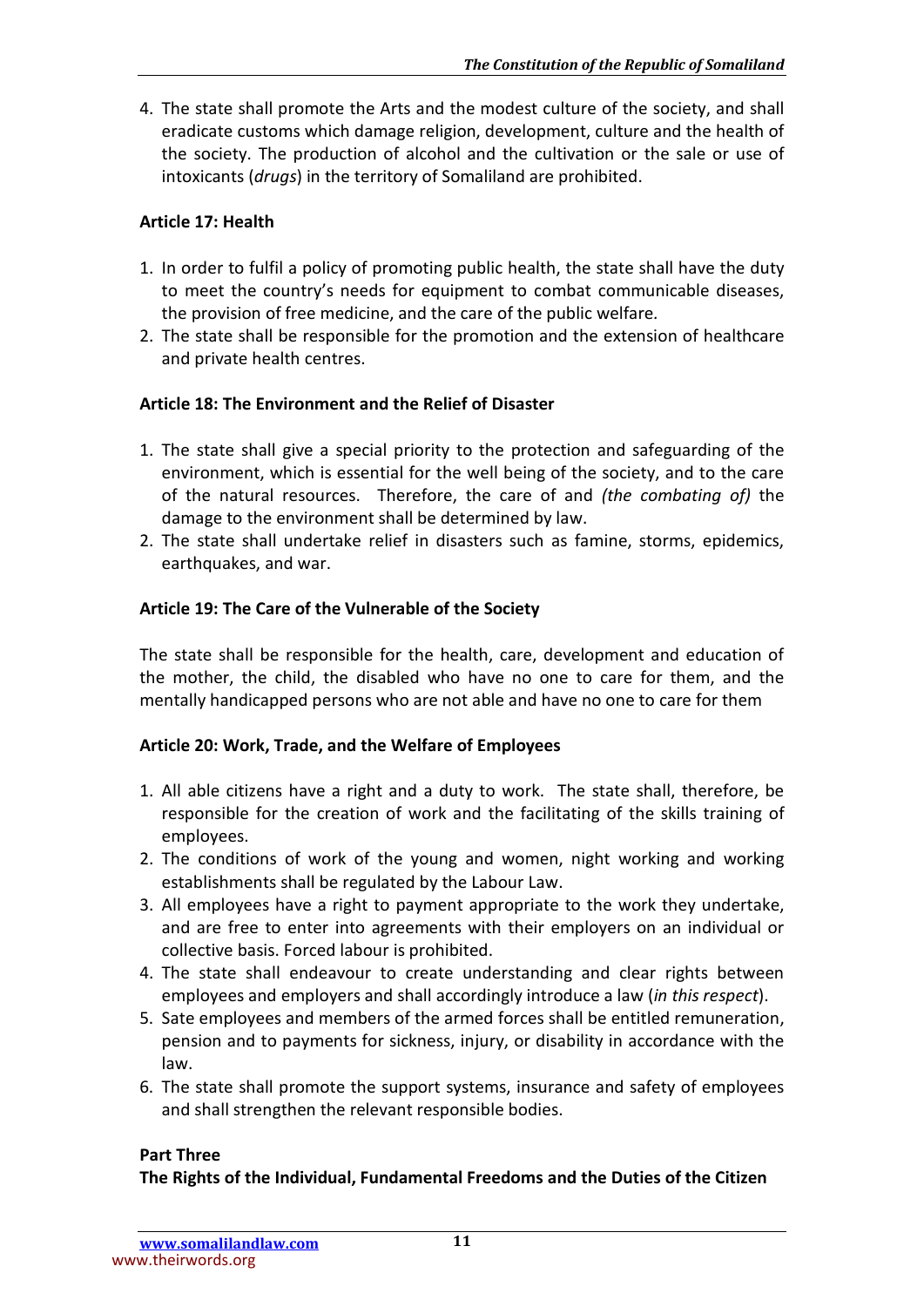# **Article 21: Implementation and Interpretation**

- 1. The legislative, executive and judicial branches of the state and the local government of the regions and the districts of the Republic of Somaliland, of all levels, shall be bound by the provisions of this Part.
- 2. The articles which relate to fundamental rights and freedoms shall be interpreted in a manner consistent with the international conventions on human rights and also with the international laws referred to in this Constitution.

# **Article 22: Political, Economic, Social and Electoral Rights**

- 1. Every citizen shall have the right to participate in the political, economic, social and cultural affairs in accordance with the laws and the Constitution.
- 2. Every citizen who fulfils the requirements of the law shall have the right to be elected (*to a public office)* and to vote.

## **Article 23: Freedom of Movement and Association**

- 1. Every person who is a citizen or lawfully resident in the country shall be free to move to or settle at any place of his choice, or leave or return to the country at will.
- 2. The matters (*rights)* set out in Clause 1 of this Article are subject to any law which forbids the movement to or settlement at specific places or during specific times.
- 3. All citizens shall have the right to form, in accordance with the law, political, educational, cultural, social, and occupational or employees' associations.
- 4. Associations with objectives which are contrary to the national interest or are secret or are military in nature or armed or are otherwise against the law, whatever their outward appearance might be, are prohibited.

## **Article 24: The Right to Life, Security of the Person, Respect for Reputation and Crimes against Human Rights**

- 1. Human life is the gift of Allah and is beyond price. Every person has the right to life, and shall only be deprived of life if convicted in a court of an offence in which the sentence laid down by law is death.
- 2. Every person shall have the right to security of his person. Physical punishment and any other injury to the person are prohibited.
- 3. Every person shall have the right to have his dignity, reputation and private life respected.
- 4. Crimes against human rights such as torture*,* extra-judicial killings, mutilation and other similar acts shall have no limitation periods.

## **Article 25: The Right to Liberty, Guarantees and the Conditions of Rights and Freedoms**

1. No person shall be deprived of his liberty except in accordance with the law.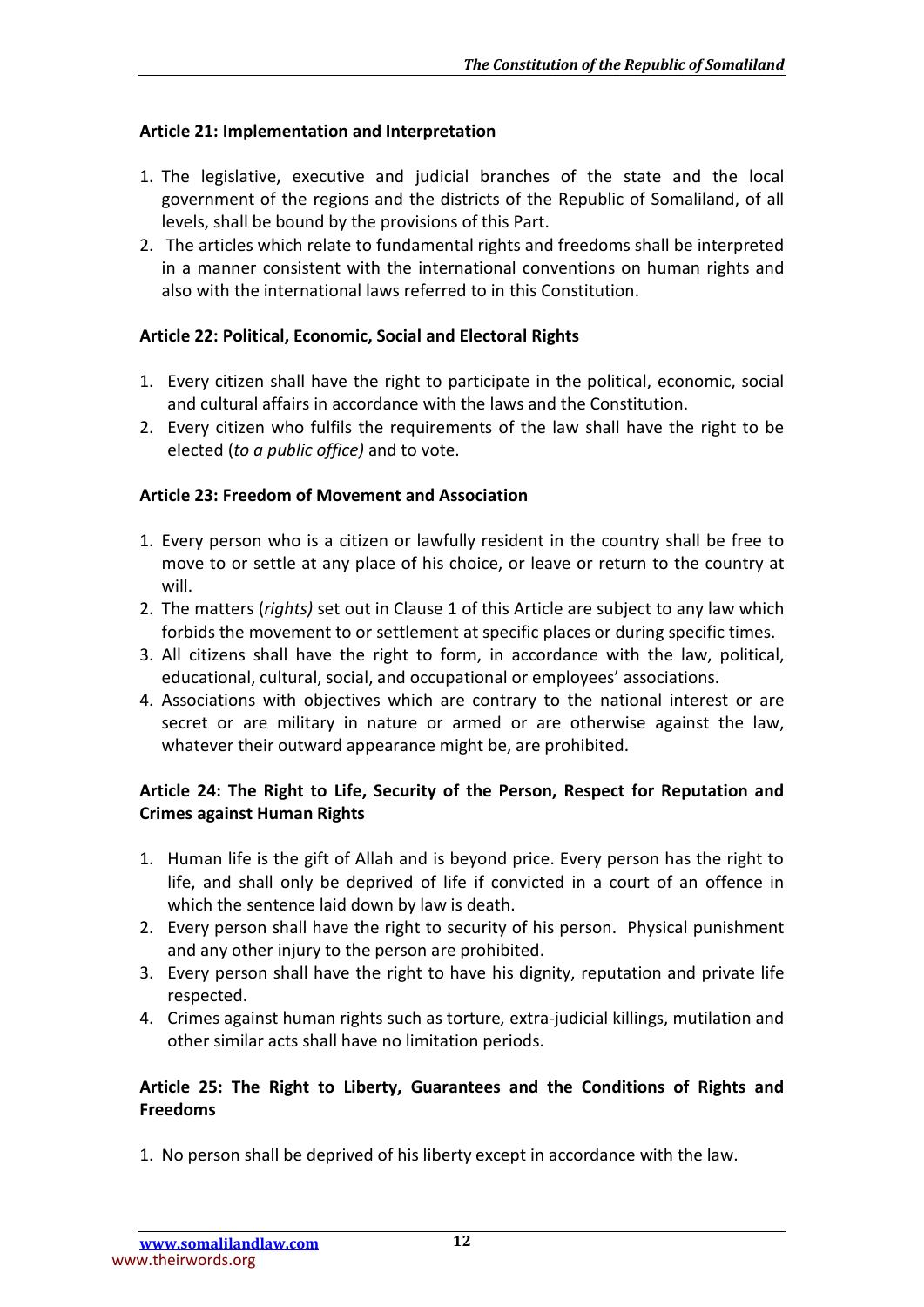- 2. No person may be arrested, searched, or detained, except when caught *in flagrante delicto*, or on the issue of a reasoned arrest warrant by a competent judge.
- 3. The state shall guarantee to all citizens their rights and freedoms and the punishment for any of their infringements shall be determined by law.
- 4. The freedoms of the person shall not override the laws protecting the public morals, the security of the country or the rights of other individuals.

## **Article 26: Crime and Punishment**

- 1. Crimes and *(their)* punishment shall be laid down by the law, and no punishment shall be administered in a manner which is contrary to the law.
- 2. The liability for the punishment of any crime shall be confined to the offender only.
- 3. An accused person is innocent until proven guilty in a court.

## **Article 27: The Rights of Persons Deprived of their Liberty**

- 1. Any person who is deprived of his liberty has a right to meet as soon as possible his legal representative, relatives or any other persons he asks for.
- 2. Any person who is deprived of his liberty because of alleged criminal offences shall have the right to be brought before a court within 48 (forty eight) hours of his arrest.
- 3. No person shall be compelled to proffer a confession, a witness statement or testimony under oath. Any such matters *(evidence)* obtained under duress shall be void.
- 4. No person shall be detained in a place which is not determined by law.
- 5. The law shall lay down the maximum period in which a person can be detained in custody pending investigations.
- 6. Any accused person who is convicted by a court shall have the right to appeal to a higher court.
- 7. When a person is detained in custody or his detention is extended, he shall have the right to have his status communicated to any person he so chooses.
- 8. Prisons are for reform and correction. The state is responsible for the rehabilitation and skills training of prisoners so that they can return to society with reformed characters.
- 9. The punishment for the infringement of Clauses 1 to 7 of this Article shall be determined by law.

# **Article 28: Right to Sue and Defend**

- 1. Every person shall have the right to institute proceedings in a competent court in accordance with the law.
- 2. Every person shall have the right to defend himself in a court.
- 3. The state shall provide free legal defence in matters which are determined by the law, and court fees may be waived for the indigent.

#### **Article 29: The Sanctity of the Home**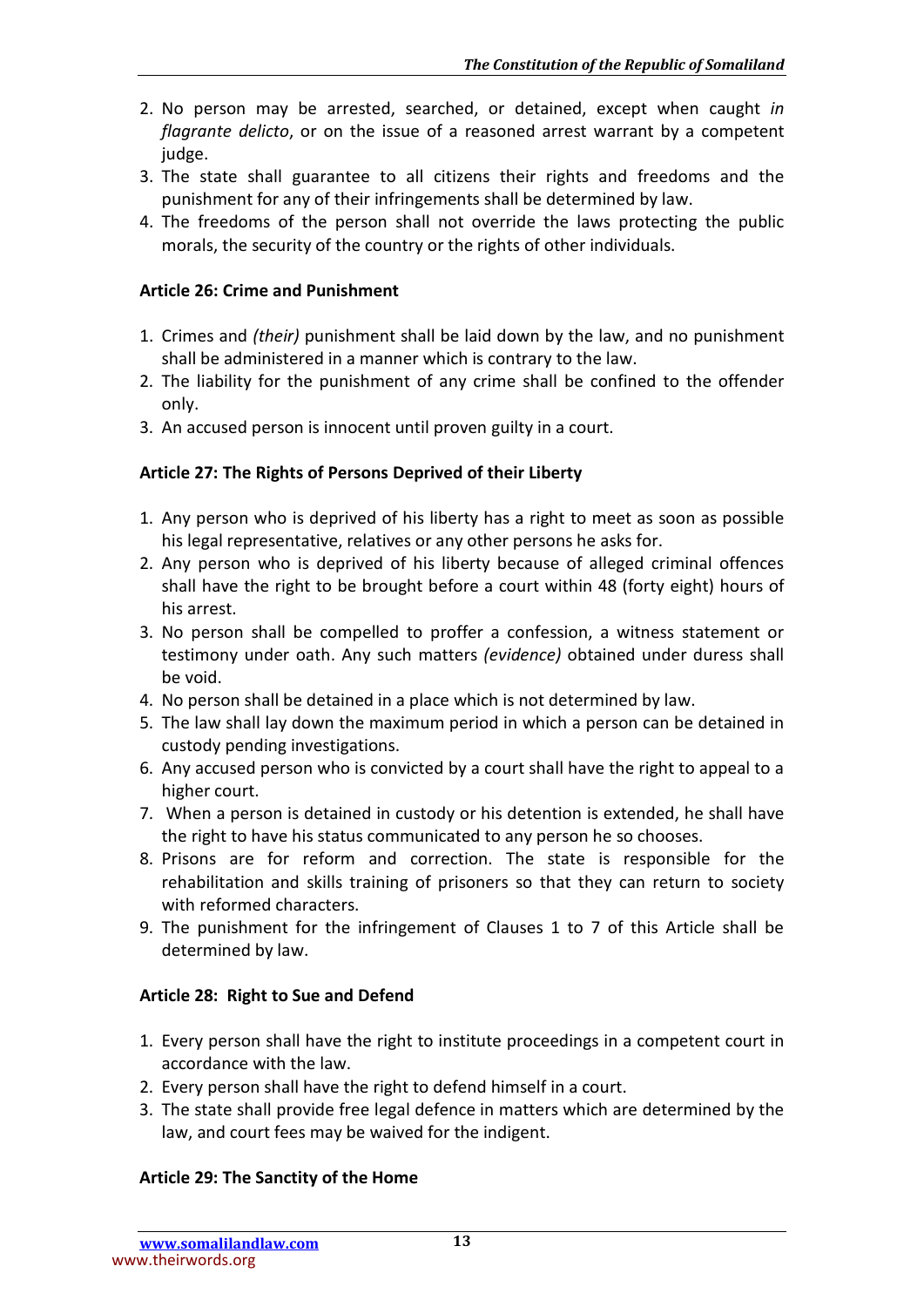The home and other dwellings shall be inviolable, and their surveillance, search and entry shall not be allowed without a reasoned order from a judge. Any such order must be read properly to the proprietor or occupier before entry is effected. It is prohibited for any person carrying out a search to contravene the order of the judge.

# **Article 30: Freedom of Communication**

No person's private written communication, postal letters, or telecommunications shall be interfered with except in matters in which the law allows their investigation, tracing or listening in and a reasoned order from a judge has been obtained.

## **Article 31: The Right to Own Private Property**

- 1. Every person shall have the right to own private property, provided that it is acquired lawfully.
- 2. Private property acquired lawfully shall not be expropriated except for reasons of public interest and provided that proper compensation is paid.
- 3. The law shall determine matters that are within the public interest, which may bring about the expropriation of private property.

# **Article 32: Freedom of Public Demonstration, Expression of Opinion, Press and other Media**

- 1. Every citizen shall have the freedom, in accordance with the law, to express his opinions orally, visually, artistically or in writing or in any other way.
- 2. Every citizen shall have the freedom, in accordance with the law, to organise or participate in any peaceful assembly or demonstration.
- 3. The press and other media are part of the fundamental freedoms of expression and are independent. All acts to subjugate them are prohibited, and a law shall determine their regulation.

# **Article 33: Freedom of Belief**

- 1. Every person shall have the right to freedom of belief, and shall not be compelled to adopt another belief. Islamic Sharia does not accept that a Muslim person can renounce his beliefs.
- 2. The Mosque is a blessed place and deserves veneration. It is the place for preaching religion and for providing the nation guidance in spiritual and temporal matters and the preaching therein of matters which would divide the nation (*sedition*) is prohibited. The state shall be responsible for its general protection and any practicable support.

# **Article 34: The Duties of the Citizen**

1. Every citizen shall have the duty, in accordance with the law, to strengthen the unity of the nation, the protection of the sovereignty of the state, and the defence of the country and the religion.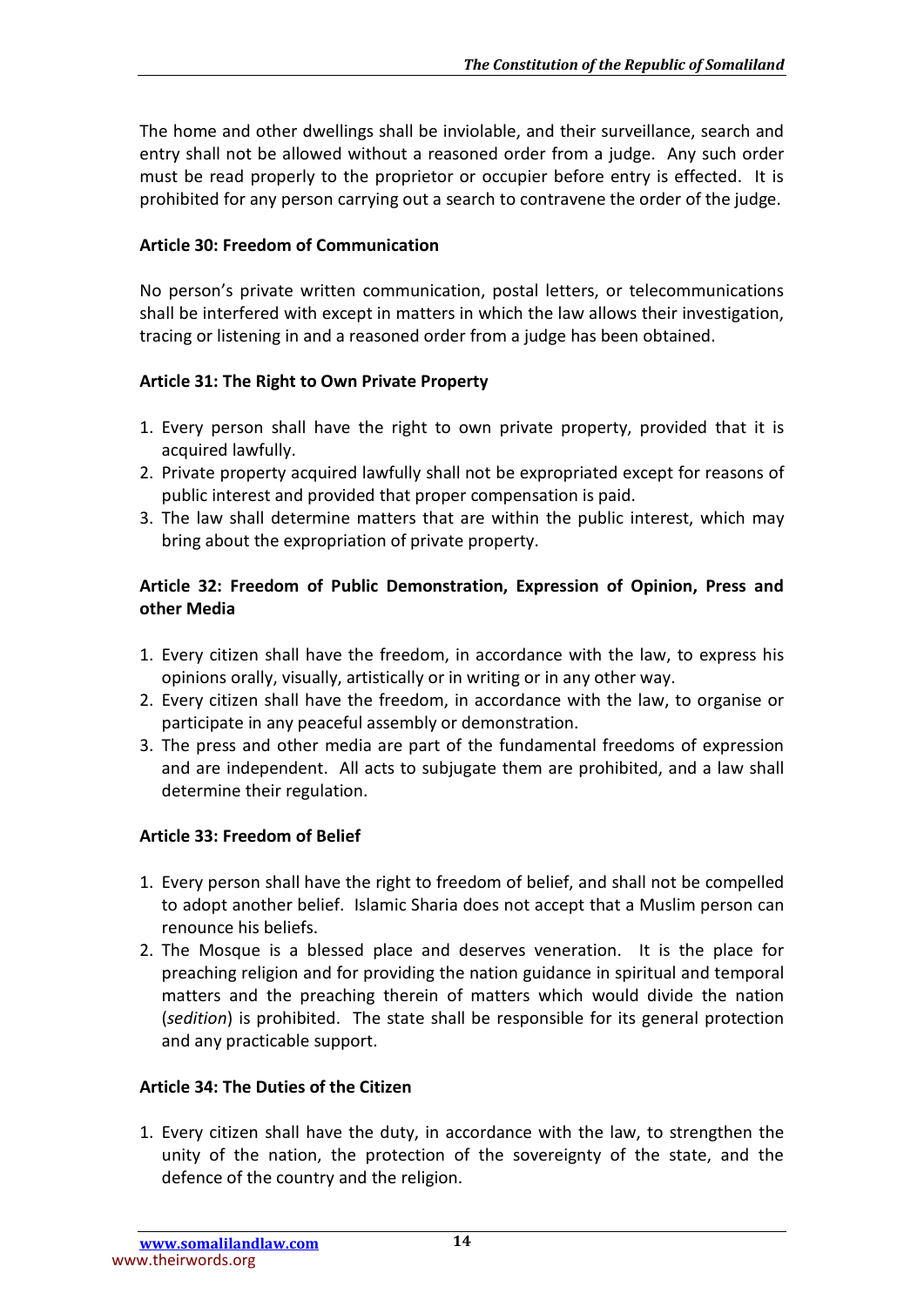- 2. Every person has the duty to respect the Constitution and the laws of the country.
- 3. Every person has the duty to pay promptly his taxes and other duties as imposed under the law.
- 4. Every person shall have the duty to care for, protect and save the environment*.*
- 5. The law shall determine the punishment for failure to fulfil the duties imposed in Clauses 1 to 4 (*of this Article)*.

# **Article 35: Extradition of Accused and Convicted Persons and Political Asylum**

- 1. Any foreigner who enters the country lawfully or is lawfully resident in the country and who requests political asylum may be accorded asylum if he fulfils the conditions set out in the law governing asylum.
- 2. The extradition of a Somaliland citizen to another country is prohibited.
- 3. The Republic of Somaliland may extradite to their countries convicted or accused foreigners if there is a treaty between the Republic of Somaliland and the country requesting their extradition.

# **Article 36: The Rights of Women**

- 1. The rights, freedoms and duties laid down in the Constitution are to be enjoyed equally by men and women save for matters which are specifically ordained in Islamic Sharia.
- 2. The Government shall encourage, and shall legislate for the right of women to be free of practices which are contrary to Sharia and which are injurious to their person and dignity.
- 3. Women have the right to own, manage, oversee, trade in, or pass on property in accordance with the law.
- 4. In order to raise the level of education and income of women, and also the welfare of the family, women shall have the right to have extended to them education in home economics and to have opened for them vocational, special skills and adult education schools.

#### **CHAPTER 2 THE STRUCTURE OF THE STATE**

# **Article 37: The Sovereignty and Powers of the State**

- 1. Allah who created the Somaliland nation in this land has endowed it with sovereign status and powers. The people of the Republic of Somaliland have vested their sovereign powers, as set out in this Constitution, in a state founded on, and which shall act in accordance with, the Constitution.
- 2. The structure of the state shall consist of three branches which are: the legislative, the executive and the judiciary. The separation of the powers of these branches shall be as set out in the Constitution. Each branch shall exercise independently the exclusive powers accorded to it under the Constitution.

## **Part One The Legislative Branch**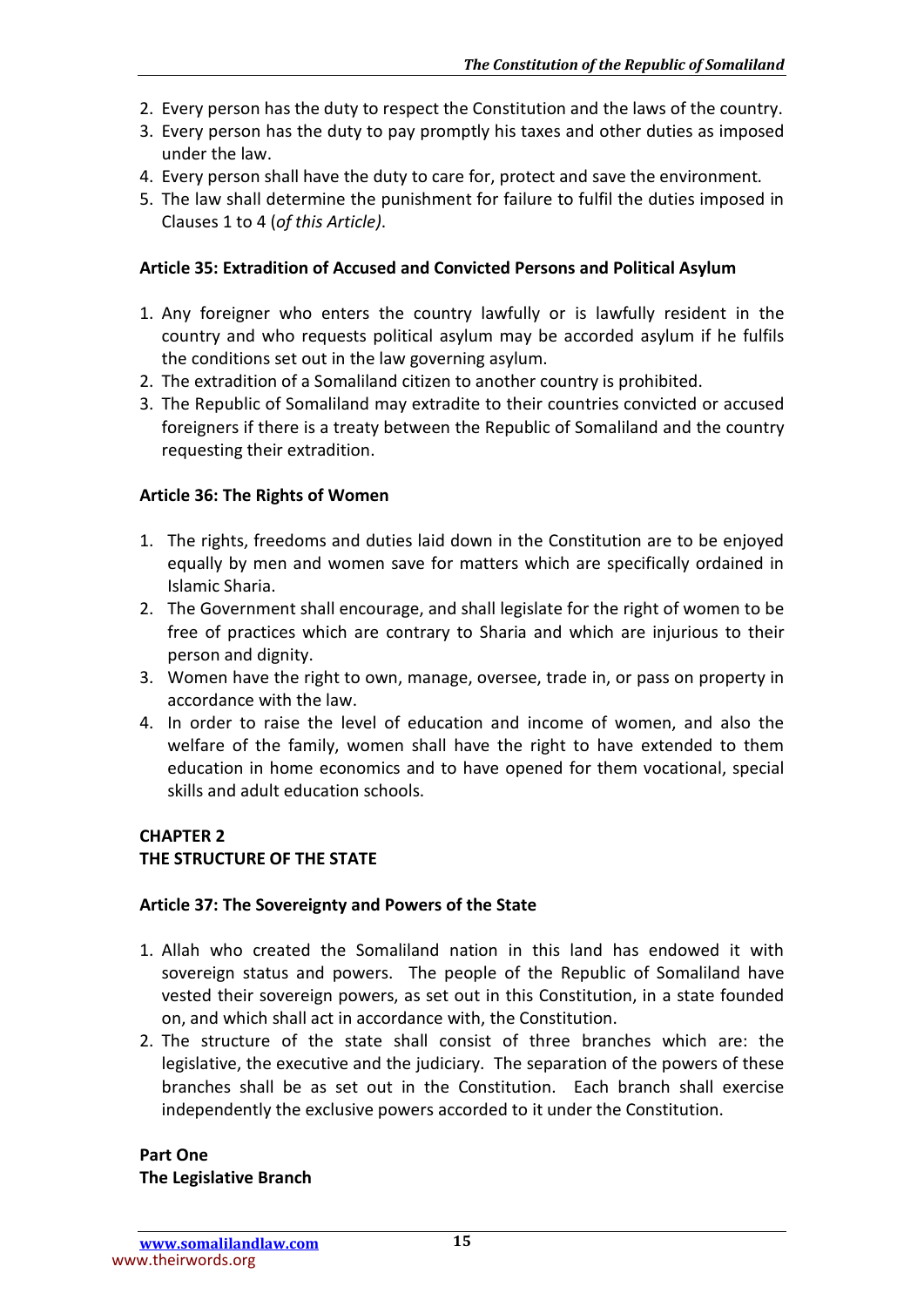# **Article 38: The Parliament and Joint Sittings**

- 1. The legislative powers of the Republic of Somaliland are vested exclusively in the Parliament which shall consist of two Houses - the House of Representatives and the House of the Elders. The power to legislate cannot be transferred to anyone outside the Parliament.
- 2. All bills passed by the Parliament shall come into force when the President publishes them in accordance with the Constitution.
- 3. The Parliament shall fulfil its duties in accordance with the Constitution and its Rules.
- 4. The most important objectives and duties of the Parliament are as follows:
	- a) The protection of the peace and security of the Republic and Republic's sovereign rule over its land, sea and air.
	- b) The adoption by the Republic of Somaliland of all the laws necessary in a Muslim state.
	- c) The implementation of the laws of the Republic and the genuine achievement of justice which is the foundation of the Republic's general stability and the confidence that the members of the Somaliland public have in each other and their reliance on each other.
- 5. The two Houses of the Parliament may hold joint and separate sittings.
- 6. The two Houses of the Parliament shall sit jointly when considering matters such as the following:
	- a) the receipt of the Report of the President on the opening of the two Houses;
	- b) the debates on the Republic of Somaliland joining international or cross regional organisations, or the ratification of international or regional treaties;
	- c) the Resolution on and declaration of a state of war when the Republic of Somaliland is faced with war;
	- d) the debates on natural disasters;
	- e) the debates relating to emergency laws;
	- f) the confirmation of the appointment of the Chairman of the Supreme Court; *(and)*
	- g) any other matters considered by the two Houses as meriting joint sittings.

# **The House of Representatives**

# **Article 39: General Provisions of the House**

The House of Representatives consists of members who represent the public, and forms the first part of the country's legislative, passing laws and approving and overseeing the general political situation and the direction of the country.

# **Article 40: Membership and Election of the House**

The House of Representatives shall consist of 82 members who shall be directly elected by secret ballot in a free general election.

Article 41: Eligibility for Candidacy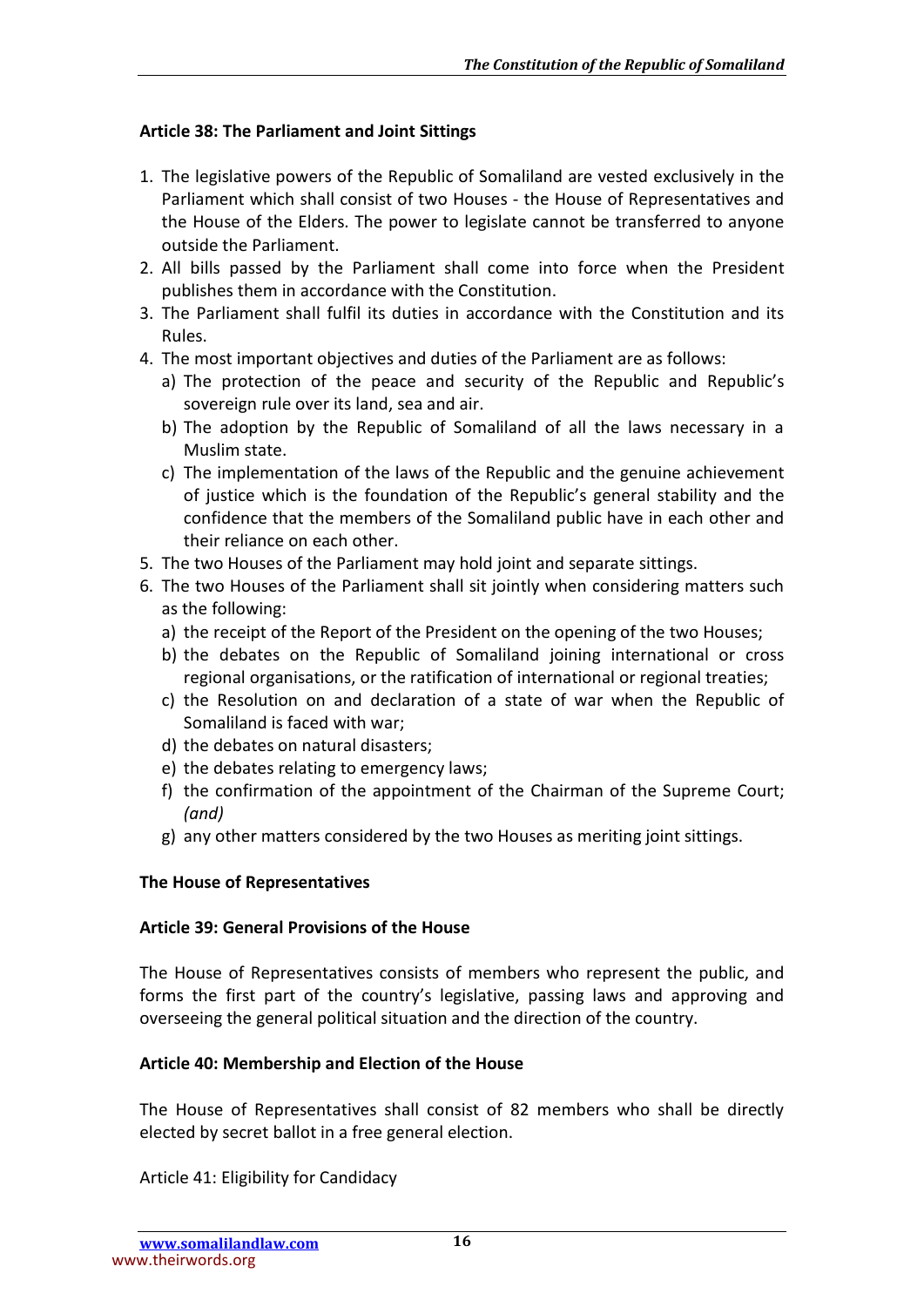Any person who is standing for election to the House of Representatives must fulfil the following conditions:

- 1. He must be a Muslim and must behave in accordance with the Islamic religion.
- 2. He must be a citizen who is not younger than 35 (thirty five) years.
- 3. He must be physically and mentally able to fulfil his duties.
- 4. He must be educated to, at least, secondary school level or equivalent.
- 5. He must not have been subject of a final sentence for a criminal offence by a court within the preceding five years.
- 6. He must be a responsible person with appropriate character and behaviour.
- 7. No employee of the state shall be eligible for candidacy unless he has tendered his resignation from office prior to a period determined by law. Such resignation shall be accepted.

## **Article 42: Period of Office and Election Term**

- 1. The period of office of the House of Representatives is 5 (five) years beginning from the date when the Supreme Court declares the electoral results.
- 2. The President shall announce the election of the new House a month before the expiry of the period of office of the outgoing House.
- 3. If the election of the House of Representatives cannot be conducted because of dire circumstances, the outgoing House shall continue in office until the end of these circumstances and a new House is elected. Dire circumstances are: a wide war, internal instability, serious natural disasters, such as earthquakes, epidemic diseases, (*and)* serious famines; and shall be determined and resolved by the House of Elders on the proposal of the Council of Government.

#### **Article 43: The Seat of the House of Representatives**

The seat of the House of Representatives is the Capital City.

#### **Article 44: The Convening of the New House**

- 1. The new House shall hold its inaugural meeting within 30 (thirty) days from the date when the electoral results are declared, and shall be convened by the President of the Republic.
- 2. If the President fails to convene the inaugural meeting, the House shall meet on its own initiative on the  $45<sup>th</sup>$  (forty fifth) day beginning from the date when the electoral declaration is made.
- 3. The new House shall be opened by the Chairman of the Supreme Court who shall administer the oath of office to the members. The meeting of the House shall then be chaired by the oldest member (*in age*), and the House shall then elect, from amongst its members, a Speaker and a Deputy Speaker.

#### **Article 45: The Meetings of the House of Representatives**

1. The meetings of the House shall be open, but can also be closed; and their procedures shall be set out in Rules.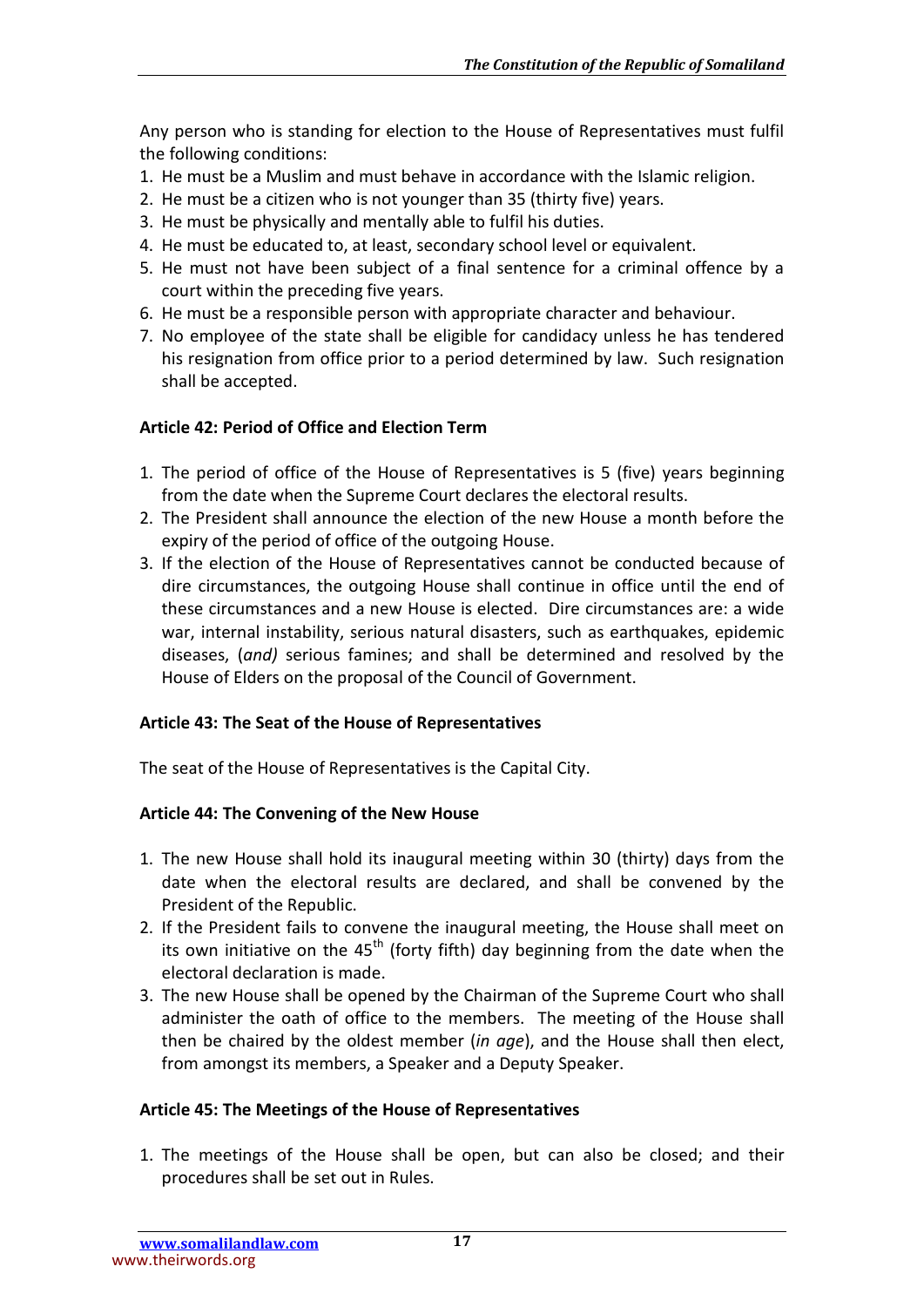- 2. The quorum of the meetings of the House is the presence of over half of its total membership, excluding the seats that have been declared vacant.
- 3. Except for constitutional issues or matters which the Rules of the House state otherwise, resolutions of the House shall be passed by a simple majority of the members present at a meeting.
- 4. The (*motion for)* postponement of a meeting shall be approved by a simple majority of those present, and the meeting may then be postponed for a maximum of period of seven (7) days.
- 5. Ministers and Deputy Ministers have a duty to attend the meetings of the House of Representatives if requested, in writing, to do so; and they shall have the right to participate in the debate, but can not vote. In the same way, the President may ask the Vice-President or any Minister to attend, on his behalf, the meetings of the House.

# **Article 46: Sessions and the Procedures of the House of Representatives**

- 1. The House shall hold every year 3 (three) ordinary sessions which shall last 28 (twenty eight) weeks in total. The sessions shall be separated by a period of no less than 4 (four) weeks and no more than 8 (eight) weeks.
- 2. An extra-ordinary session of the House of Representatives may be held: a) on request of the President;
	- b) on convening by the Speaker of the House of Representatives; (*or)*
	- c) on request, in writing, of 1/3 (one third) of the members of the House.
- 3. The House shall adopt its Rules at its first session, and shall establish such committees, as it deems necessary.
- 4. The President shall deliver the State of the Nation speech at the start of the first session of each year. The speech shall cover the political situation, the Government's programme, the economy, and the financial and security situations.

#### **Article 47: The Remuneration and Expenses of the House of Representatives**

The members of the House of Representatives shall be entitled to remuneration and expenses as determined by law.

#### **Article 48: Prohibition of Holding other Office and of Private Gain**

A member of the House of Representatives shall not hold any other public office whilst serving as a Representative, and shall not use his office for private gain.

#### **Article 49: The Privileges of the Members of the House of Representatives**

- 1. No member of the House may be detained, and no action may be taken against him for any matter which he learnt or raised at the House or on which he expressed his opinion.
- 2. Clause 1 does not extend to insults or slander committed by a member.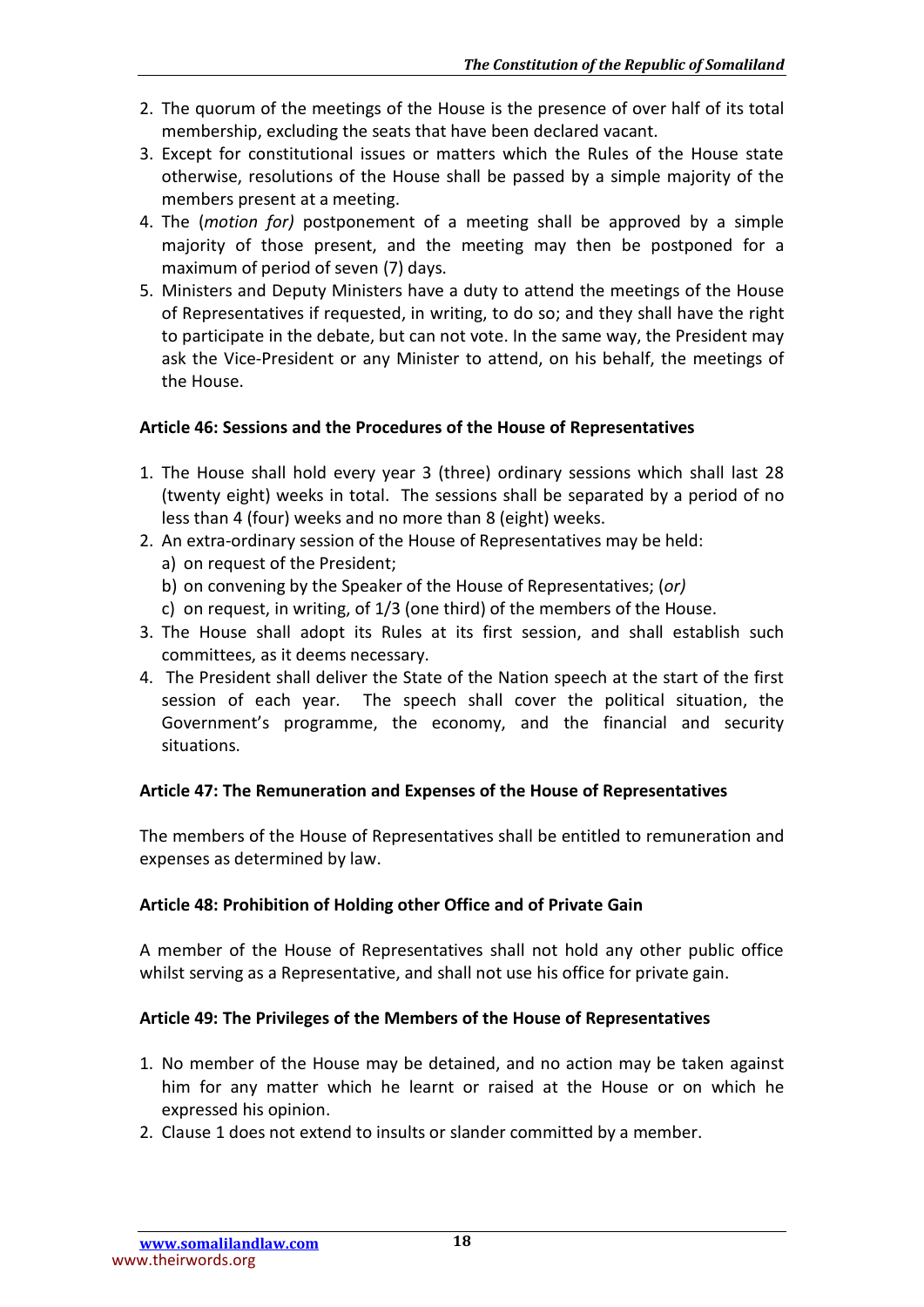- 3. No member of the House of Representatives shall be investigated, questioned, arrested, imprisoned or otherwise subjected to any other acts relating to punishment without the consent of the House of Representatives.
- 4. Action may be taken against the member if he is caught *in flagrante delicto*, in which case the House shall be informed promptly.
- 5. The House shall consider whether the action taken against the member is proper.
- 6. If the House is not in session, consent for the action taken against the member must be sought from the (Permanent) Standing Committee of the House of Representatives, and the House shall be informed at the following session.
- 7. Civil suits against a member of the House of Representatives may be instituted, and no consent is required.

## **Article 50: Loss of Membership of the House of Representatives**

The membership of the House of Representatives shall be lost on:

- 1. the death of the member or incapacity which makes it impossible for him to fulfil his duties;
- 2. the voluntary resignation by the member, which has been accepted by the House;
- 3. one of the pre-requisite conditions of his election being broken; or on the member's failure to fulfil his duties;
- 4. the passing of a final sentence for a crime which has been proven in a court;
- 5. the absence, without a valid excuse, from 20 (twenty) consecutive sittings.

#### **Article 51: Filling Vacant Seats in the House of Representatives**

If a seat of the House of Representatives becomes vacant during any period prior to the final six months of the term of office of the House, it shall be filled as determined by law, and the new member shall serve for the remainder of the term of office.

#### **Article 52: Staff of the House of Representatives**

- 1. The House of Representatives shall have a Secretariat headed by a General Secretary who is not a member of the House. He shall assist the Speaker of the House in administrative matters, and in all financial and management issues; and shall have a deputy.
- 2. The House of Representatives shall have Advisers, such as a Legal Adviser, and advisers on the economy, politics etc., who shall all, be chosen for their expertise and knowledge.
- 3. The other employees of the Secretariat shall be appointed by the Secretary General after he receives the approval to do so from the Speaker. The appointment, dismissal, remuneration and rights of the Secretary General, his deputy, the Advisers and other employees of the House shall be determined by the Rules of the House.

#### **Article 53: The Powers and Duties of the House of Representatives**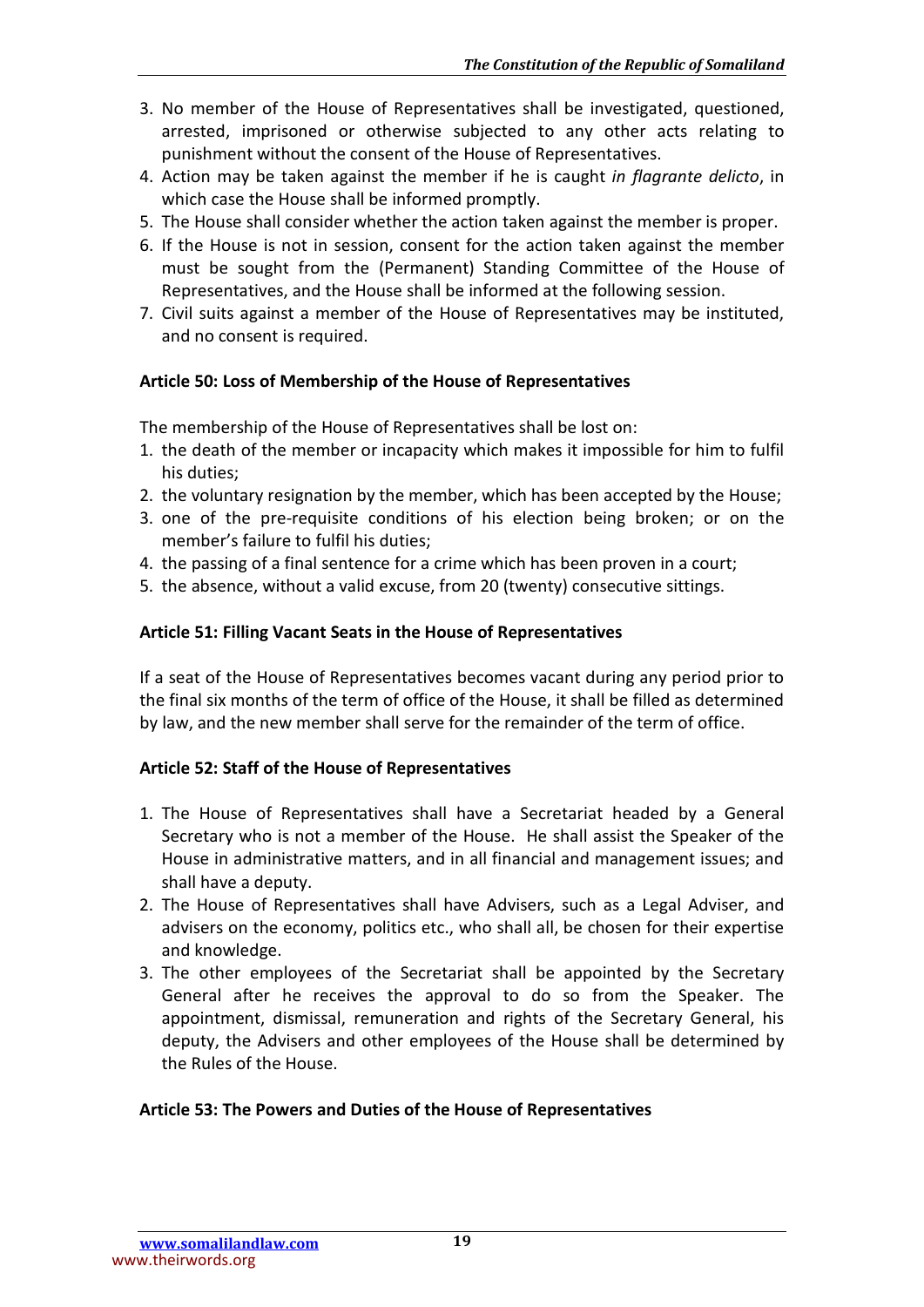- 1. All appointments of Ministers, Deputy Ministers or Heads of the organs of the state shall be subject to confirmation by the House of Representatives in accordance with the Constitution.
- 2. The House of Representatives shall also have power to debate, comment on, refer back with reasons or approve the programme of the Government.
- 3. The House of Representatives shall ratify governmental (international) agreements (*treaties*) such as political, economic and security agreements or those agreements which impose new financial burdens which have not been covered in the Budget, or which will involve the promulgation or amendment of legislation.
- 4. The House of Representatives shall submit to the Council of Government (*the Cabinet)* advice and recommendations about the direction of the general political situation.
- 5. The Council of Government (*the Cabinet)* shall seek the approval of both Houses (the House of Representatives and the House of Elders) for the imposition of a state of emergency in either the whole of the country or parts of it.
- 6. The House of Representatives shall have the power to summon the Government or its organs or agencies in order to question them about the fulfilment of their responsibilities.
- 7. The Committees of the House of Representatives shall have the power to question Ministers, Heads of the state organs or agencies or other senior national officers, whose duties are relevant to them, about the performance of their duties.

# **Article 54: The Legislative Powers of the House of Representatives**

The legislative powers of the House shall extend to the following financial matters:

- 1. The imposition of taxes, duties and other schemes for raising revenue.
- 2. The establishment of a Somaliland Income Fund or other Funds which are earmarked for specific issues. The management, collection and disbursement of these Funds shall be determined by law.
- 3. The printing of currency, and the issue of bonds, other certificates and securities.
- 4. The regulation of the economic and the financial systems.

# **Article 55: The Budget**

- 1. The House of Representatives may debate and amend the Budget, and approve it by a resolution of the House.
- 2. If the new Budget is not approved before the start of the new financial year, the old Budget shall continue to be in force until such time the new one is approved.
- 3. The House of Representatives shall approve any expenditure which was not included in the Budget.
- 4. The procedures for the preparation of the general Budget and the financial year shall be determined by law.
- 5. The budgets and the annual accounts of the state organs, agencies, companies and other partly owned entities of the state and their presentation to the House of Representatives shall be determined by law.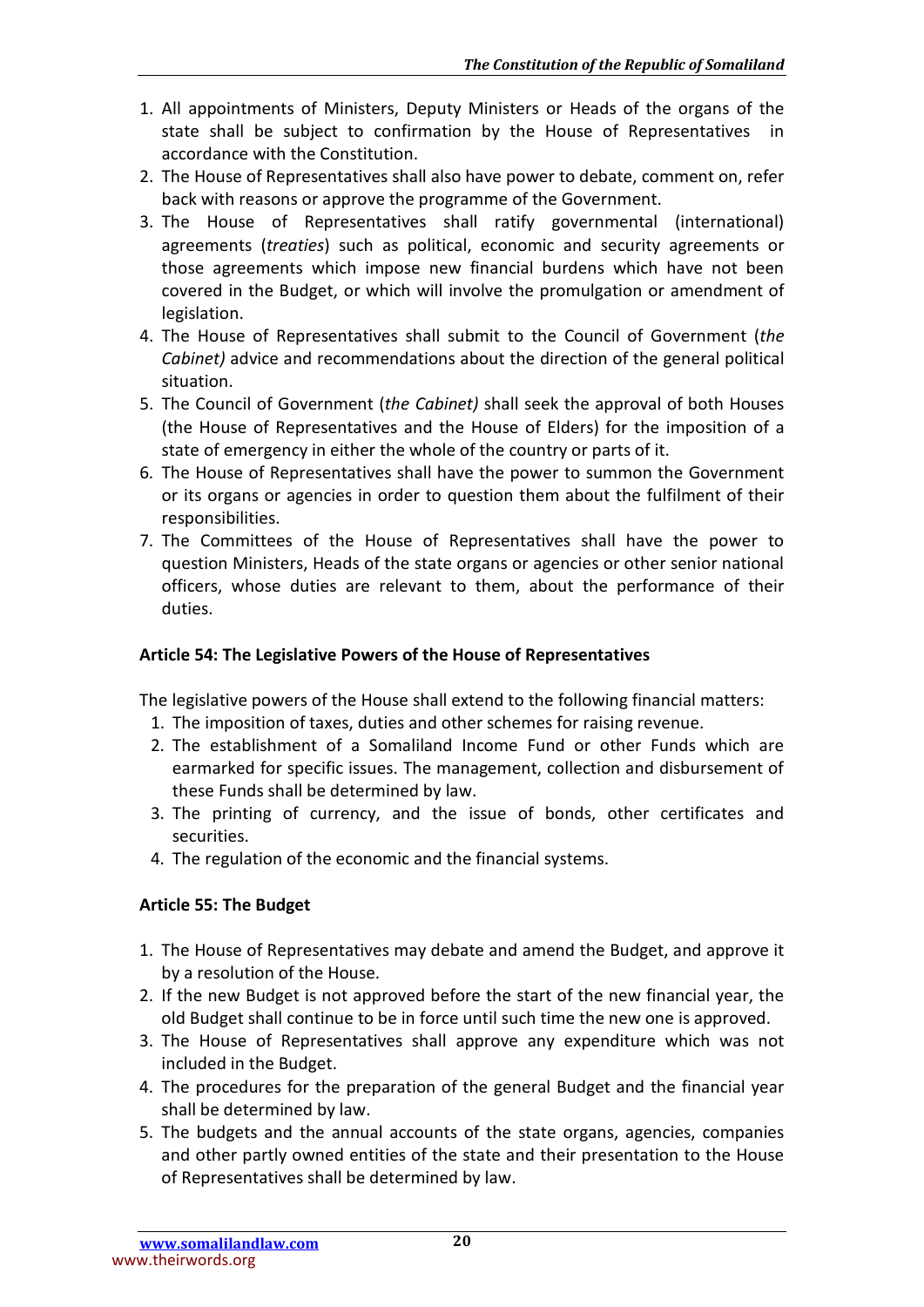- 6. The annual accounts shall be presented to the House of Representatives within six months of the end of the financial year to which they relate, and the House shall debate them and reach a resolution thereof.
- 7. The Auditor General shall have responsibility for the presentation of the annual accounts.

## **Article 56: Dissolution of the House of Representatives**

The House of Representatives may be dissolved:

- 1. When the House does not sit for two consecutive ordinary sessions without the existence of any circumstances beyond its control.
- 2. When dissolution is proposed by a 1/3 (one third) of the members of the House; and is approved by 2/3s (two thirds) of the total members of the House.
- 3. The Constitutional Court shall issue a ruling in respect of the matters referred to in Clauses 1 and 2 of this Article, and shall submit the ruling relating to Clause 1 to the President and that relating to Clause 2 to the House of Representatives.
- 4. The House of Representatives may also be dissolved by the President after the public has agreed, in a national referendum organised by the Constitutional Court, to the reasons for the dissolution.
- 5. When the President considers the ruling of the Constitutional Court issued in respect of the matters referred to in Clauses 1 or 2 of this Article, or the result of the national referendum under Clause 4 of this Article, he shall promulgate a Presidential Decree dissolving the House of Representatives and at the same time setting out the date of the election of the new House, which shall take place within 60 (sixty) days.
- 6. If the national referendum does not approve of the dissolution of the House of Representatives or the new elections cannot be held, the term of office of the House shall continue.
- 7. The House of Representatives shall not be dissolved during the first year of its term of office, or during the last year of the President's term of office.

#### **Part Two The House of Elders**

#### **Article 57: General Provisions of the House**

The House of Elders of the Republic of Somaliland is the second part of the legislative, and shall review the legislation passed by the House of Representatives before it is forwarded to the President; and shall have special responsibility for passing laws relating to religion, traditions (*culture)* and security.

#### **Article 58: The Election of the Members of the House and their Period of Office**

- 1. The members of the House of Elders shall be elected in a manner to be determined by law.
- 2. The period of office of the House of Elders is six (6) years beginning from the date of its first meeting.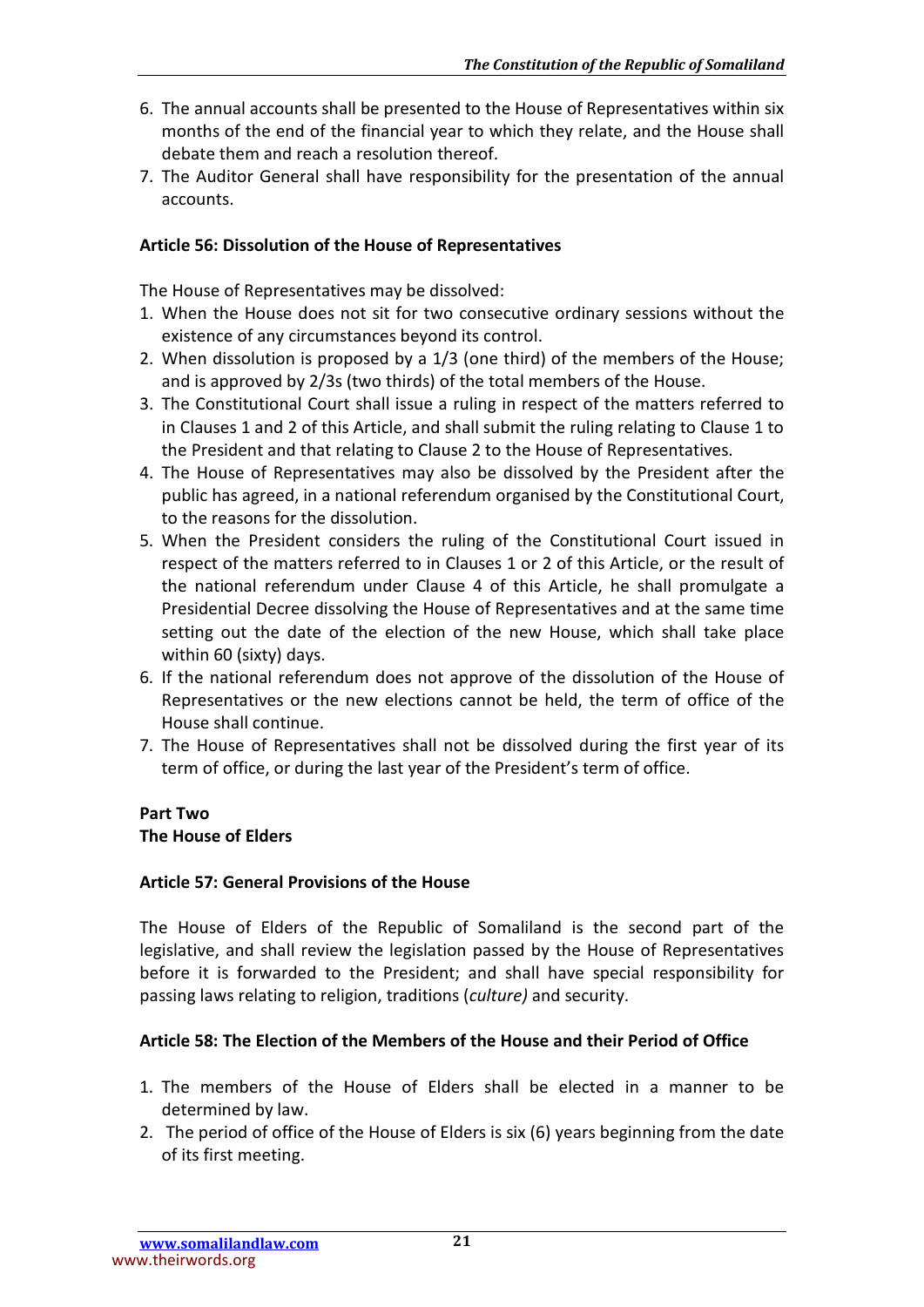#### **Article 59: Eligibility for Candidacy**

Without prejudice to the requisite age and level of knowledge as set out below, any person who is standing for election to the House of Elders must fulfil the same conditions which are needed for eligibility for election to the House of Representatives:

- 1. He must not be aged less than 45 (forty five years).
- 2. He must be a person who has a good knowledge of the religion or an elder who is well versed in the traditions.

#### **Article 60: The Membership of the House of Elders**

- 1. The House of Elders shall have 82 (eighty two) members, and shall elect from amongst its members a Speaker, two deputy Speakers and such committees, as it deems necessary. The House shall have a Standing Committee of 25 (twenty five) members.
- 2. The following shall always become honorary members:
	- a) five members to be selected by the President on the basis of their special significance to the nation, whose term of office shall coincide with that of the House;
	- b) any person who has served as a Speaker of the House of Elders or the House of Representatives; (*and)*
	- c) any person who has served as a President or Vice-President of the Republic of Somaliland.
	- d) Honorary members do not have the right to vote in the House and can not serve in the Standing Committee.

#### **Article 61: The Powers and Duties of the House of Elders**

- 1. The passing of legislation relating to religion, traditions (*culture)* and security.
- 2. With the exception of financial legislation, the review of legislation approved by the House of Representatives. It may refer back, with written reasons of its views, any such legislation to the House of Representatives only once within 30 (thirty) days beginning from the date when the relevant legislation was forwarded to the office of the Speaker of the House of Elders.
- 3. Advice on the shortcomings of the administration of the Government and the presentation of such advice to the House of Representatives.
- 4. Assistance to the Government in matters relating to religion, security, defence, traditions (*culture*), economy and society, whilst consulting the traditional heads of the communities.
- 5. The summoning of the members of the Government and putting questions to them about the fulfilment of their duties.
- 6. The House of Elders shall also have the power to put to the House of Representatives proposals for projects so that the House of Representatives can debate and reach resolutions thereof.

#### **Article 62: The Inaugural Meeting of the House of Elders**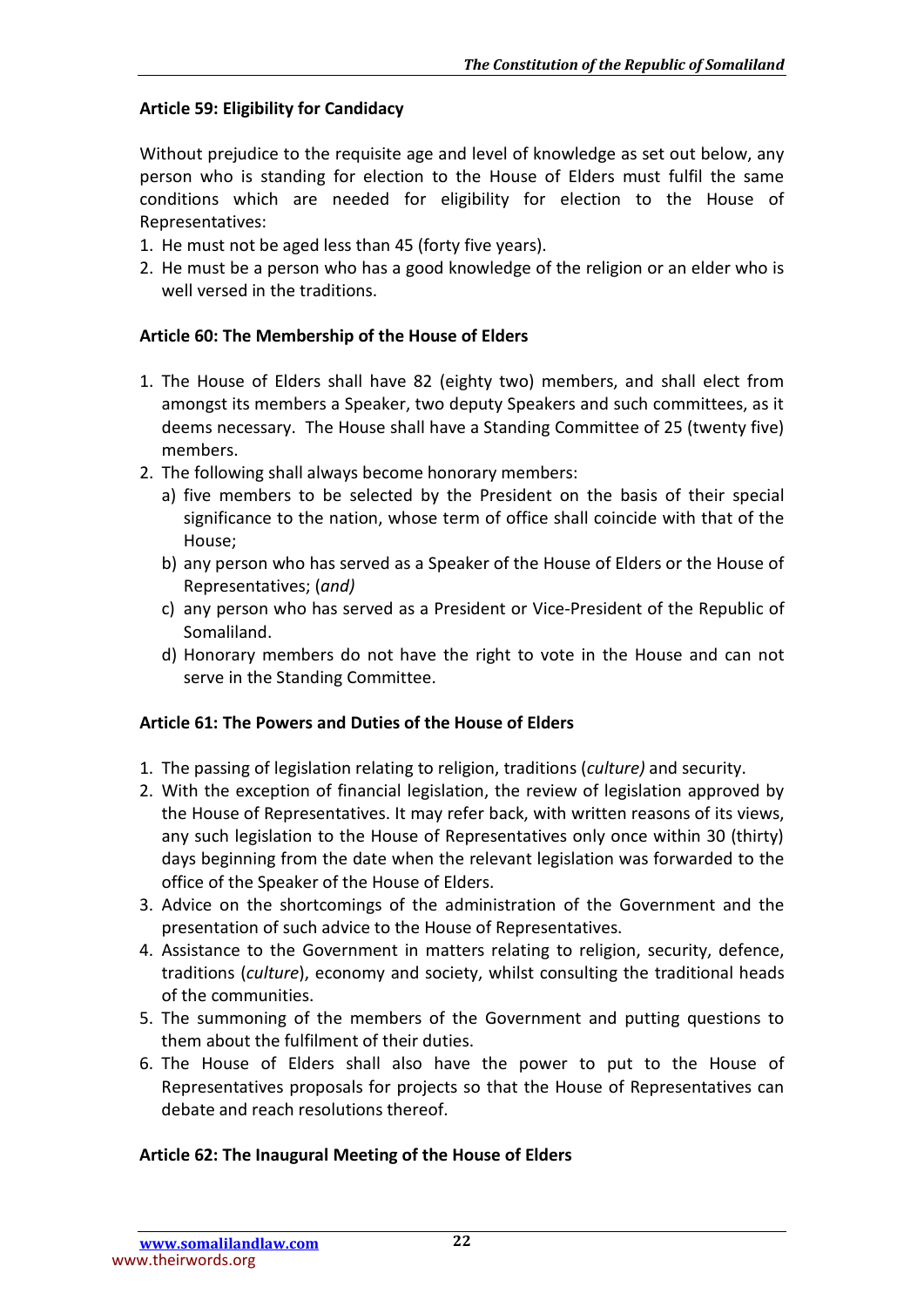The inaugural meeting of the House of Elders shall take place within 30 (thirty) days of the date when their selection is completed. The meeting shall be opened by the Chairman of the Supreme Court who shall administer the oath of office, and shall then be chaired by the oldest member of the House *(in age*) until the election of the official Speaker of the House and his two Deputies.

# **Article 63: The Secretary of the House and Advisers**

The House of Elders shall have a secretary, who is not a member of the House. The House may also have advisers, including a legal adviser. The structure of the Secretariat of the House shall be the same as that of the House of Representatives.

## **Article 64: The Rules of the House**

At its first session, the House of Elders shall pass the Rules of the House.

## **Article 65: The Remuneration and Expenses of the House of Elders**

The members of the House of Elders shall be entitled to remuneration and expenses as determined by law.

## **Article 66: The Privileges of the Members of the House of Elders**

The privileges of the members of the House of Elders shall be the same as those of the House of Representatives. Such privileges may be removed by the House of Elders.

#### **Article 67: Resignation of Members of the House of Elders**

Any member of the House of Elders may forward his resignation to the House of Elders which shall accept it.

# **Article 68: Loss of the Membership of the House of Elders**

A person may lose his membership of the House of Elders:

- 1. if one of the conditions under which he was selected is no longer valid*,* or he can not fulfil his duties in accordance with the Rules of the House of Elders;
- 2. if a member received a final sentence for a crime which has been proved in a court;
- 3. if the House accepts his resignation.

Article 69: The Dissolution of the House

The House of Elders may be dissolved in the same manner as the House of Representatives.

#### **Article 70: Prohibition of Holding other Office and of Private Gain**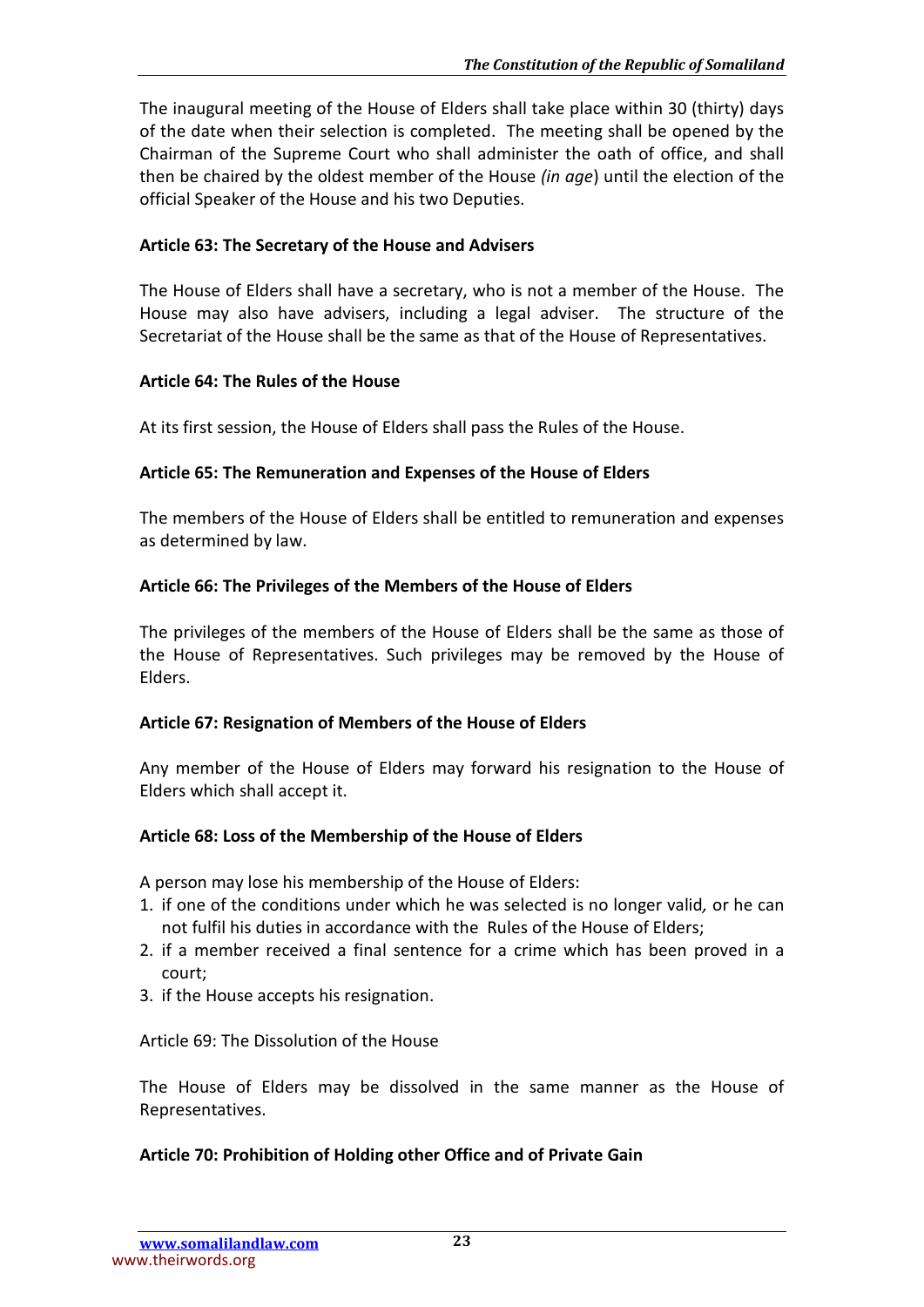A member of the House of Elders shall not hold any other public office whilst serving as a member of the House, and shall not use his office for private gain.

# **Article 71: Meetings and Sessions**

The meetings of the House of Elders shall be open, and may be closed as provided in the Constitution. The quorum for meetings, the majority by which resolutions can be passed and the convening of extra-ordinary sessions shall be the same as the procedures applicable to the House of Representatives.

## **Article 72: Vacant Seats in the House of Elders and Procedures for Filling them**

- 1. A seat at the House of Elders may become vacant on the realisation of one of the conditions set out in Article 50.
- 2. If a seat of the House of Elders becomes vacant during any period prior to the final six months of the term of office of the House, it shall be filled as determined by law, and the new member shall serve for the remainder of the term of office of the House.

## **Article 73: The Seat of the House of Elders**

The seat of the House of Elders is the Capital City.

# **Article 74: Introduction of Draft Legislation**

Bills (*draft legislation)* may be introduced at the House of Representatives by:

- 1. The Council of Government (*the Cabinet)*.
- 2. The requisite number of members of the House of Representatives as laid down in Rules passed by the House.
- 3. Except for financial bills, at least 5000 (five thousand) citizens who are eligible to vote.

#### **Article 75: The Promulgation, Publishing and Implementation of Legislation**

All laws shall be promulgated and published in the Official Journal by the President within three weeks (21 days) beginning from the date when the two Houses have forwarded them, and shall come into force within thirty (30) days beginning from the date of their publication, but a longer or shorter period for coming into force may be set out in each law.

#### **Article 76:**

A bill shall become law on approval by the House of Representatives, and shall come into force after its signature by the President in accordance with Article 38.

#### **Article 77: The Procedures for Legislation**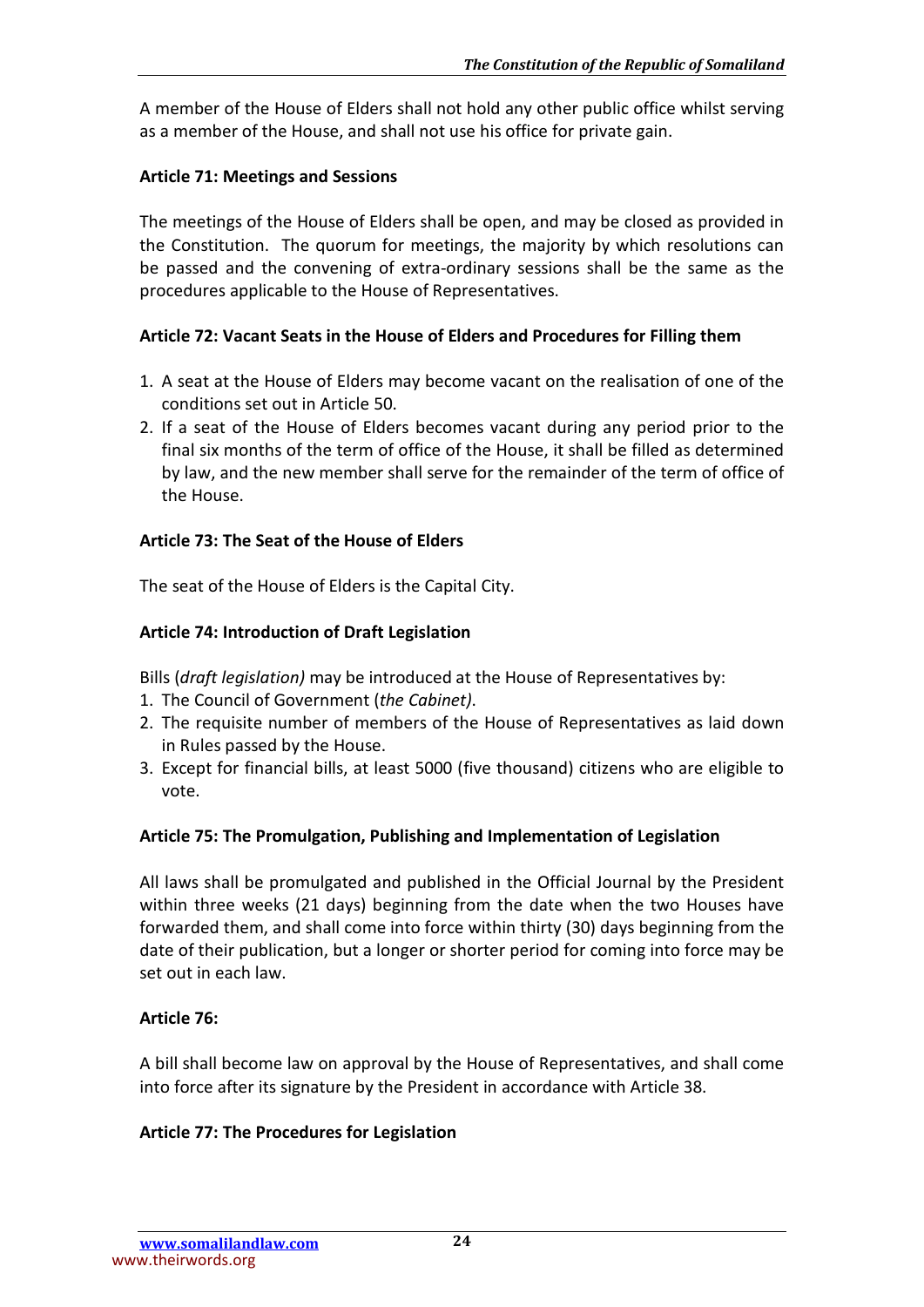- 1. Each House of Parliament shall forward any bills that it passes to the other House for review and advice.
- 2. Each House may refer a bill back to the other only once.
- 3. The Rules of the Parliament shall lay down the procedures for the progress of bills, and shall make clear the special status of bills relating to finance and those that the Government considers to be urgent, which shall (*both*) be given priority.
- 4. Any bill passed or approved by both Houses of Parliament on a 2/3s (two thirds) majority or more shall not be referred back (*to the Parliament)* by the President who shall thereby sign it. If the President considers that the bill is in conflict with an Article or Articles of the Constitution, he shall inform the Speakers and the Attorney General, who shall refer it to the Constitutional Court.
- 5. The President shall sign any bill forwarded to him by Parliament within three weeks (21 days) beginning from the date when the bill was received at the Office of the President, providing that he has not referred it back to Parliament.
- 6. If the President fails to sign a bill forwarded to him by Parliament within the requisite period, and has not referred it back to Parliament, then the bill shall henceforth become law, and shall be promulgated by the House which forwarded it (*to the President)*.

## **Article 78:**

- 1. All bills, other than those relating to finance, passed by the House of Representatives by a majority shall be forwarded to the House of Elders which shall:
	- a) Approve them or propose amendments.
	- b) If the House of Elders does not approve the bill, or its proposed amendments are not accepted by the House of Representatives, the latter has the right to return the bill to the House of Elders during its next session. If the House of Elders *(still)* does not approve the bill, nor submit a response within a month, the bill shall pass and shall accordingly be forwarded to the President.
- 2. All bills passed by the House of Elders by a majority shall be forwarded to the House of Representatives, which shall:
	- a) Approve it or propose amendments.
	- b) If the House of Representatives does not approve the bill, it shall not be referred back.
- 3. If the President accepts a bill passed by both Houses and forwarded to him, he shall issue it in the Official Journal within (21) days. If, however, the President does not accept the bill or proposes amendments, he shall inform the Speaker of the House of Representatives his reasons for such action within (21) days.
- 4. If the House (*of Representatives)* is not satisfied with the reasons given by the President, and the bill is passed again on a 2/3s (two thirds) majority of the members of the House, the President shall accept the bill. If there is no such majority (*in the House)*, the bill shall lapse.
- 5. Except for financial bills, if the House of Elders refuses to accept on a point of principle and by a 2/3s (two-thirds) majority of its membership any bill passed by the House of Representatives, and the House of Representatives is not satisfied with that rejection, but fails to pass the bill again by a majority of less than 2/3s (two-thirds) of its membership, then the bill shall lapse.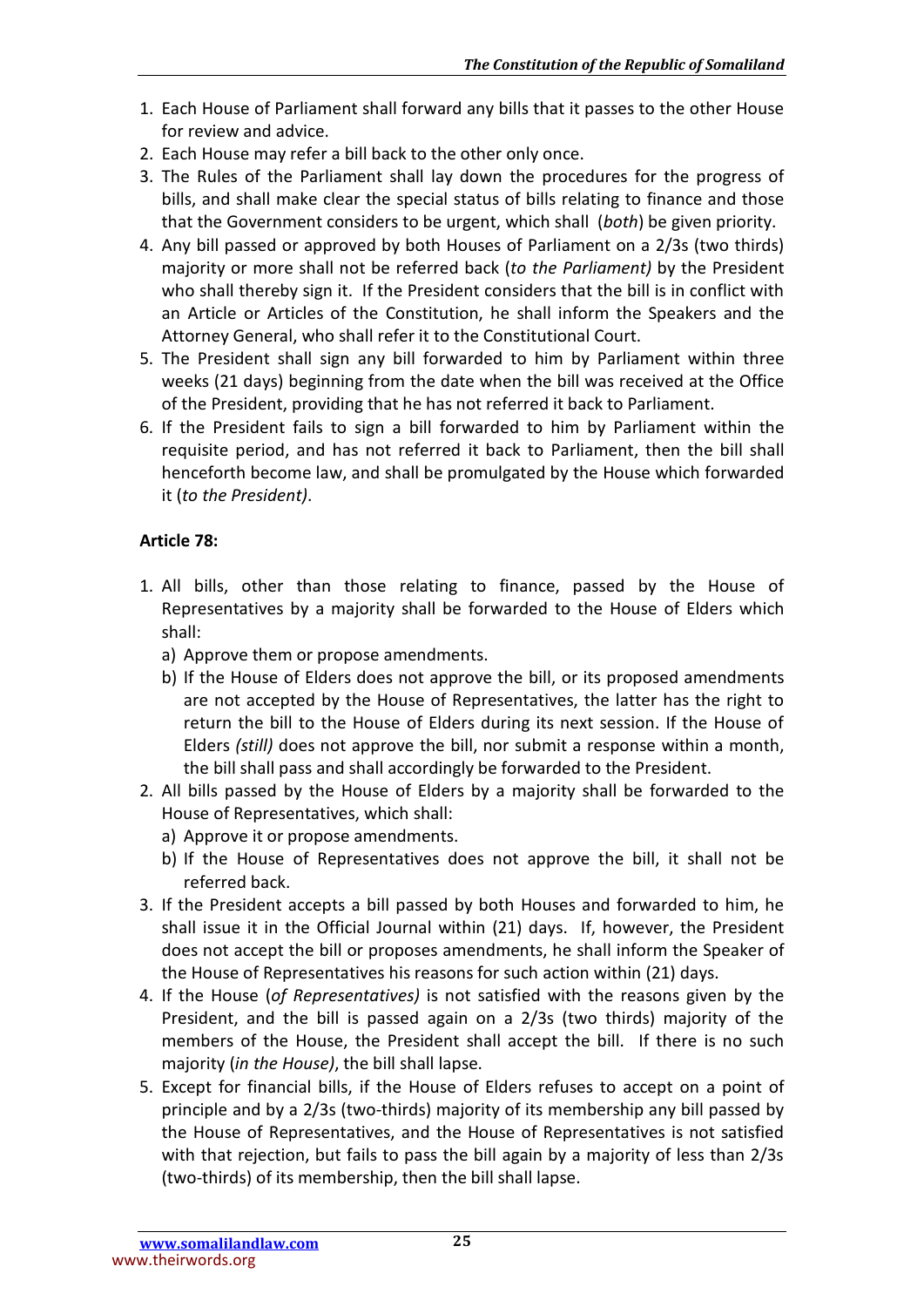# **Article 79: Accusations against the Members of the Houses**

- 1. The members of the Houses (Representative or Elders) may be indicted for a criminal offence if they are caught *in flagrant delicto* for an offence which carries a punishment no less than (3) three years imprisonment. They can not, however, be brought before a court, nor imprisoned until they are stripped of their privileges for the responsibilities that they hold for the nation.
- 2. The criminal prosecution brought against the accused members of the Houses, shall be conducted by the Attorney General after the appropriate House to which the members belong has stripped them of their privileges on a majority vote of two thirds of the total membership of the House.

Such cases shall be heard by the High Court of Justice.

#### **CHAPTER THREE THE EXECUTIVE**

#### **Part One**

## **Article 80: The President and the Vice-President**

The state shall have an executive branch, which is separate and independent of the legislative and the judicial branches.

#### **Article 81: The Executive Branch**

The Executive Branch (sometimes referred to as "the Government"), shall be headed by the President and shall consist of:

- The President;
- The Vice-President;
- The Council of Ministers appointed by the President.

# **Article 82: The Conditions for Eligibility for Election as President or Vice-President**

To be elected as President or Vice-President, a person must fulfil the following conditions:

- 1. He must be a citizen of Somaliland by birth, and, notwithstanding residence as a refugee in another country, must not hold any other citizenship,
- 2. He must be a Muslim, and must behave in accordance with Islamic religion.
- 3. He must not be aged less than 40 years.
- 4. He must be physically and mentally fit to fulfil his duties.
- 5. He must possess knowledge of and experience in management (public and otherwise).
- 6. He must not have been convicted by a court for an offence against the Somaliland nation.
- 7. His spouse must be Muslim.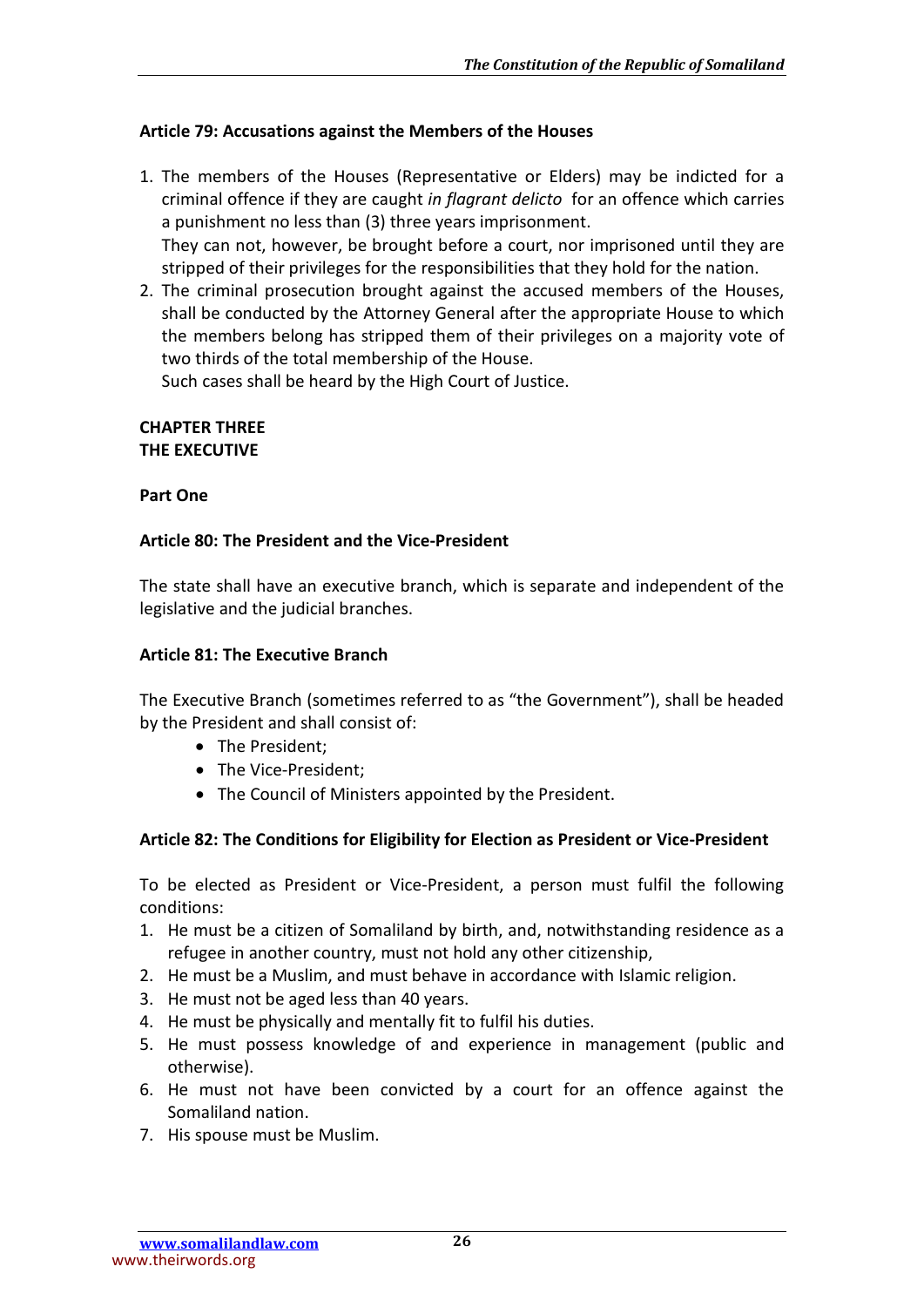- 8. He must be fully apprised of the realities of the country, having been resident in the country for a period of at least two years before the date when the election is scheduled to take place.
- 9. He must register his private property.

# **Article 83: Election Procedures**

- 1. The President and the Vice-President shall be elected jointly through a direct general election by means of a secret ballot.
- 2. The joint election of the President and the Vice-President shall be based on the list system and shall take place a month before the end of the term of office of the outgoing President.
- 3. The outgoing President and Vice-President shall continue in office until the new President and the Vice-President assume their offices within a month (*of the election)*.
- 4. The two candidates in the list which obtains the highest number of votes cast in the Presidential and Vice-Presidential election shall be recognised as the successful candidates.
- 5. If on the expiry of the term of office of the President and the Vice-President, it is not possible, because of security considerations, to hold the election of the President and the Vice-President, the House of Elders shall extend their term of office whilst taking into consideration the period in which the problems can be overcome and the election can be held.

#### **Article 84: Oath of Office of the President and the Vice-President**

Before the President and the Vice-President can assume office, they shall be sworn at a ceremony attended by the Speakers of the House of Representatives and the House of Elders and the Chairman of the Supreme Court.

#### **Article 85: Matters in which the President and the Vice-President are not Allowed**

- 1. The President and the Vice-President and their spouses shall not engage in any business activities during their term of office.
- 2. The President shall not be absent from the country for a period exceeding 45 (*forty five*) consecutive days unless the absence is for reasons of health.
- 3. All presents given, as a mark of respect for their office, to the President, the Vice-President, their spouses and the senior officers of the nation, who have a national standing, shall be the property of the nation.

## **Article 86: Vacancy of Office and the Procedure for the President and the Vice-President to Vacate their Office**

The office of President or Vice president may become vacant in the event of the one of the following:

- 1. Conviction of a criminal offence which leads to loss of office.
- 2. Inability to fulfil the duties of the office because of ill health.
- 3. Death.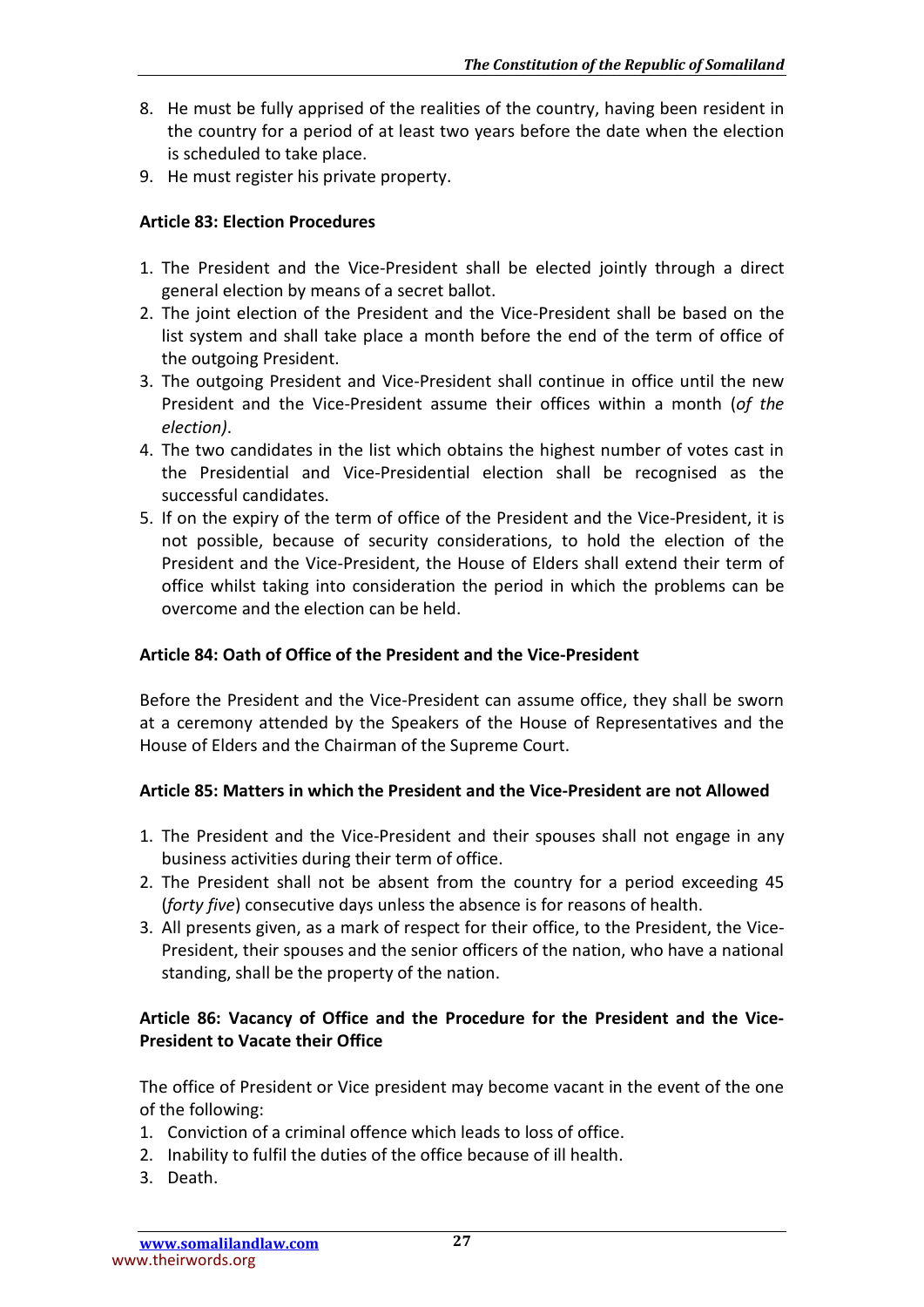- 4. The President or the Vice-President may forward his written resignation from office to the Speaker of the House of Representatives and the Speaker of the House of Elders, and the two Houses may, in a joint sitting, accept it or reject it by a (*simple)* majority of their total membership.
- 5. If the two Houses reject the resignation referred to in Clause 4 of this Article, the President or the Vice-President shall have the right to submit again his resignation within three months of the initial resignation request, whereupon the two Houses shall be obliged to accept it.

#### **Article 87: Salary and Emoluments**

The salary, expenses and the public property to which the President and the Vice-President are entitled to shall be determined by law.

## **Article 88: Term of Office**

- 1. The term of office of the President and the Vice-President is 5 years beginning from the date that they are sworn into office.
- 2. No person may hold the office of President for more than two terms.

# **Article 89: Procedure for Filling the Vacancy**

- 1. In the event of the one of the circumstances set out in Article 86 happening to the President within the first three years of his five-year term of office, the Vice-President shall act as a temporary President, and the election of the President shall be held within six months.
- 2. In the event of one of the circumstances set out in Article 86 happening to the President within the last two years of his 5 year term of office, the Vice-President shall assume the office of President for *the remainder of the term*, and shall then nominate a Vice-President from among the members of the House of Representatives subject to the approval of the two Houses. If the two Houses refuse to confirm the nomination, he shall nominate another member (*of the House of Representatives)* within 30 days beginning from the date of the refusal of confirmation.

The person so appointed shall serve (*as Vice-President*) for the remainder of the constitutional term of office and shall, at the same time, relinquish his membership of the House of Representatives.

- 3. Similarly, in the event of the one of the circumstances set out in Article 86 happening to the Vice-President, the President shall nominate a member of the House of Representatives as Vice-President, subject to the approval of the two Houses. The honourable appointee shall hold office for the remainder of the term of office, and his seat at the House of Representatives shall then become vacant. If the two Houses refuse to confirm the appointment, the President shall nominate another member within 30 days beginning from the date of refusal of confirmation by the two Houses.
- 4. In the event of the one of the circumstances set out in Article 86 happening to both the President and the Vice-President at the same time, the office of President shall be assumed temporarily by the Speaker of the House of Elders.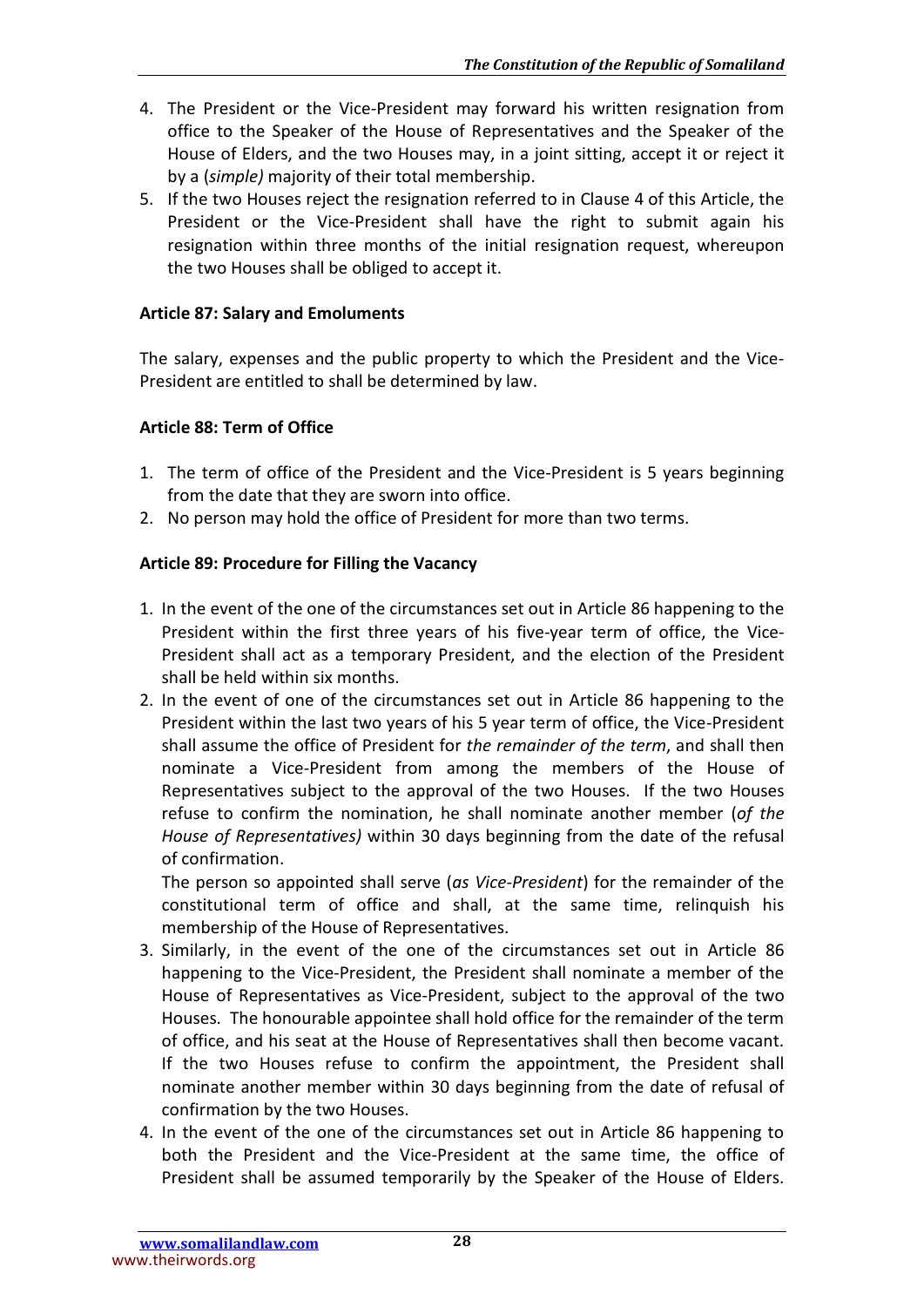The election of the President and the Vice-President shall then be held within 60 days beginning from the date of the occurrence of the circumstance.

#### **Part Two**

## **Article 90: The Powers of the President**

The President is the Head of the nation and the state, and is the symbol of the unity of the citizens of the Republic of Somaliland. He is responsible for the care of the nation's resources, the protection of the peace, the advancement of the society and the proper conduct of the administration of the state. In order to fulfil these responsibilities, the President shall have following powers:

- 1. The leadership of the general policy of the Government.
- 2. The appointment and removal from office of the members of the Council of Ministers.
- 3. Having consulted the appropriate Ministers and in accordance with the Constitution and other relevant special laws, the appointment and removal from office of the senior officers of the state. Such senior officers of the state are:
	- a) the Auditor-General;
	- b) the Chairman of the Central Bank;
	- c) the Chairman and the Committee members of the Civil Service Agency;
	- d) the Chief Accountant;
	- e) the Director Generals of the Ministries and the state organs and agencies;
	- f) the Commanders of the Armed Forces and their deputies;
	- g) Ambassadors*;*
	- h) the Attorney General; and
	- i) any other senior officers (*heads*) whose appointment or dismissal has been assigned to the President in accordance with any law passed by legislative bodies.
- 4. The leadership of the national Armed Forces as he is the Commander-in-Chief.
- 5. Without prejudice to the principles of just retaliation (Qisas) and the limits under Islamic Sharia, the exercise of pardon and amnesty, and the grant of political asylum after consultation with the appropriate bodies.
- 6. The signing of international agreements (*and treaties)*.
- 7. The participation in international conferences as representative of the Republic of Somaliland.
- 8. Holding audience for foreign diplomats and receiving their credentials.
- 9. The appointment of Ambassadors representing the Republic of Somaliland in foreign countries, international and regional organisations.
- 10. The granting of awards and honours, such as medals.
- 11. Leadership in conditions of war, and at the same time, the proclamation of state of emergency.
- 12. The implementation of laws which do not fall within the jurisdiction of the judicial branch.
- 13. Any other powers set out in the Constitution or any other laws.
- 14. The President shall fulfil his duties in accordance with the Constitution and other laws of the land.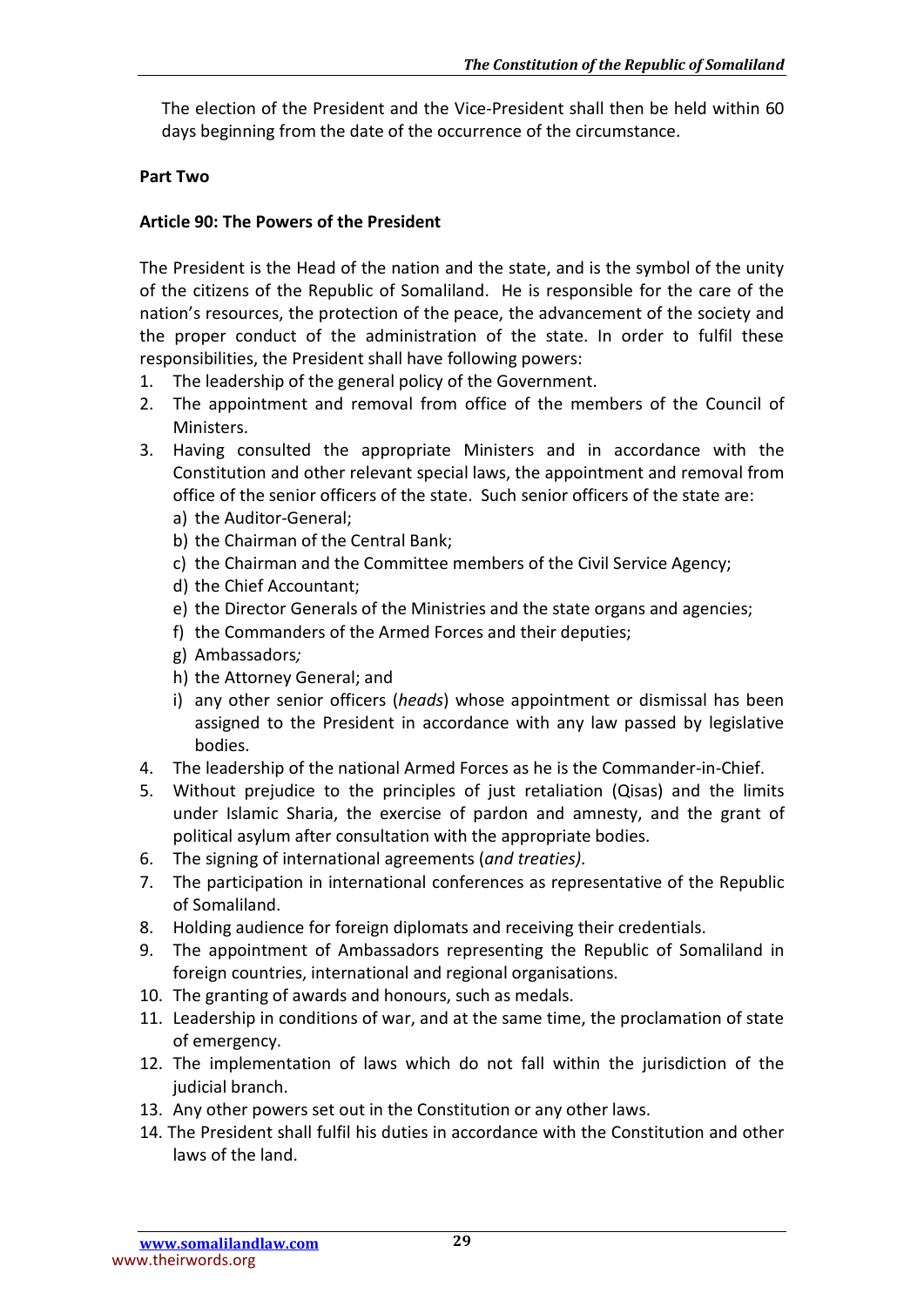## **Article 91: Powers of the Vice-President**

The Vice-President of the nation shall have the power:

- 1. To act as President in the absence or illness of the President.
- 2. To undertake such duties as delegated to him by the President.
- 3. To act as President in the event of the office of President becoming vacant because of the following reasons:
	- a) The resignation of the President;
	- b) the conviction of the President for a crime which resulted in his loss of office;
	- c) inability of the President to undertake the duties to which he was elected because of ill health; and
	- d) death.

## **Article 92: Other Powers of the President Relating to Emergency Laws**

- 1. In the event of the emergence of special circumstances which endanger the security of the country, jeopardise law and order, create upsets in the general stability or in the confidence in the economy, the President shall issue emergency laws which are aimed at combating such special circumstances as set out above. If the two Houses are in session when the emergency laws are issued by the President, he shall present the laws to them within seven (7) days so that they can make their own resolutions. If, on other hand, the two Houses are not in session, the Speakers shall call an extra-ordinary meeting within 14 days. The Government shall implement the emergency laws until such time the two Houses have made their own resolutions.
- 2. Emergency laws shall have the same effect as legislation passed by the House of Representatives or the House of Elders, and shall come into force on their signature by the President.
- 3. Emergency laws shall be reviewed once every three (3) months by the two Houses whose resolutions shall be passed by a simple majority vote.

#### **Article 93: Protocol of Senior Leaders of the State**

- 1. The President and the Vice-President shall hold first position in the protocol of the nation.
- 2. The Speaker of the House of Elders shall hold the next position.
- 3. The Speaker of the House of Representatives shall hold the third position in the protocol of the nation.

#### **Part Three**

#### **Article 94: The Council of Ministers**

1. The Council of Ministers shall assist the President in the fulfilment of his duties and shall resolve collectively the general policies, planning and programmes of the state.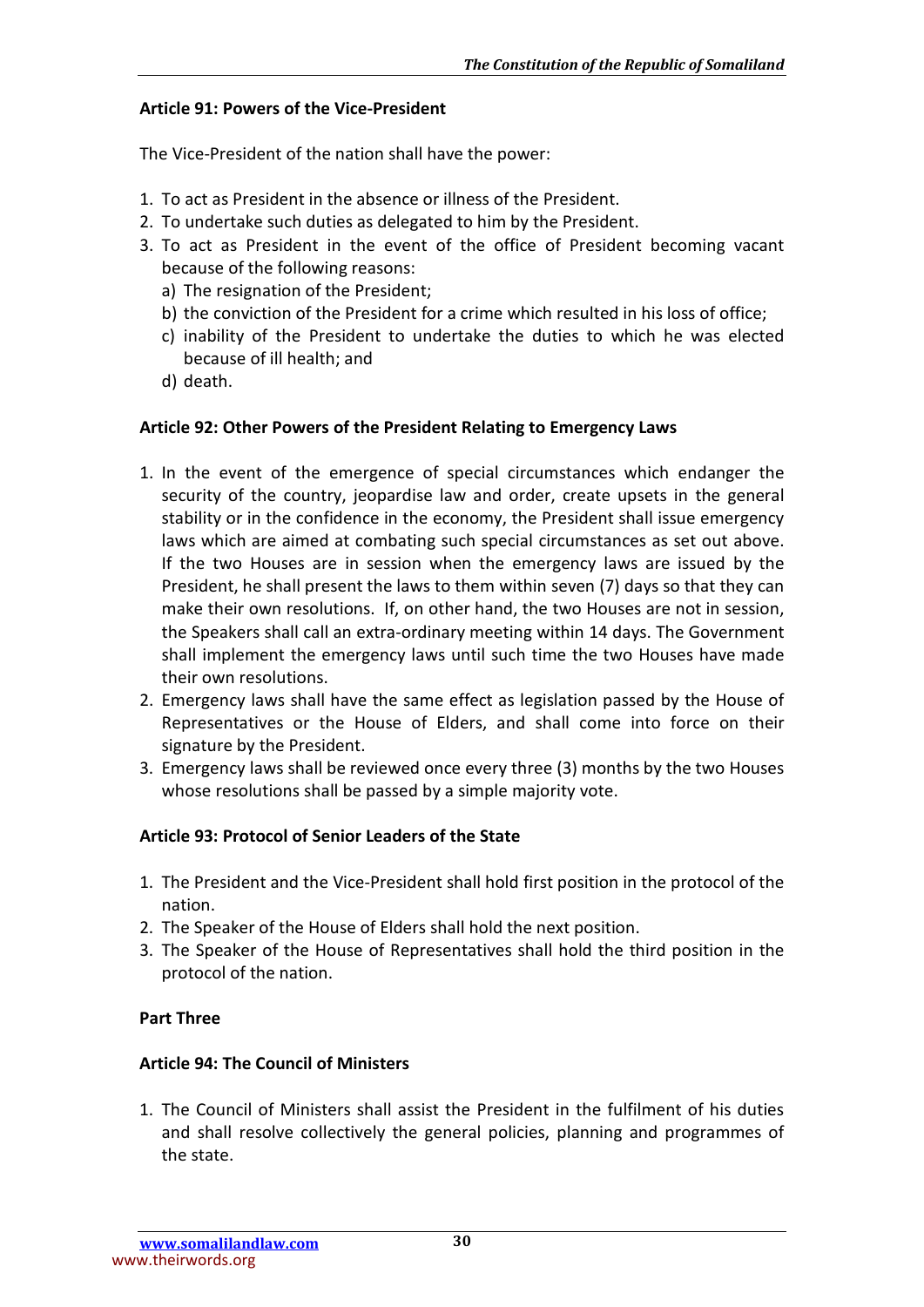- 2. Ministers and Deputy Ministers shall be appointed or dismissed by the President. Their appointments shall be presented to the House of Representatives whose quorum shall be half of their total membership plus one, and the House shall confirm or reject the appointment, on a show of hands, by a simple majority vote.
- 3. The Minister or Deputy Minister so appointed shall be sworn into office, within thirty (30) days of the appointment being confirmed by the House of Representatives, by the Chairman of the Supreme Court, in the presence of the President or, in the latter's absence from the country or illness, the Vice-President.
- 4. Ministers and Deputy Ministers shall not hold any occupation other than that accorded to them by the nation.
- 5. No person who can not fulfil the conditions necessary for eligibility for election to the House of Representatives shall be appointed as a Minister or a Deputy Minister.
- 6. A Minister may be responsible for one or more Ministries.
- 7. The President shall preside over the ordinary and extra-ordinary meetings of the Council of Ministers.
- 8. No Minister or Deputy Minister may be detained unless caught *in flagranto delicto* in respect of an offence punishable by imprisonment for three years or more, or the President has removed his privileges after having been satisfied by proposals put to him by the Attorney General.

## **Article 95: Continuation of Responsibilities**

- 1. Any Minister or Deputy Minister who resigns or is dismissed shall remain in office until such time his successor takes over the responsibilities of the office.
- 2. A Minister or Deputy Minister who is awaiting the handing over of the responsibilities of office to his successor shall neither make any appointments nor enter into any agreements on behalf of his Ministry.

#### **Article 96: Accusation against and Impeachment of the President, the Vice-President and the Ministers**

- 1. If the President and the Vice-President are accused of following crimes:
	- a) high treason, or
	- b) contravention of the Constitution,

the charges against the President or the Vice-President in respect of the crimes in this Clause shall be laid by at least one third of the members of the House of Representatives, who shall forward their charges to the Speaker of the House of Representatives. The House may approve of the charges on a majority vote of half of its total membership, plus one (absolute majority).

- 2. The House of Representatives shall empanel a committee of ten members who shall prosecute the charges against the President or the Vice-President in front of the House of Elders, and may also engage independent counsel who can assist the House in the prosecution.
- 3. The House of Elders shall consider the charges at a sitting chaired by the Chairman of the Supreme Court, and shall hear the prosecution brought by the committee on behalf of the House of Representatives. The President and the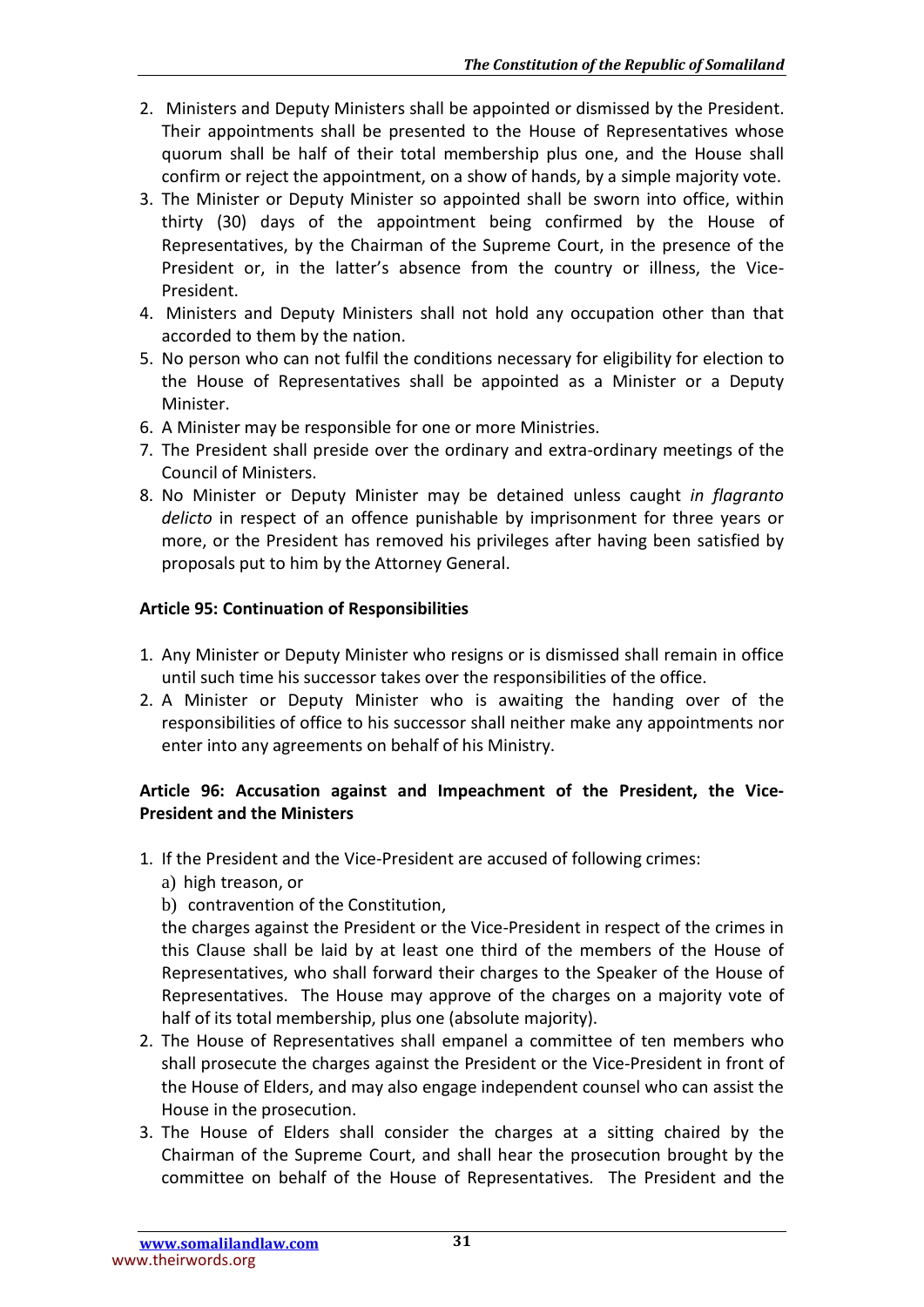Vice-President shall have their own defence counsel. The House of Elders shall approve of the charges on a majority vote of two thirds of its total membership.

- 4. If the Attorney General charges a Minister or a Deputy Minister with an offence set out in Clause 1 of this Article, he shall forward the details of the charges to the President. If the President is satisfied with the details provided by the Attorney General, he shall remove the privileges of the Minister or Deputy Minister. But, if he is not so satisfied, he shall order the Attorney General to drop the charges.
- 5. The charges relating to the Ministers shall be tried by the High Court of Justice which shall consist of the Chairman of the Supreme Court, four judges of the Supreme Court and four members elected, two each, by the two House of Parliament from amongst their members.

# **CHAPTER FOUR**

**Part One The Judicial Branch**

#### **Article 97:**

- 1. The state shall have a judicial branch whose function is to adjudicate on proceedings between the Government and the public and between the various members of the public.
- 2. The Judicial Branch shall fulfil it duties in accordance with the Constitution, and shall be independent of the other branches of the state.

#### **Article 98:**

- 1. The Judiciary shall have the power to:
	- a) interpret, in accordance with the Constitution, the laws passed by the Constitutional bodies and emergency laws;
	- b) adjudicate on disputes between the governmental bodies and the public and between the members of the public;
	- c) adjudicate on all disputes which relate to compliance with the provisions of the Constitution
- 2. A judge shall not engage in any other occupation whilst in office.
- 3. The proper status of judges shall be determined by the law.

#### **Article 99: The Structure of the Judiciary**

- 1. The Judiciary consists of the courts and the Procuracy.
- 2. The judges and the members of the Procuracy are independent when exercising their judicial functions and shall be guided only by the law.

#### **Article 100: The Courts**

The courts of the Republic of Somaliland shall consist of:

- 1. the Supreme Court;
- 2. the Appeal Courts of the Regions;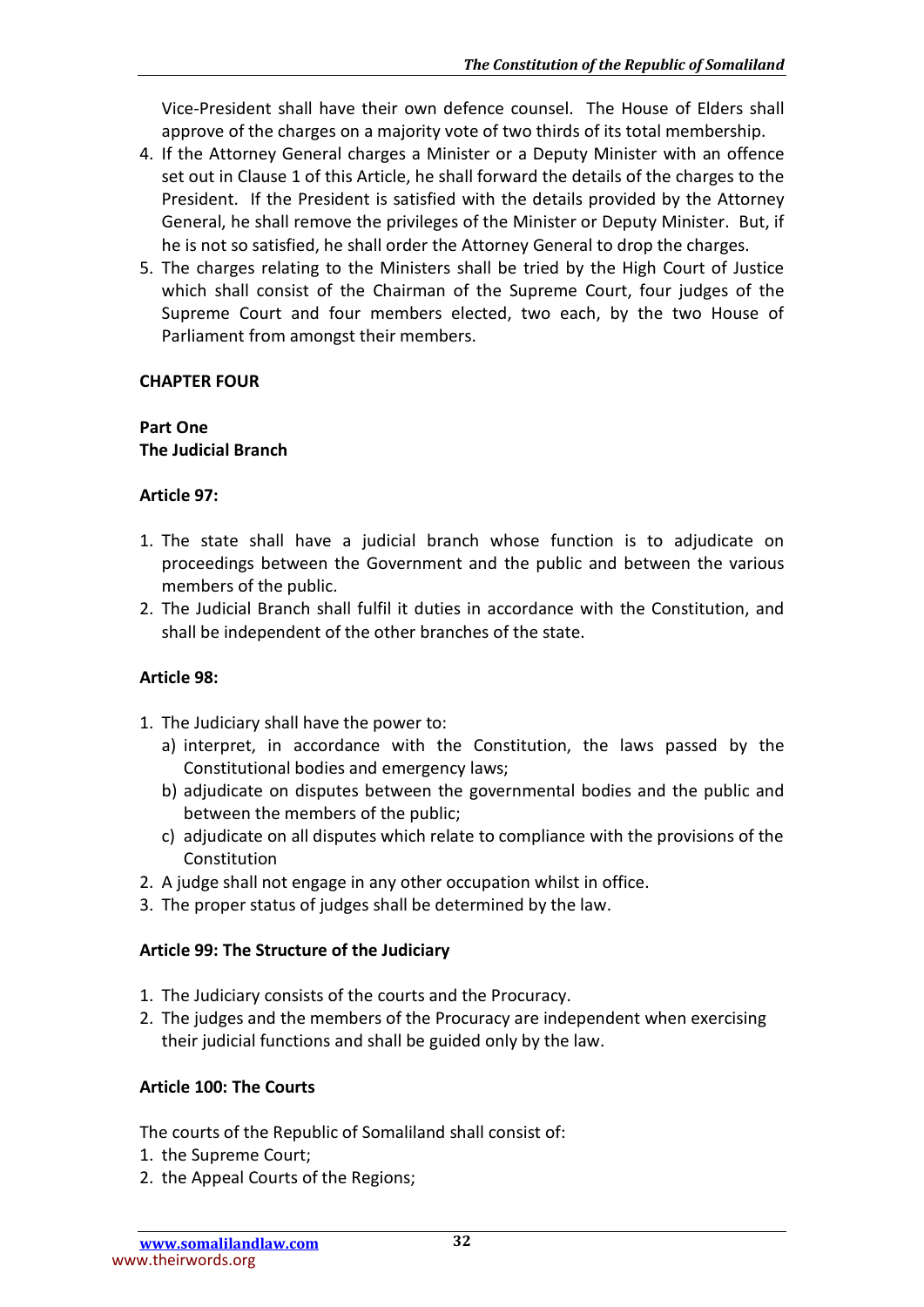- 3. the Regional Courts;
- 4. the District Courts; and
- 5. the Courts of the National Armed Forces.

#### **Article 101: The Supreme Court**

The Supreme Court is the highest organ of the Judiciary and is also at the same time the Constitutional Court. In addition to the Chairman, the number of judges in the court shall not be less than four. A special law shall govern the court.

#### **Article 102: The Lower Courts**

The appointment and the conduct of the work of the lower courts (the Appeal Courts of the regions, the Regional and the District Courts) shall be determined by a special law.

## **Article 103: The Procuracy**

The Procuracy of the state shall consist of the Attorney General and his deputies.

## **Article 104: The Courts and Procuracy of the Armed Forces**

- 1. The courts of the Armed Forces shall have special jurisdiction in hearing criminal charges brought against the members of the armed forces in peace or war.
- 2. The courts and procuracy of the Armed Forces shall be determined by a special law.

#### **Article 105: The Appointment of the Chairman and Judges of the Supreme Court**

1. The President, in consultation with the Judicial Commission and having considered the level of education, professional experience and good character of the appointees, shall appoint the Chairman and judges of the Supreme Court. The appointment of the Chairman of the Supreme Court is subject to confirmation by the Houses of Parliament at a joint sitting which shall be held within three months of the date of the appointment.

The highest-ranking judge in seniority among the Supreme Court judges shall act as the Deputy Chairman of the Court.

- 2. No person who does not fulfil the following conditions shall be appointed as Chairman of the Supreme Court:
	- a) He must be a citizen of the Republic of Somaliland.
	- b) He must possess a university degree in a recognised law course.
	- c) He must have professional experience of not less than ten years in total; and must have worked as a judge and/or a prosecutor, and/or lawyer, and/or law lecturer.
- 3. The President may relieve the Chairman of the Supreme Court of his duties but shall require the approval of the both the House of Representatives and the House of Elders.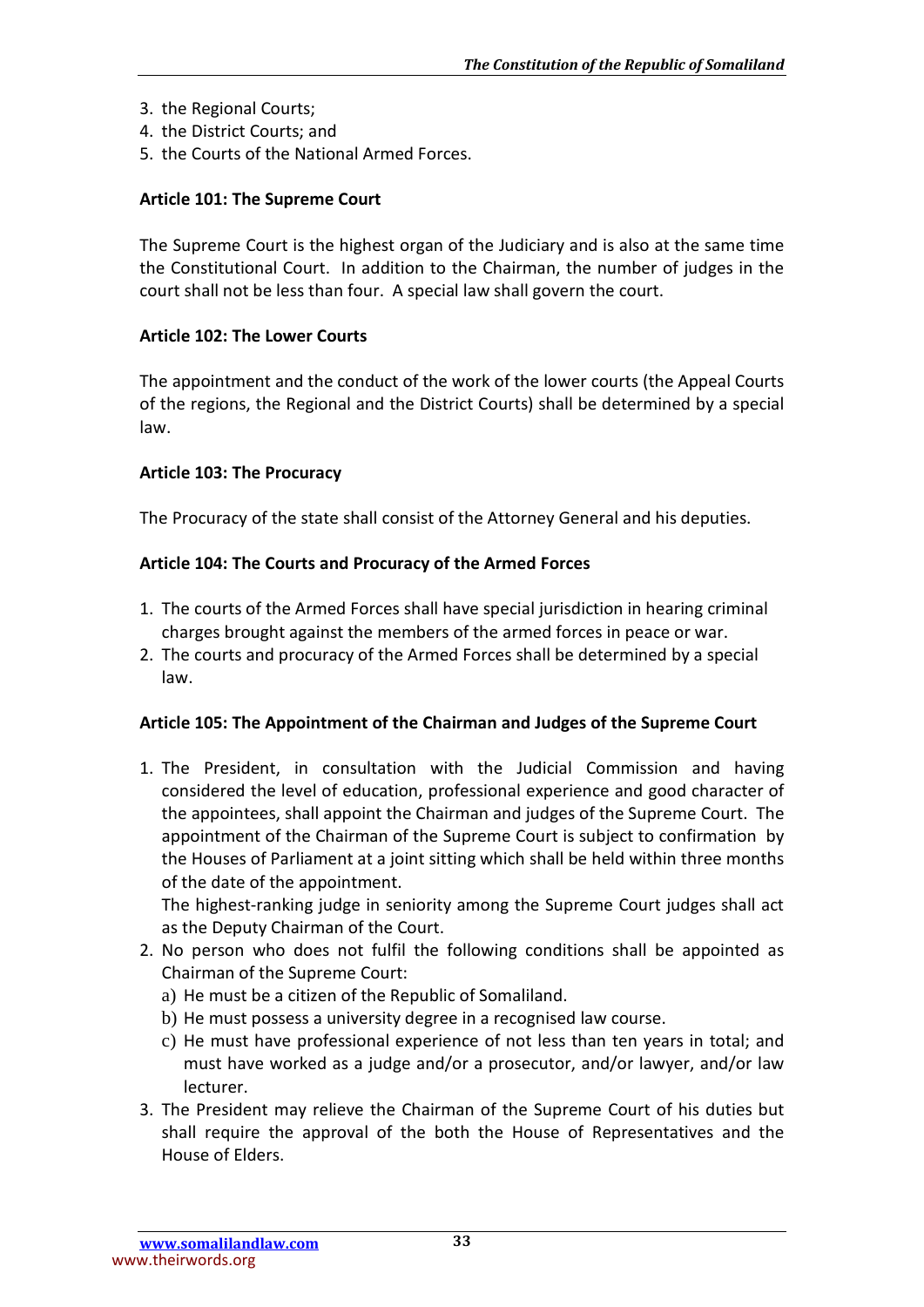#### **Article 106: The Relationship of the Judicial Bodies and the Ministry of Justice**

- 1. The Ministry of Justice shall be responsible for fulfilling the administrative decisions of the Judicial Commission.
- 2. The working relationship of the Ministry of Justice and the judicial organs shall be set out in a law.

#### **CHAPTER FIVE MISCELLANEOUS PROVISIONS**

#### **Part One**

#### **Article 107: The Judicial Commission**

1. The Judicial Commission is the body which directs the administration of the Judiciary, and shall consist of the following:

| • The Chairman of the Supreme Court                          | Chairman |
|--------------------------------------------------------------|----------|
| • The two Supreme Court judges who rank highest in seniority | Member   |
| • The Attorney General                                       | Member   |
| • The Director General of the Ministry of Justice            | Member   |
| • The Chairman of the Civil Service Agency                   | Member   |

- Two members selected from the public once every two years by the House of Representatives, one of whom to be chosen from among the intellectuals and the other from the businessmen, and
- two members to be selected from the public once every two years by the House of Elders, one of whom to be chosen from among those who are well versed in the traditions and the other from the religious scholars.
- 2. The quorum for the meetings of the Commission is (7) members.
- 3. If the Chairman of the Supreme Court is unable to fulfil the duties of chairing the Commission because of reasons of health, holidays or on vacating his office, the member of the Commission who is the Supreme Court judge with the highest rank in seniority, shall act as the temporary chairman. The Secretary of the Judicial Commission shall be the Chief Registrar of the Supreme Court.

# **Article 108: the Functions of the Judicial Commission**

- 1. The Judicial Commission shall be responsible for the appointment, removal of office, promotion, demotion, transfer and discipline of the judges of the lower courts (the Appeal, Regional and District Courts), and the Deputy Attorney Generals. The other personnel who work in the judiciary shall come under the provisions of the Civil Service Law.
- 2. No judge or Deputy Attorney General may be detained without the consent of the Judicial Commission, but such consent shall not be required if the judge or the Deputy Attorney General is caught *in flagrant delicto* in relation to an offence which carries a sentence of no less than three (3) years imprisonment.
- 3. The Attorney General shall submit to the Commission the charges for the removal of the privileges and the disciplining of judges and Deputies of the Attorney General.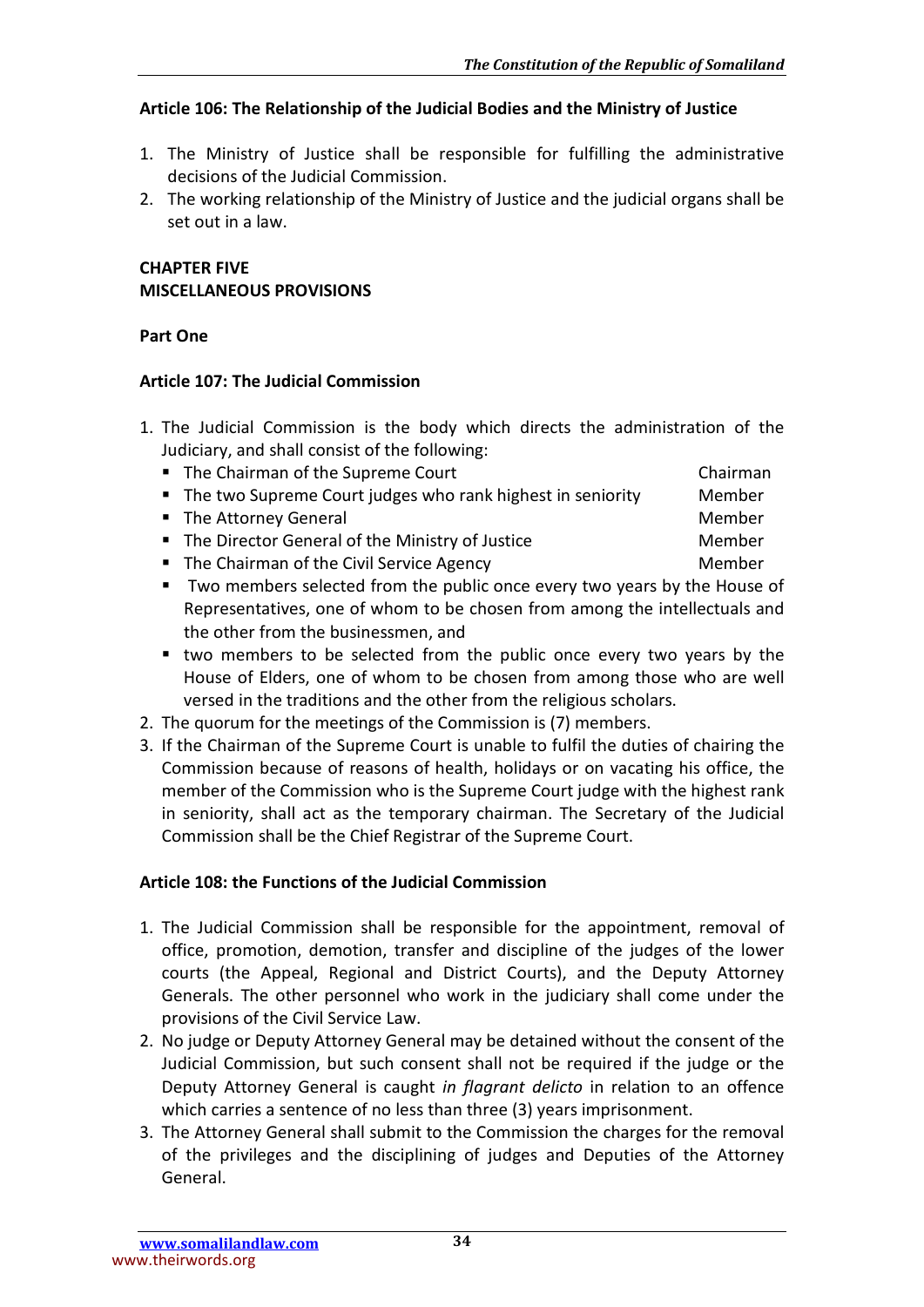# **Part Two**

## **Article 109: The Structure of the Country**

- 1. The territory of the Republic of Somaliland shall consist of regions, and each region shall be divided into districts.
- 2. The structure of the regions and the districts, their boundaries and hierarchy shall be determined by law.
- 3. Changes in the number of regions and districts and their boundaries and the reasons for the changes shall be proposed by the Council of Government (*Cabinet*) and approved by the House of Representatives and the House of Elders.

## **Article 110: The Administration of the Regions and the Districts**

- 1. The administration of the regions and the districts is part of the administration of the Government of the Republic of Somaliland.
- 2. The relationship of the central government and the regions and districts shall be set out in a special law.

## **Article 111: The Regional and District Councils**

- 1. The regions and the districts of the country shall have legislative councils, whose powers are limited to passing by-laws which do not conflict with the laws of the country, and executive councils.
- 2. The total membership of each regional or district council, the conditions of membership and their election procedures shall be determined by law.
- 3. The Chairman of the district, shall, in consultation with the prominent members of village communities, propose village administration committees whose appointments shall be subject to the approval of the legislative council of the district.
- 4. The regional and district councils shall have power to plan their economic and social affairs.
- 5. The Chairman of the region shall be appointed by the Government and shall act as the representative of the central government in the region and the districts that come under it.
- 6. The Chairman of the region is the link between the central government and the districts of the region and shall come under the Ministry of Interior.
- 7. The term of office of the regional and district councils shall be 5 (five) years.
- 8. a) A regional or district council may be dissolved before the end of its term of office.
	- b) The conditions which could lead to such dissolution and the procedures for dissolution shall be determined by law.
- 9. The secretary of the region or the district and the heads of the branches or sections of the Ministries shall continue to fulfil the council's responsibilities in line with the existing laws (*and by-laws)* until the election of a new council.
- 10. The regional and district councils shall have their own proper regulations, and shall be assisted in this task by the Ministry of Interior.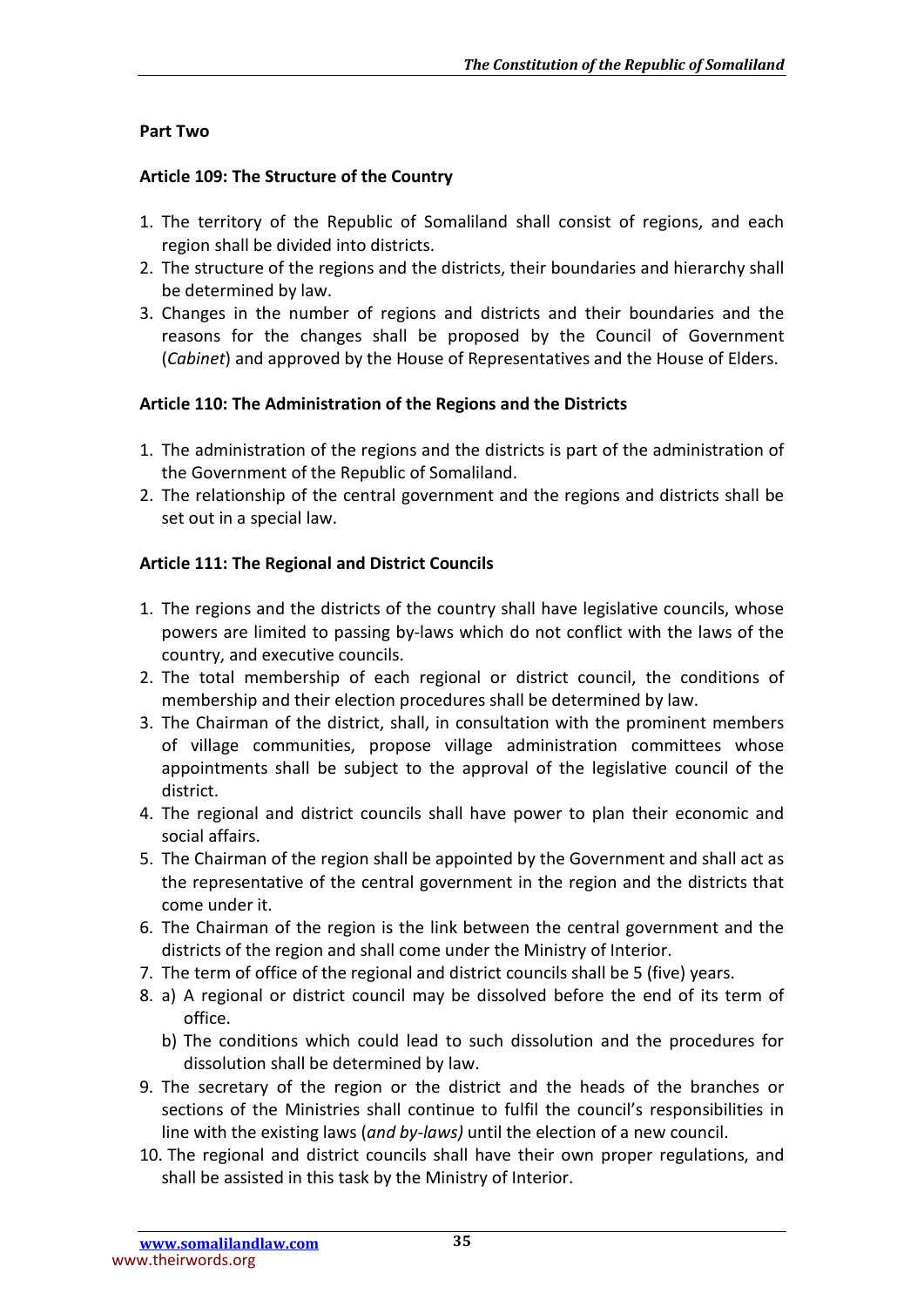# **Article 112: The De-centralisation of Administrative Powers**

- 1. The administration of community services, such health, education up to elementary/intermediate school level, livestock husbandry, internal security, water, electricity, communication etc. shall be the responsibility of the regions and districts in so far as they are able to do so.
- 2. The demarcation of the administrative and tax levying powers between the central government and the regions/districts shall be determined by the law setting out the relationship between the central government and the regions/districts.
- 3. The demarcation referred to in Clause 2 of this Article must be such as to make it possible for the regions and districts to become self-sufficient in their provision of community services.

## **Part Three**

## **The Organs of State**

## **Article 113: The Special Organs of the state**

The national organs of state are:

- 1. The Procuracy.
- 2. The Central Bank
- 3. The Civil Service Agency
- 4. The Auditor General

Other organs may be created, if deemed necessary, in accordance with the law.

## **Article 114: The Appointment of and Removal from Office of Heads of the Organs of the State**

- 1. The appointment of the Attorney General, the Governor of the Central Bank, the Chairman and the members of the Civil Service Agency and the Auditor General shall be proposed by the Chairman of the Council of Government (*Cabinet*) and shall be approved by the House of Representatives before the appointee is sworn into office.
- 2. The Heads listed in this Article may be removed from office by the President only.
- 3. The office holders of the state whose appointments are, according to the Constitution, subject to confirmation shall not hold office in a temporary capacity for more than three months (*whilst awaiting confirmation)*.

#### **Article 115: The Ulema Council and their Responsibilities**

The Ulema Council is independent and shall have the responsibility of :

- 1. Formulating formal declarations on:
	- a) religious disagreements that may arise; *and*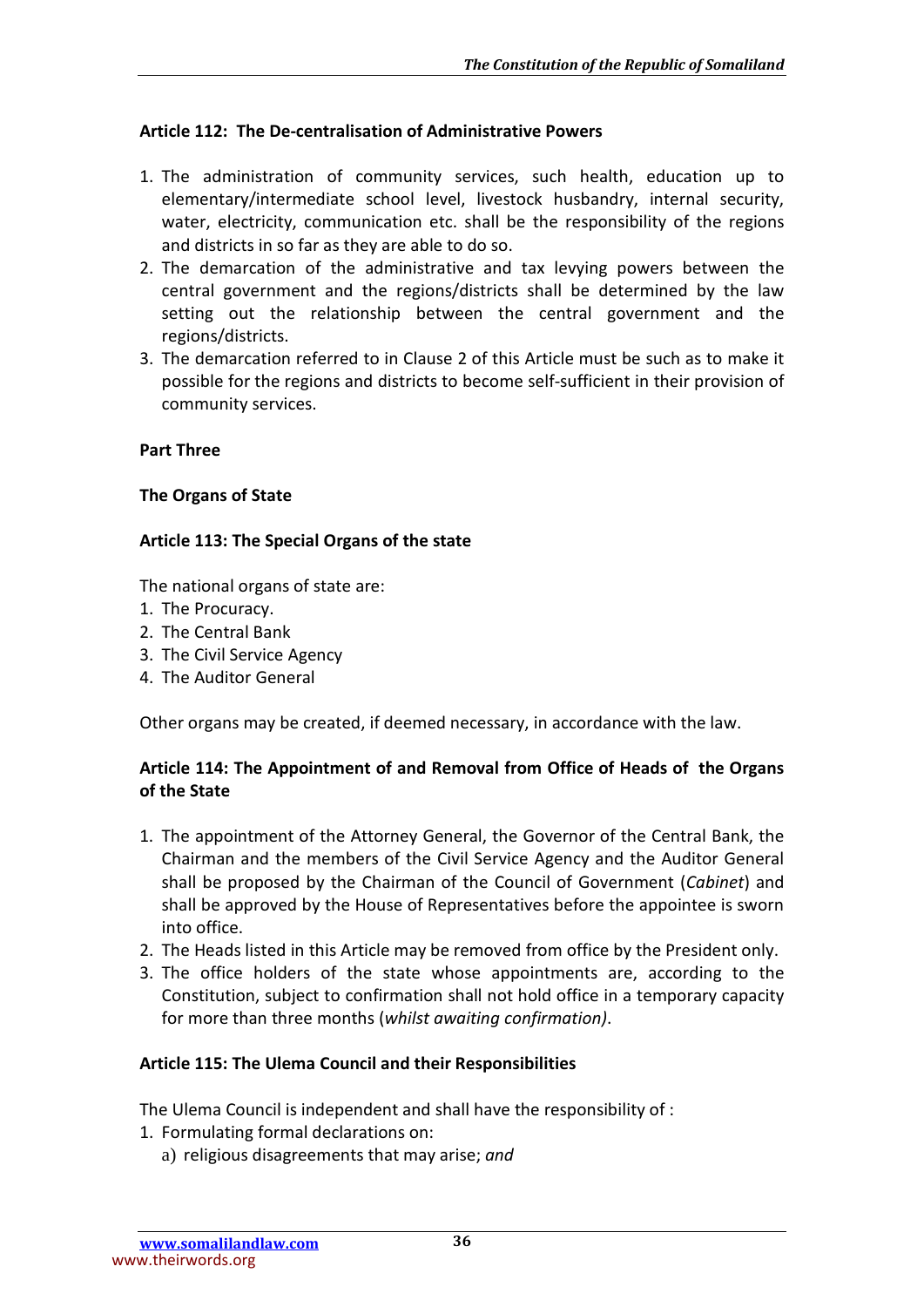b) any matters in which there is a conflict as to whether they are contrary to the Sharia, or appear to the Council as being contrary to the Sharia.

The Council shall forward their declarations to the offices which have requested the declarations or to the Constitutional Court, as they deem fit.

2. Undertaking research of all kinds from a religious perspective and, particularly, in a way which advances scientific and religious knowledge. (*Also, they shall)* review, and validate translated religious Sharia works, and specially those (prior to their acceptance legally) which the courts rely on in their rulings and those which are included in the educational syllabus and relate to religious traditions and knowledge.

# **Article 116: The Total Membership of the Council and Term of Office**

The membership of the Ulema Council shall consist of 11 (eleven) members who shall serve for a 5 year term of office. Any suitable member may be re-appointed.

## **Article 117: The Conditions of Membership**

Each member of the Ulema Council must fulfil the following conditions:

- 1. He shall be a citizen and is mentally and physically able to fulfil his duties.
- 2. He shall not be aged less than 40 (forty) years.
- 3. He shall be someone who is known for his piety (*allegiance to Allah)* and good manners.
- 4. He shall not have been convicted of a criminal offence that was proven in a court during the preceding five years.
- 5. He shall have been educated in religious matters to a university level or equivalent.
- 6. On the assumption of his duties, a member shall observe neutrality in political matters and in religious views.

#### **Article 118: Matters in which Members are not Allowed**

The members of the Ulema Council shall not be:

- 1. associated with a political party or a special religious group;
- 2. hold any other national office whilst still carrying the responsibilities of the Council.

#### **Article 119: The Appointment of the Members of the Ulema Council**

- 1. The members of the Ulema Council shall be nominated by a committee consisting of an equal number of persons chosen respectively by the Council of Government (*Cabinet)* and the House of Elders, and the nominations shall be confirmed by the House of Elders.
- 2. The Ulema Council shall elect from among its members a Chairman and a Deputy Chairman.

#### **Article 120: Vacancies in the Membership of the Ulema Council**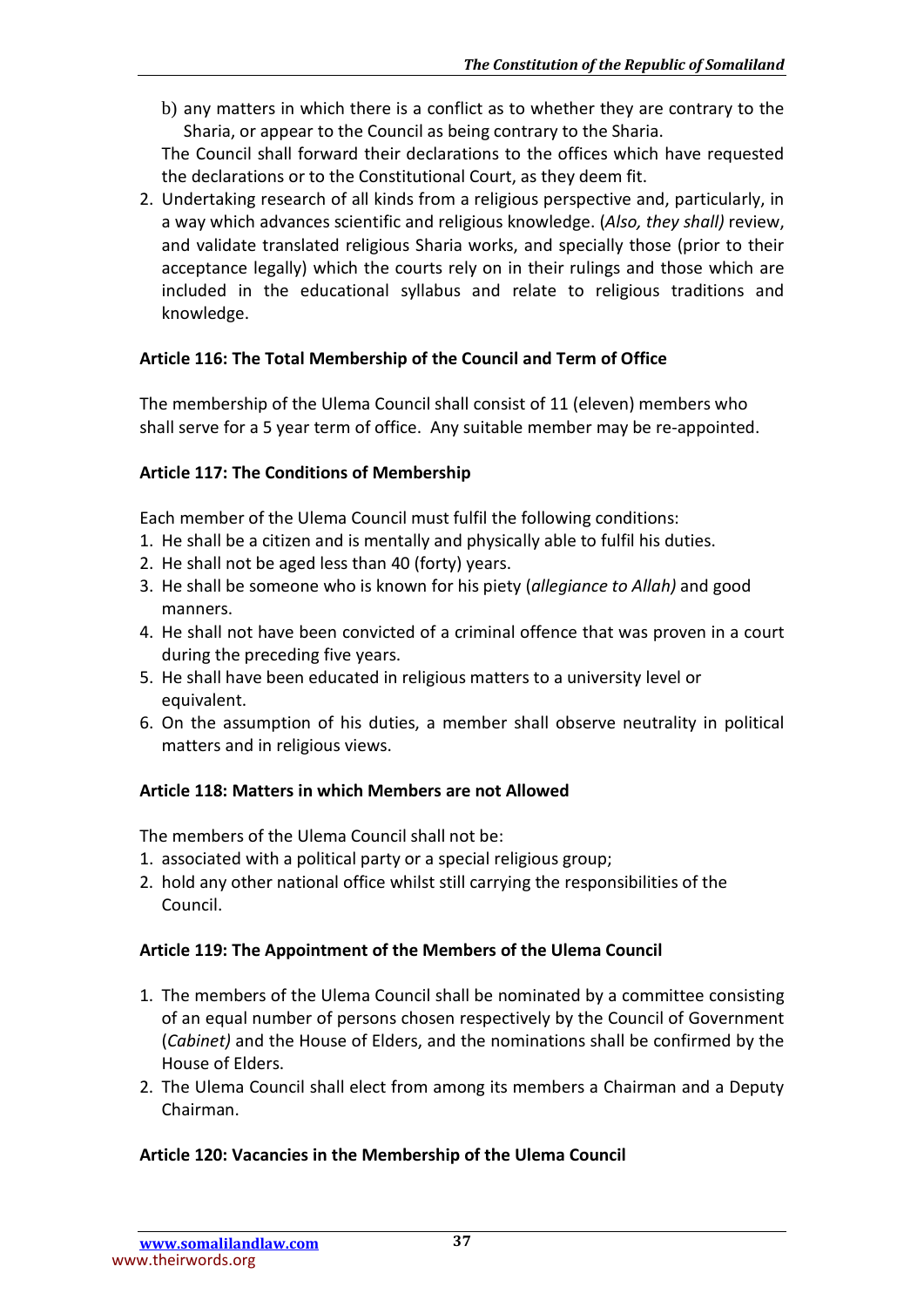The membership of the Ulema Council may become vacant:

- 1. on resignation by a member or death;
- 2. on one of the conditions of membership being no longer valid;.*(and)*
- 3. on a member being subject to a final sentence for a criminal offence.

#### **Article 121: Salaries and Remuneration**

The salaries and remuneration of the members of the Ulema Council shall be determined by law.

#### **Article 122: The Law of the Organs of State**

Each special organ of state shall have a law setting out its structure, responsibilities and the status of its head.

#### **Part Four**

#### **Article 123: The Principles of the National Armed Forces**

- 1. The national armed forces shall be responsible for protecting and defending the independence of the country. In addition, they shall, when needed, undertake duties in periods of state of emergency, in accordance with the Constitution.
- 2. The national armed forces shall always obey and act in accordance with the Constitution and the laws of the country.
- 3. The structure (*and composition*) of the Armed Forces shall reflect all the various Somaliland communities.
- 4. The person who is appointed as Minister of Defence shall be a civilian citizen.
- 5. The command structure of the national Armed Forces shall be determined by law.

#### **Article 124: The Police and the Corrections Forces**

- 1. The Police Force shall be responsible for protecting the peace and for enforcing the law, and its structure and duties shall be set out by law.
- 2. The Corrections Force shall be responsible for guarding and reforming prisoners and its structure and duties shall be set out by law.

## **Article 125: The Preparation of the Referendum Law and the Appointment of the Referendum Committee**

Whilst taking note of the provisions of the Constitution, a referendum law shall be issued so as to make possible the holding of the referendum. A Committee to organise the referendum shall be appointed in accordance with the Constitution.

#### **Article 126: Amendments or Corrections of the Constitution**

- 1. Proposals for the amendments and/or corrections of the Constitution shall be made by:
	- a) The President, after consulting the Council of Government (*Cabinet*)*.*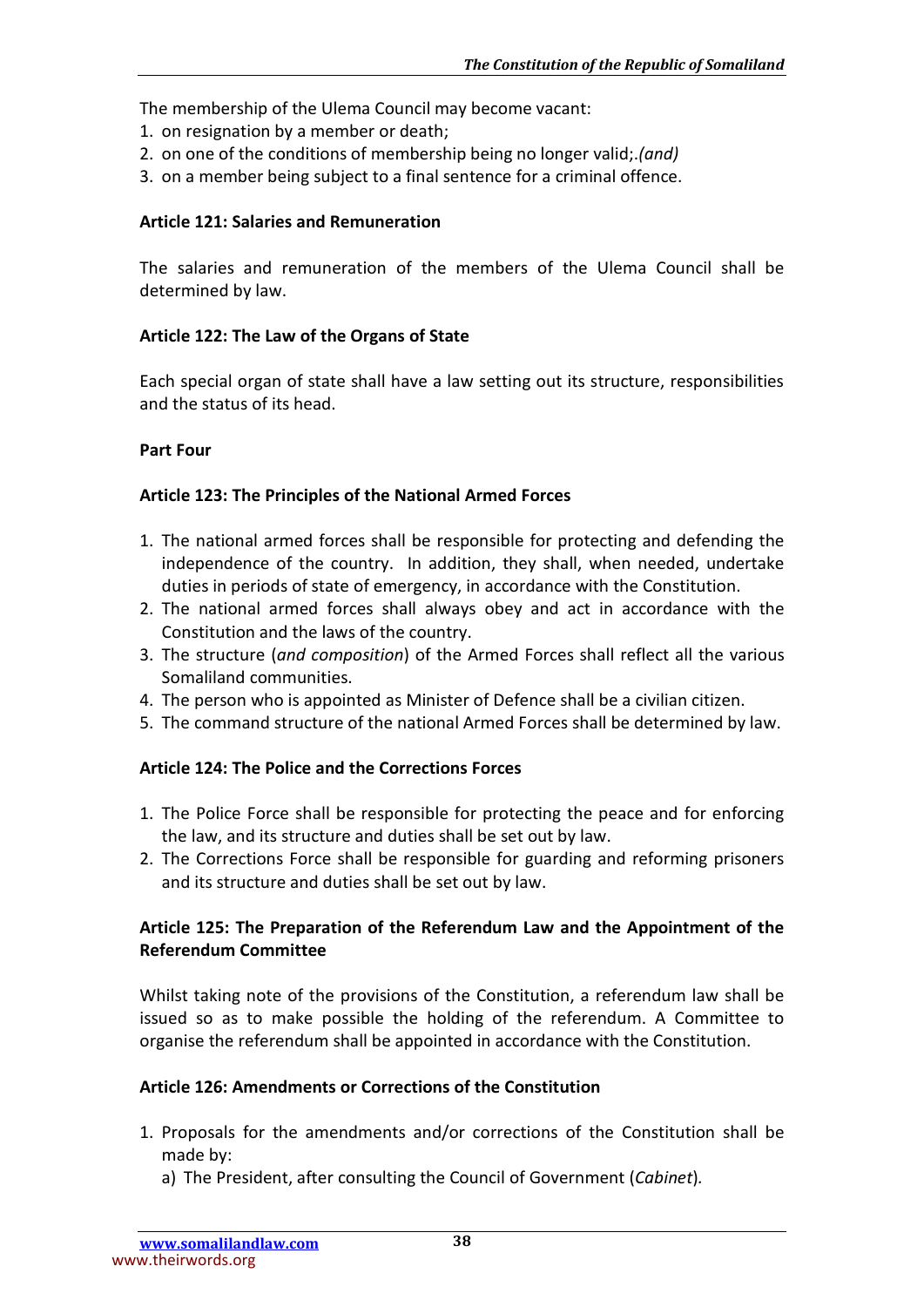b) 1/3 (one-third) of the total membership of the House of Representatives.

- c) 1/3 (one-third) of the total membership of the House of Elders.
- 2. Any proposal to amend and/or correct the Constitution must be reasoned and signed.
- 3. Amendments and/or corrections of the Constitution shall be debated by the House of Representatives and the House of Elders two months after the House of Representatives resolves by a majority of their total number that the amendments and/or the corrections are necessary.
- 4. Any amendment and/or correction of an Article or Articles of the Constitution shall come into force after its approval by 2/3 (two-thirds) of the total membership of the House of Representatives and by 2/3 (two-thirds) of the total membership of the House of Elders in separate votes.
- 5. If the House of Representatives does not resolve by a majority of its total membership that the amendment or the addition or both is necessary; or if one of the two Houses does not approve of the amendment and/or correction by a 2/3 (two-thirds) majority of its total membership, the proposal shall not be reintroduced during the following 12 (twelve) months.

# **Article 127: The Limits of Amendments or Corrections of the Constitution**

No proposal to amend or correct the Constitution shall be made if it includes a provision which is in conflict with the:

- a) Principles of Islamic Sharia.
- b) Unity of the country (territorial integrity).
- c) Democratic principles and the multi-party system.
- d) Fundamental rights and individual freedoms.

#### **Article 128: The Basis and the Supremacy of the Constitution**

- 1. The Constitution shall be based on Islamic principles.
- 2. The Constitution shall be the supreme law of the land, and any law which does not conform to it shall be null and void.

#### **Article 129: The Constitutional Oath**

The Chairman of the Supreme Court, who is, at the same time, the Chairman of the Constitutional Court, shall administer this constitutional oath to any person who is obliged to take an oath under the Constitution before that person can assume his office. In the same way, he shall also take an oath to be administered by the President.

## **"I SWEAR BY ALLAH THAT I SHALL BE TRUE TO THE ISLAMIC RELIGION AND MY SOMALILAND COUNTRY, AND SHALL MANAGE MY PEOPLE IN EQUITY AND JUSTICE SO LONG AS I HOLD OFFICE."**

#### **Article 130: The Implementation of the Constitution**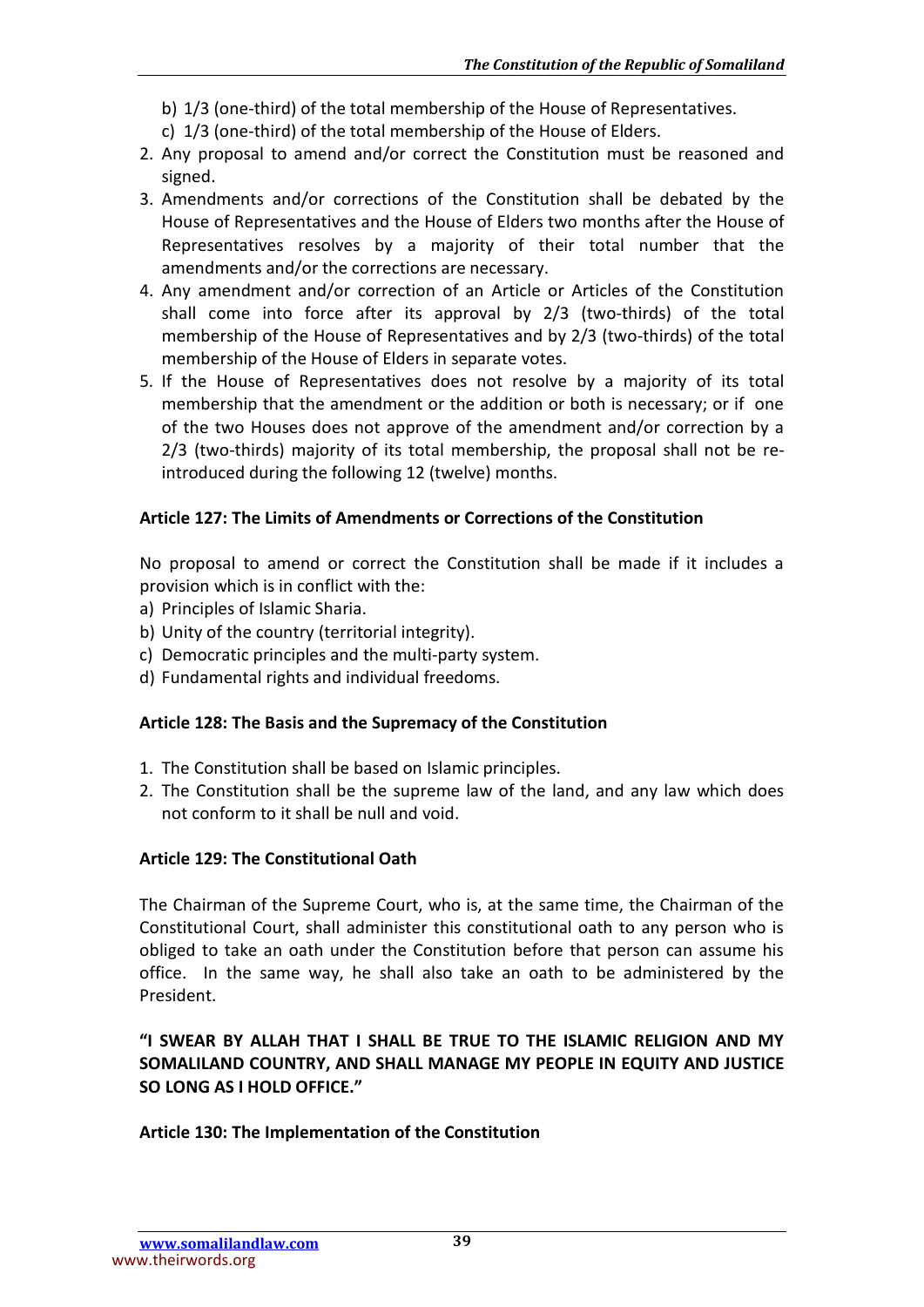- 1. This Constitution shall come into force when a referendum has been held and the outcome of the referendum is known. It shall, however, be implemented, in the interim, for a period of three years (3) beginning from the date when it is approved by the  $3<sup>rd</sup>$  Conference of the Somaliland Communities.
- 2. If the referendum can not be held within the set period, the interim period in which the Constitution is implemented may be increased by the Parliament (the Representatives and the Elders).
- 3. In the event of one of the circumstances listed in Article 50 happening to a member of the House of Elders or the House of Representatives, the community which he represented shall fill that vacancy until such time the system of elections through parties is adopted.
- 4. In the event of the circumstances listed in Article 86 happening to the President or the Vice-President or both until such time a party system with direct elections is adopted, the two Houses (Representatives and Elders) shall elect jointly, within 45 days, the President or the Vice-President or both. The Speaker of the House of Elders shall fill the vacant office during the period preceding such election.
- 5. All the laws which were current and which did not conflict with the Islamic Sharia, individual rights and fundamental freedoms shall remain in force in the country of the Republic of Somaliland until the promulgation of laws which are in accord with the Constitution of the Republic of Somaliland. At the same time, laws which conform to the Constitution shall be prepared, and each such law shall be presented within minimum time scales set by the House.
- 6. If the regions and districts fail to set up their councils within 3 (three) months, the Government, in consultation with the relevant members of the Houses of Representatives and Elders who represent these regions or districts and also with the elders in these communities, shall appoint, on a temporary basis, regional and district administrators.

# **The names of the Constitution Preparation Committee: This is the Committee which prepared the Constitution at the 1997 Hargeisa Conference**

**(** *Note: All the spellings of the names are in Somali Script)*

- 1. Sh. Cabdilaahi Sh. Call Jawhar **Chairman**
- 2. Maxamed Axmed Cabdulle **Deputy Chairman**
- 3. Clqaadir X. lsmaaciil Jirde **Secretary**
- 4. Sh. Maxamuud Suufi Muxumed
- 5. Maxamed Siclid Maxamed (Gees)
- 6. Sh. Call Sh. Cabdi Guuleed
- 7. Faysal Xaajl Jaamac (Counsel)
- 8. Cismaan Xusseen Khayre (Judge)
- 9. Prof. Faarax Cabdllaahi Farlid
- 10. Prof. Maxamuud Nuur Caalin
- 11. Xasan Cabdi Xabad
- 12. Axmed Macaim Jaamac
- 13. Yuusuf Aadan Xuseen
- 14. Cismaan Cali Blue
- 15. Maxamed Jaamac Faarax

# **The Constitution Revision Committee**